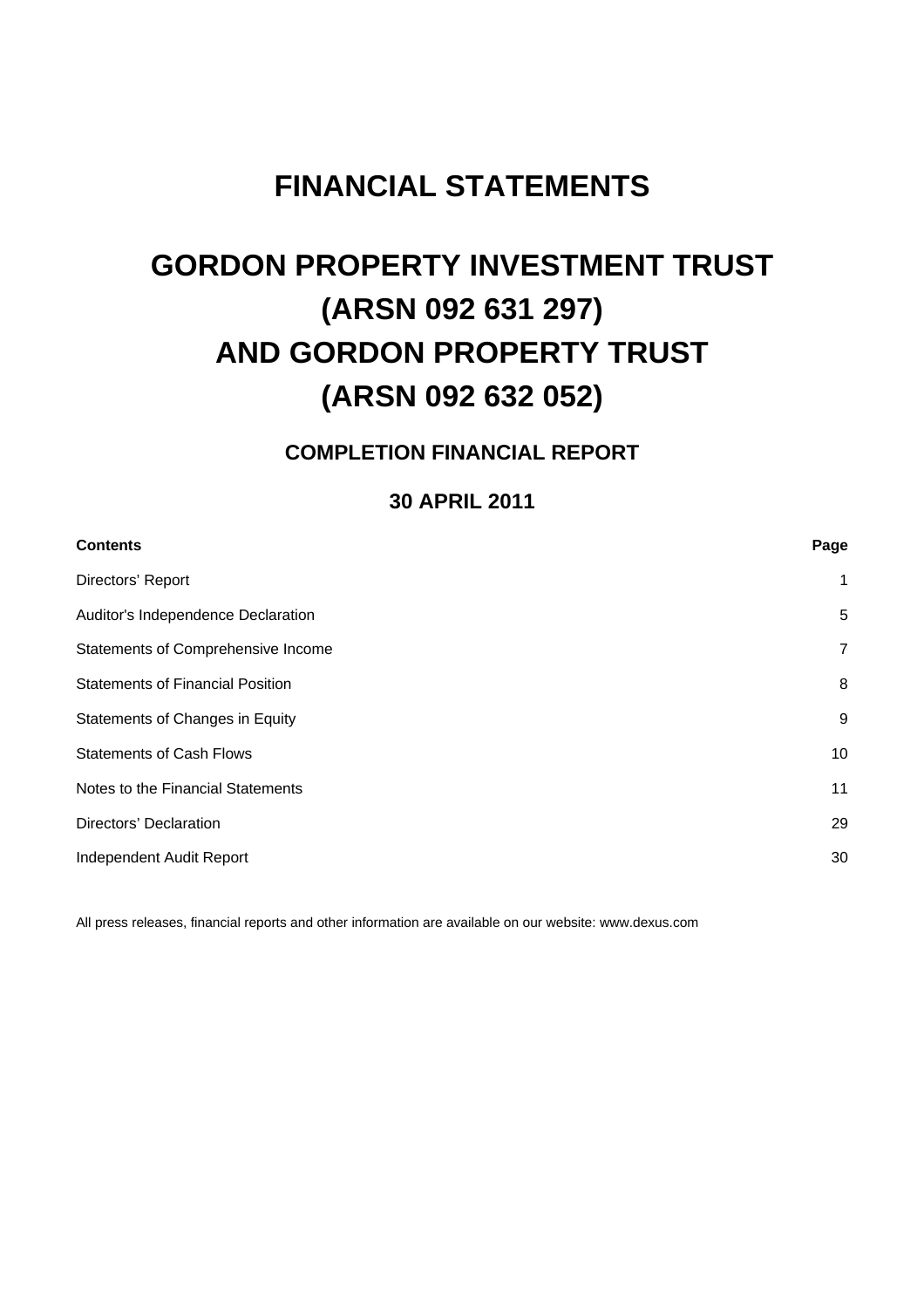#### GORDON PROPERTY INVESTMENT TRUST AND GORDON PROPERTY TRUST **Fig. 2** Page 1 of 33 **DIRECTORS' REPORT FOR THE PERIOD ENDED 30 APRIL 2011**

The Directors of DEXUS Funds Management Limited (DXFM) as Responsible Entity of the Gordon Property Investment Trust (GPIT) and the Gordon Property Trust (GPT) (together "the Trusts" or "the Syndicate") present their Directors' Report together with the consolidated Financial Statements for the period ended 30 April 2011.

## **1.1 Directors and Other Key Management Personnel**

The following persons were Directors of DXFM during all or part of the period to 30 April 2011 and up to the date of this Directors' Report, unless otherwise stated:

| <b>Directors</b>           | Title                  | Date of qualification    |
|----------------------------|------------------------|--------------------------|
| <b>Christopher T Beare</b> | Non-Executive Chair    | Appointed 4 August 2004  |
| Elizabeth A Alexander AM   | Non-Executive Director | Appointed 1 January 2005 |
| Barry R Brownjohn          | Non-Executive Director | Appointed 1 January 2005 |
| John C Conde AO            | Non-Executive Director | Appointed 29 April 2009  |
| Stewart F Ewen OAM         | Non-Executive Director | Appointed 4 August 2004  |
| <b>Brian E Scullin</b>     | Non-Executive Director | Appointed 1 January 2005 |
| Peter B St George          | Non-Executive Director | Appointed 29 April 2009  |

## **1.2 Other Key Management Personnel**

In addition to the Directors listed above the following persons were deemed by the Board to be Key Management Personnel ("KMP") during all or part of the period to 30 April 2011 and up to the date of this Directors' Report, unless otherwise stated:

| <b>Name</b>          | Title                           | Date of qualification as a KMP |
|----------------------|---------------------------------|--------------------------------|
| Victor P Hoog Antink | <b>Chief Executive Officer</b>  | Appointed 1 October 2004       |
| Tanya L Cox          | <b>Chief Operating Officer</b>  | Appointed 1 October 2004       |
| John C Easy          | <b>General Counsel</b>          | Appointed 1 October 2004       |
| Craig D Mitchell     | <b>Chief Financial Officer</b>  | Appointed 17 September 2007    |
| Paul G Say           | <b>Chief Investment Officer</b> | Appointed 19 March 2007        |

## **2. Remuneration report**

Remuneration received by Key Management Personnel of the Trusts is a cost of DEXUS Holdings Pty Limited (DXH) and not the Trusts. DXH does not recover any proportion of their remuneration from the Trusts.

## **3. Directors' interests**

As at the date of this Directors' Report, no Director directly or indirectly held:

- Options over, or any other contractual interest in, units in the Trusts; or
- **•** Units in the Trusts.

## **4. Principal activities**

On 31 January 2011, the Gordon Property Trust sold its investment in the Gordon Village Centre and the Gordon Village Arcade ("Gordon Centre"). The Gordon Property Investment Trust redeemed its investment in the Gordon Property Trust on 30 April 2011. The Trusts terminated effective 30 April 2011 after settling all remaining liabilities and paying the final distribution to members, as defined in the Trusts' Constitutions. This report contains the final Financial Statements for the Trusts.

## **5. Total value of trust assets**

The total value of the assets of the Gordon Property Investment Trust as at 30 April 2011 was \$nil (30 June 2010: \$47.90 million). The total value of the assets of the Gordon Property Trust as at 30 April 2011 was \$nil (30 June 2010: \$76.78 million).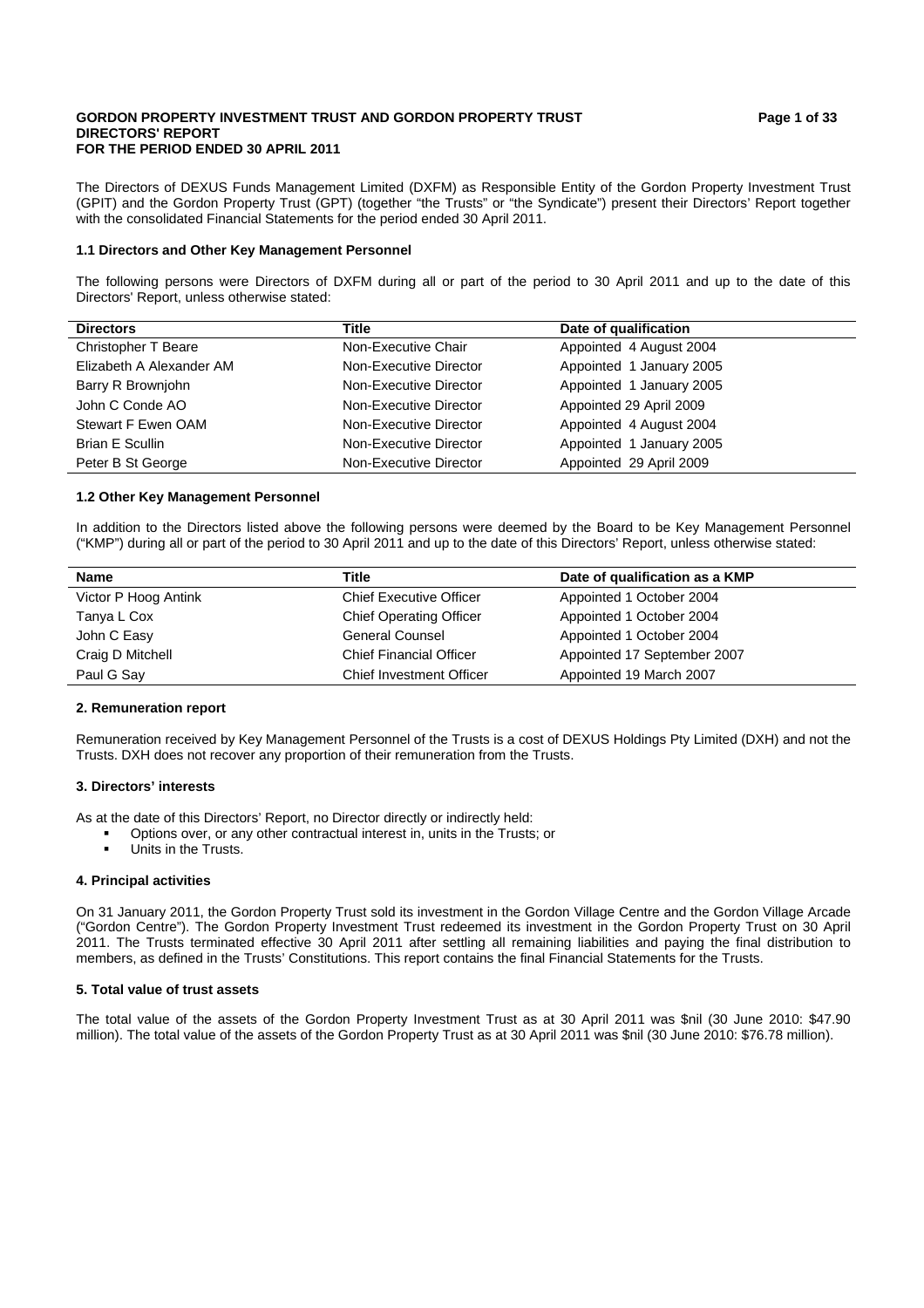## GORDON PROPERTY INVESTMENT TRUST AND GORDON PROPERTY TRUST **Fig. 2** Page 2 of 33 **DIRECTORS' REPORT (continued) FOR THE PERIOD ENDED 30 APRIL 2011**

## **6. Review and results of operations**

The Gordon Property Investment Trust's results for the period ended 30 April 2011 were:

- Net profit was \$2.31 million (30 June 2010: net loss of \$1.08 million);
- Total assets were \$nil (30 June 2010: \$47.90 million); and
- Net assets were \$nil (30 June 2010: \$30.30 million).

The Gordon Property Trust's results for the period ended 30 April 2011 were:

- Net loss was \$7.64 million (30 June 2010: net loss of \$0.51 million);
- Total assets were \$nil (30 June 2010: \$76.78 million); and
- Net assets were \$nil (30 June 2010: \$69.94 million).

## **7. Likely developments and expected results of operations**

As the Trusts have been terminated, there are no likely developments or expected results of operations.

## **8. Significant changes in the state of affairs**

The Trusts commenced termination procedures during the financial period with termination effective on 30 April 2011. This report contains the final Financial Statements for the Trusts.

## **9. Matters subsequent to the end of the period**

Since the end of the period, the Directors of the Responsible Entity are not aware of any matter or circumstance not otherwise dealt with in their report or the Financial Statements that has significantly or may significantly affect the operations of the Trust, the results of those operations, or state of the Trusts' affairs. The Trusts were wound up on 30 April 2011.

## **10. Distributions**

Distributions paid or payable by the Trust for the period ended 30 April 2011 are outlined in Note 20 of the Notes to the Financial Statements and form part of this Directors' Report.

## **11. DXFM fees and associate interests**

Details of fees paid or payable by the Trusts to DXFM for the period ended 30 April 2011 are outlined in Note 24 of the Notes to the Financial Statements and form part of this Directors' Report.

The number of units in the Trusts held by DXFM or its associates as at 30 April 2011 is nil (30 June 2010: nil).

## **12. Units on issue**

The movement in units on issue in the Trusts during the period and the number of units on issue as at 30 April 2011 are outlined in Note 18 of the Notes to the Financial Statements and form part of this Directors' Report.

## **13. Environmental regulation**

The Trusts' senior management, through its Board Risk Management Committee, oversee the policies, procedures and systems that have been implemented to ensure the adequacy of its environmental risk management practices. It is the opinion of this Committee that adequate systems are in place for the management of its environmental responsibilities and compliance with its various licence requirements and regulations. Further, the Committee is not aware of any breaches of these requirements and to the best of its knowledge all activities have been undertaken in compliance with environmental requirements.

## **14. Indemnification and insurance**

The insurance premium for a policy of insurance indemnifying Directors, officers and others (as defined in the relevant policy of insurance) is paid by DXH.

The Auditor, PricewaterhouseCoopers (PwC), is indemnified out of the assets of DXS pursuant to the DEXUS Specific Terms of Business agreed for all engagements with PwC, to the extent that DXS inappropriately uses or discloses a report prepared by PwC. The Auditor, PwC, is not indemnified for the provision of services where such an indemnification is prohibited by the *Corporations Act 2001*.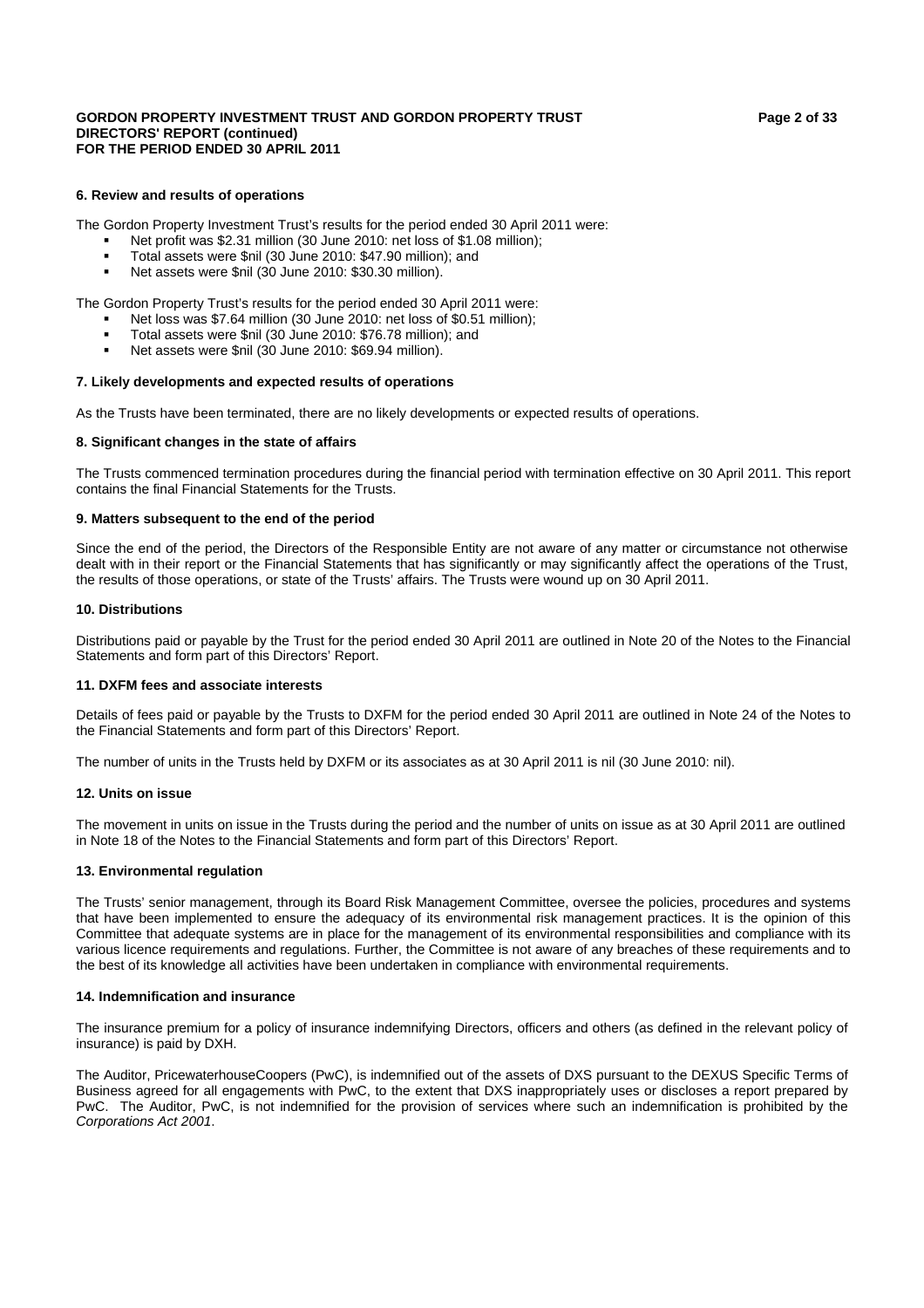#### GORDON PROPERTY INVESTMENT TRUST AND GORDON PROPERTY TRUST **Fig. 3** Page 3 of 33 **DIRECTORS' REPORT (continued) FOR THE PERIOD ENDED 30 APRIL 2011**

## **15.1 Auditor**

PricewaterhouseCoopers (PwC or "the Auditor") continues in office in accordance with section 327 of the *Corporations Act 2001*.

## **15.2 Non-audit services**

The Trusts may decide to employ the Auditors on assignments additional to their statutory audit duties where the Auditors expertise and experience with the Trusts are important.

Details of the amounts paid or payable to the Auditor, for audit and non-audit services provided during the period are outlined in Note 7 of the Notes to the Financial Statements.

The Board Audit Committee is satisfied that the provision of non-audit services provided during the period by the Auditor (or by another person or firm on the Auditor's behalf) is compatible with the general standard of independence for auditors imposed by the *Corporations Act 2001*. The reasons for the Directors being satisfied are:

- Board Audit Committee has determined that the Auditor will not provide services that have the potential to impair the independence of its audit role, including:
	- participating in activities that are normally undertaken by management; and
	- − being remunerated on a "success fee" basis.
- Board Audit Committee has determined that the Auditor will not provide services where the Auditor may be required to review or audit its own work, including:
	- the preparation of accounting records;
	- the design and implementation of information technology systems;
	- conducting valuation, actuarial or legal services;
	- − promoting, dealing in or underwriting securities; or
	- providing internal audit services.
- Board Audit Committee regularly reviews the performance and independence of the Auditor and whether the independence of this function has been maintained having regard to the provision of non-audit services. The Auditor has provided a written declaration to the Board regarding its independence at each reporting period and Board Audit Committee approval is required before engagement of the Auditor to perform any non-audit service for a fee in excess of \$100,000.

The above Directors' statements are in accordance with the advice received from the Board Audit Committee.

## **15.3 Auditor's independence declaration**

A copy of the Auditor's Independence Declaration as required under section 307C of the *Corporations Act 2001* is set out in the Financial Statements and forms part of this Directors' Report.

## **16. Combined Financial Statements**

The Trusts have applied Class Order 06/441 issued by the Australian Securities & Investments Commission which allows the Financial Statements of different registered schemes with a common Responsible Entity to be presented in adjacent columns in a single financial report.

## **17. Rounding of amounts**

The Trusts are registered schemes of a kind referred to in Class Order 98/0100, issued by the Australian Securities & Investments Commission, relating to the "rounding off" of amounts in this Directors' Report and the Financial Statements. Amounts in this Directors' Report and the Financial Statements have been rounded off in accordance with that Class Order to the nearest thousand dollars, unless otherwise indicated. All figures in this Directors' Report and the Financial Statements, except where otherwise stated, are expressed in Australian dollars.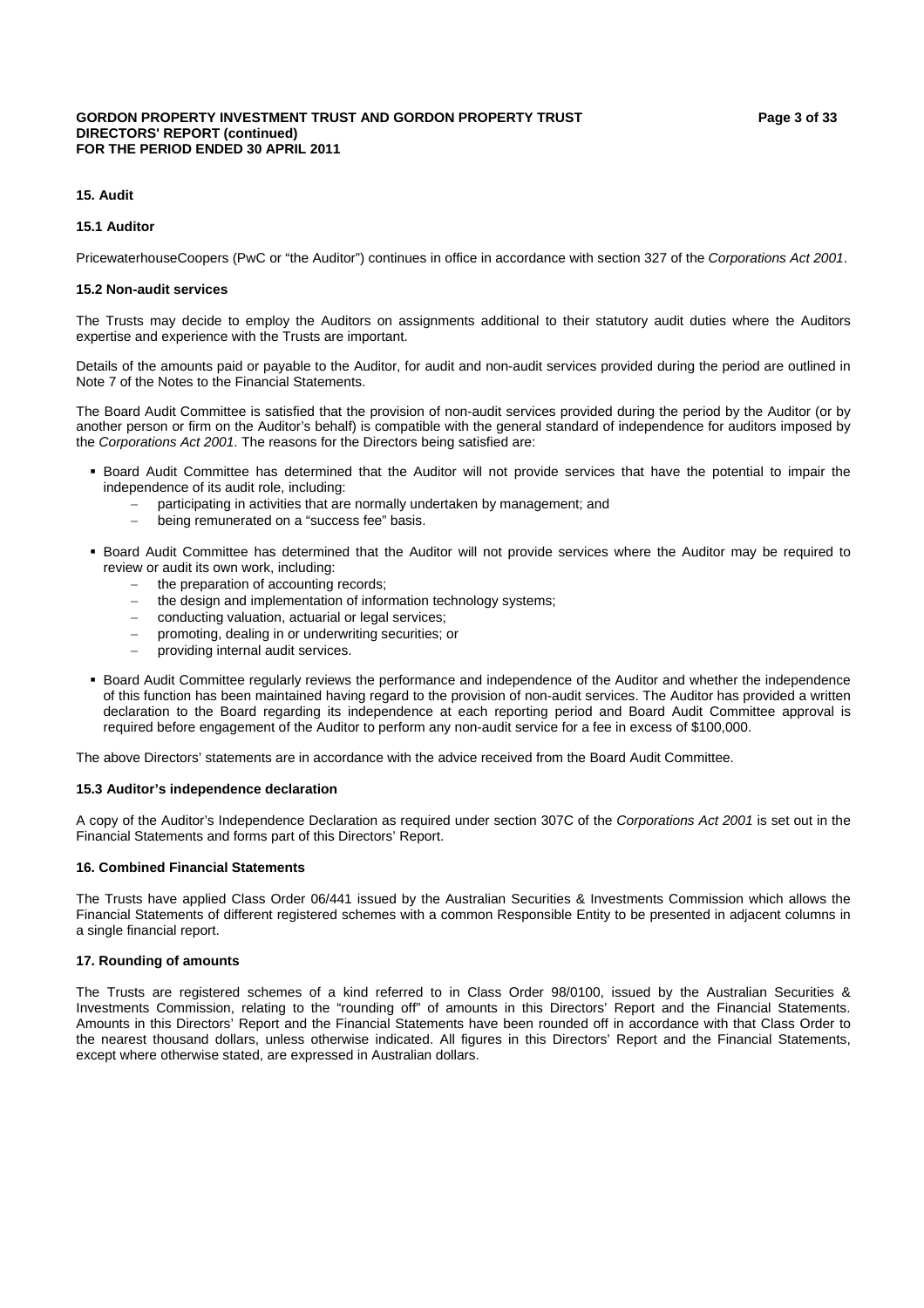## **GORDON PROPERTY INVESTMENT TRUST AND GORDON PROPERTY TRUST DIRECTORS' REPORT (continued)** FOR THE PERIOD ENDED 30 APRIL 2011

## 18. Presentation of Parent Entity Financial Statements

The Trusts are registered schemes of the kind referred to in Class Order 10/654, issued by the Australian Securities & Investments Commission, relating to the inclusion of Parent Entity Financial Statements in the consolidated Financial Statements. The class order provides relief from the Corporations Amendment (Corporate Reporting Reform) Act 2010 and the Trusts continue to present the Parent Entity Financial Statements in the consolidated Financial Statements in accordance with that Class Order.

## 19. Management representation

The Chief Executive Officer and Chief Financial Officer have reviewed the Trusts' financial reporting processes, policies and procedures together with its risk management and internal control and compliance policies and procedures. Following that review it is their opinion that the Trusts' financial records for the period have been properly maintained in accordance with the Corporations Act 2001 and the Financial Statements and their Notes comply with the accounting standards and give a true and fair view.

## 20. Directors' authorisation

The Directors' Report is made in accordance with a resolution of the Directors. The Financial Statements were authorised for issue by the Directors on 12 May 2011. The Directors have the power to amend and reissue the Financial Statements.

**Christopher T Beare** Chair 12 May 2011 Victor P Hoog Antink Chief Executive *Officer* 

12 May 2011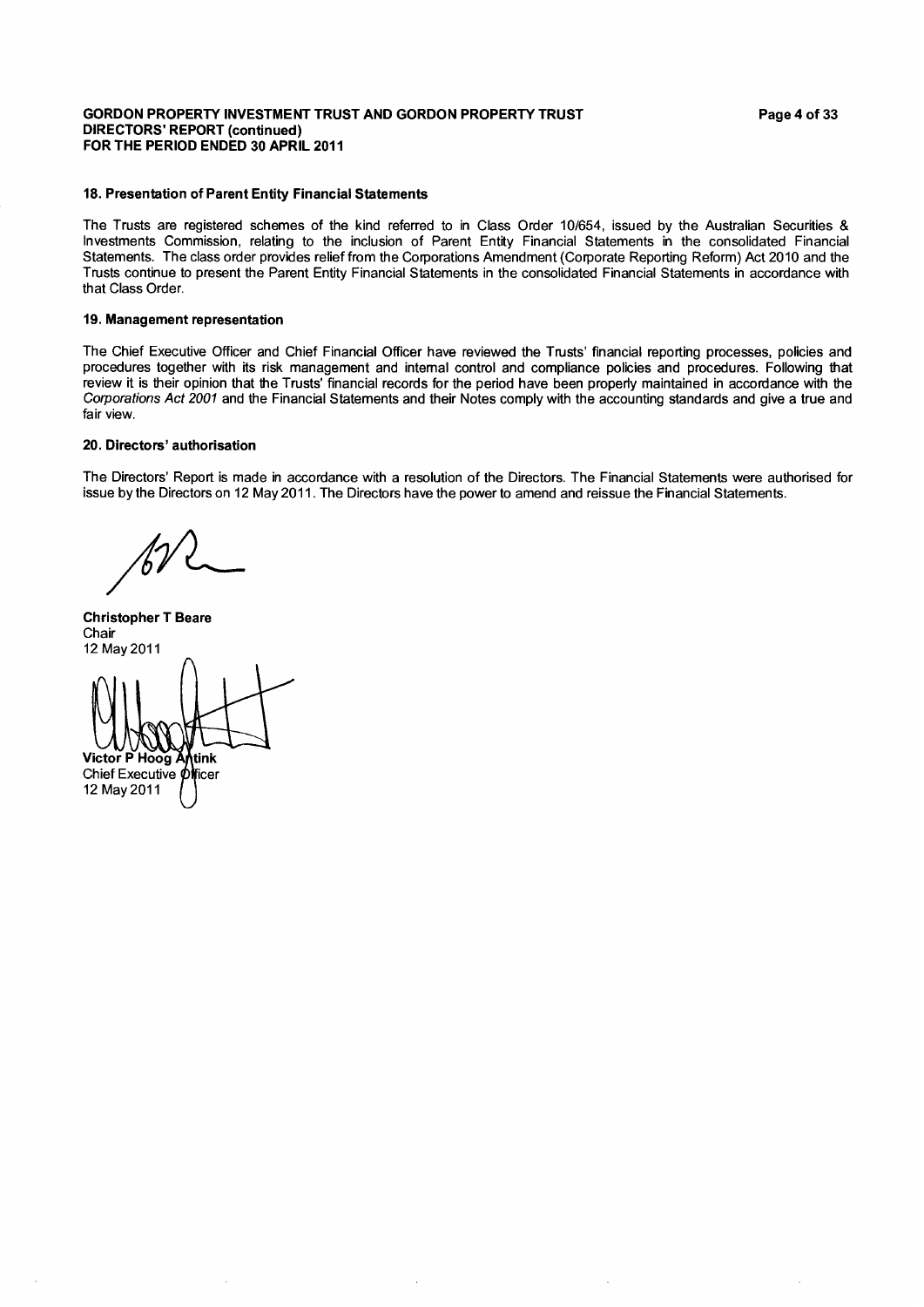# PRICEWATERHOUSE COPERS &

## PricewaterhouseCoopers ABN 52 780 433 757

Darling Park Tower 2 201 Sussex Street GPO BOX 2650 SYDNEY NSW 1171 DX 77 Sydney Australia Telephone +61 2 8266 0000 Facsimile +61 2 8266 9999 www.pwc.com/au

## **Auditor's Independence Declaration**

As lead auditor for the audit of Gordon Property Investment Trust for the period ended 30 April 2011, I declare that to the best of my knowledge and belief, there have been:

- a) no contraventions of the auditor independence requirements of the Corporations Act 2001 in relation to the audit; and
- b) no contraventions of any applicable code of professional conduct in relation to the audit.

This declaration is in respect of Gordon Property Investment Trust during the period.

Deuring **JA Dunning** 

Partner PricewaterhouseCoopers

Sydney 12 May 2011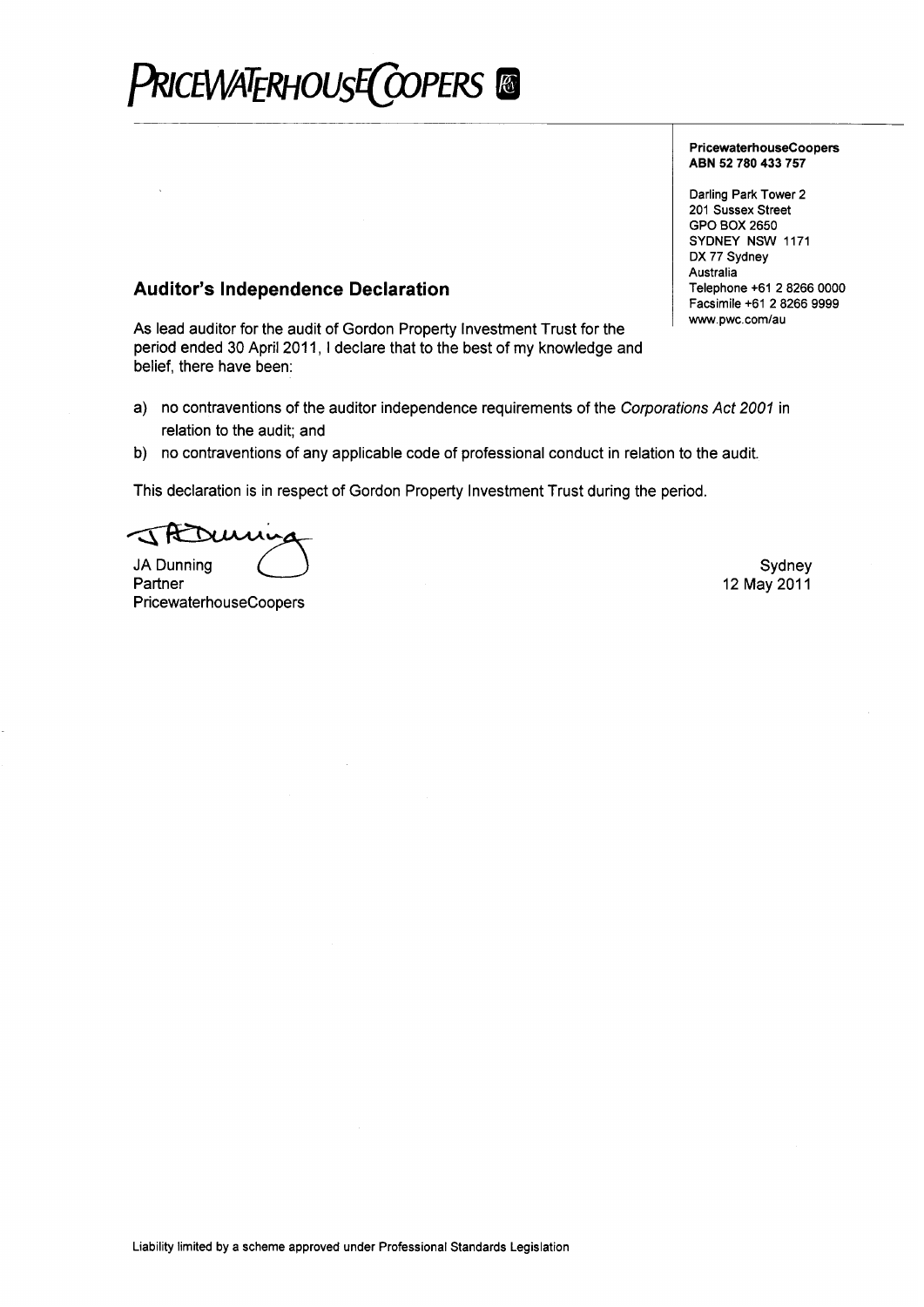# PRICEWATERHOUSE COPERS

## PricewaterhouseCoopers ABN 52 780 433 757

Darling Park Tower 2 201 Sussex Street GPO BOX 2650 SYDNEY NSW 1171 DX 77 Sydney Australia Telephone +61 2 8266 0000 Facsimile +61 2 8266 9999 www.pwc.com/au

## **Auditor's Independence Declaration**

As lead auditor for the audit of Gordon Property Trust for the period ended 30 April 2011, I declare that to the best of my knowledge and belief, there have been:

- a) no contraventions of the auditor independence requirements of the Corporations Act 2001 in relation to the audit; and
- b) no contraventions of any applicable code of professional conduct in relation to the audit.

This declaration is in respect of Gordon Property Trust during the period.

**JA Dunning** 

Partner PricewaterhouseCoopers

Sydney 12 May 2011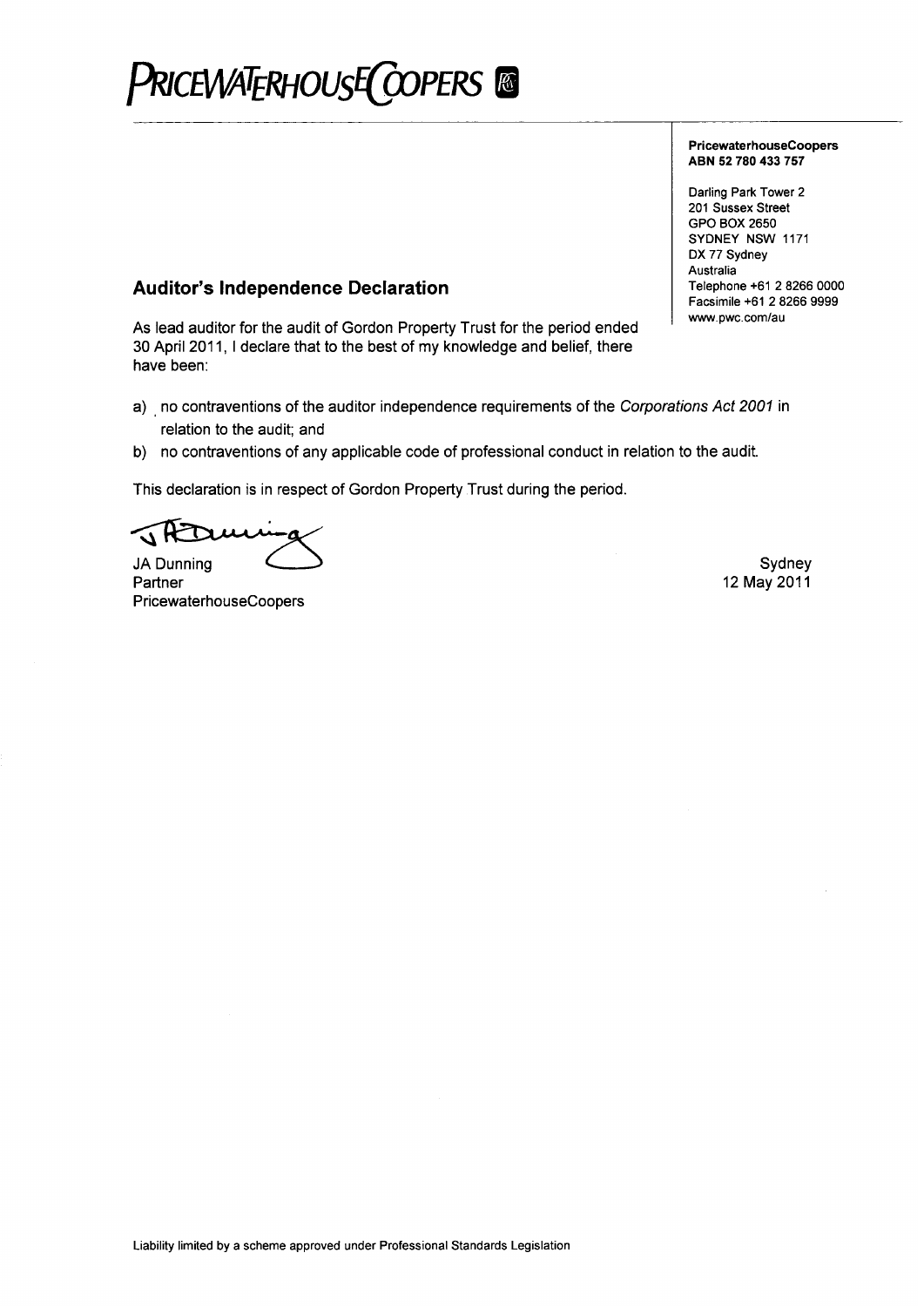## GORDON PROPERTY INVESTMENT TRUST AND GORDON PROPERTY TRUST **Page 7** of 33 **STATEMENTS OF COMPREHENSIVE INCOME FOR THE PERIOD ENDED 30 APRIL 2011**

|                                                                             |              | <b>Consolidated</b> |          | <b>GPIT</b>                                     |         | <b>GPT</b> |             |  |
|-----------------------------------------------------------------------------|--------------|---------------------|----------|-------------------------------------------------|---------|------------|-------------|--|
|                                                                             |              | 30 Apr 2011         |          | 30 Jun 2010 30 Apr 2011 30 Jun 2010 30 Apr 2011 |         |            | 30 Jun 2010 |  |
|                                                                             | <b>Notes</b> | \$'000              | \$'000   | \$'000                                          | \$'000  | \$'000     | \$'000      |  |
| Revenue from ordinary activities                                            |              |                     |          |                                                 |         |            |             |  |
| Property revenue                                                            | 2            | 4,357               | 7,649    |                                                 |         | 4,357      | 7,649       |  |
| Distribution revenue                                                        | 3            |                     |          | 20,212                                          | 2,925   |            |             |  |
| Interest revenue                                                            | 4            | 202                 | 24       |                                                 |         | 202        | 24          |  |
| Total revenue from ordinary<br>activities                                   |              | 4,559               | 7,673    | 20,212                                          | 2,925   | 4,559      | 7,673       |  |
| Net gain on sale of assets classified                                       |              |                     |          |                                                 |         |            |             |  |
| as investment properties held for sale                                      |              | 31                  |          |                                                 |         | 31         |             |  |
| <b>Total income</b>                                                         |              | 4,590               | 7,673    | 20,212                                          | 2,925   | 4,590      | 7,673       |  |
| <b>Expenses</b>                                                             |              |                     |          |                                                 |         |            |             |  |
| Property expenses                                                           |              | (1,480)             | (2, 221) |                                                 |         | (1,480)    | (2, 221)    |  |
| Responsible Entity fees                                                     |              | (225)               | (667)    |                                                 |         | (225)      | (667)       |  |
| Other expenses                                                              | 6            | (166)               | (99)     | 117                                             | (23)    | (283)      | (76)        |  |
| Net fair value loss of investment                                           |              |                     |          |                                                 |         |            |             |  |
| properties                                                                  | 11           | (10, 157)           | (5,095)  |                                                 |         | (10, 157)  | (5,095)     |  |
| Net fair value loss of investments                                          | 12           |                     |          | (17, 391)                                       | (3,269) |            |             |  |
| <b>Total expenses</b>                                                       |              | (12, 028)           | (8,082)  | (17, 274)                                       | (3,292) | (12, 145)  | (8,059)     |  |
| (Loss) / profit before finance costs                                        |              | (7, 438)            | (409)    | 2,938                                           | (367)   | (7, 555)   | (386)       |  |
|                                                                             |              |                     |          |                                                 |         |            |             |  |
| Finance costs to financial institutions<br>Finance costs to non-controlling | 5            | (714)               | (830)    | (626)                                           | (708)   | (88)       | (122)       |  |
| interests                                                                   |              | 10,464              | 164      |                                                 |         |            |             |  |
| Net profit / (loss)                                                         |              | 2,312               | (1,075)  | 2,312                                           | (1,075) | (7, 643)   | (508)       |  |
| Other comprehensive income                                                  |              |                     |          |                                                 |         |            |             |  |
| Total comprehensive profit / (loss)                                         |              | 2,312               | (1,075)  | 2,312                                           | (1,075) | (7, 643)   | (508)       |  |
| Total comprehensive profit / (loss)<br>for the period attributable to:      |              |                     |          |                                                 |         |            |             |  |
| Owners of the Parent Entity                                                 |              | 2,312               | (1,075)  | 2,312                                           | (1,075) | (7, 643)   | (508)       |  |
| Total comprehensive profit / (loss)<br>for the period                       |              | 2,312               | (1,075)  | 2,312                                           | (1,075) | (7, 643)   | (508)       |  |

The above Statements of Comprehensive Income should be read in conjunction with the accompanying notes.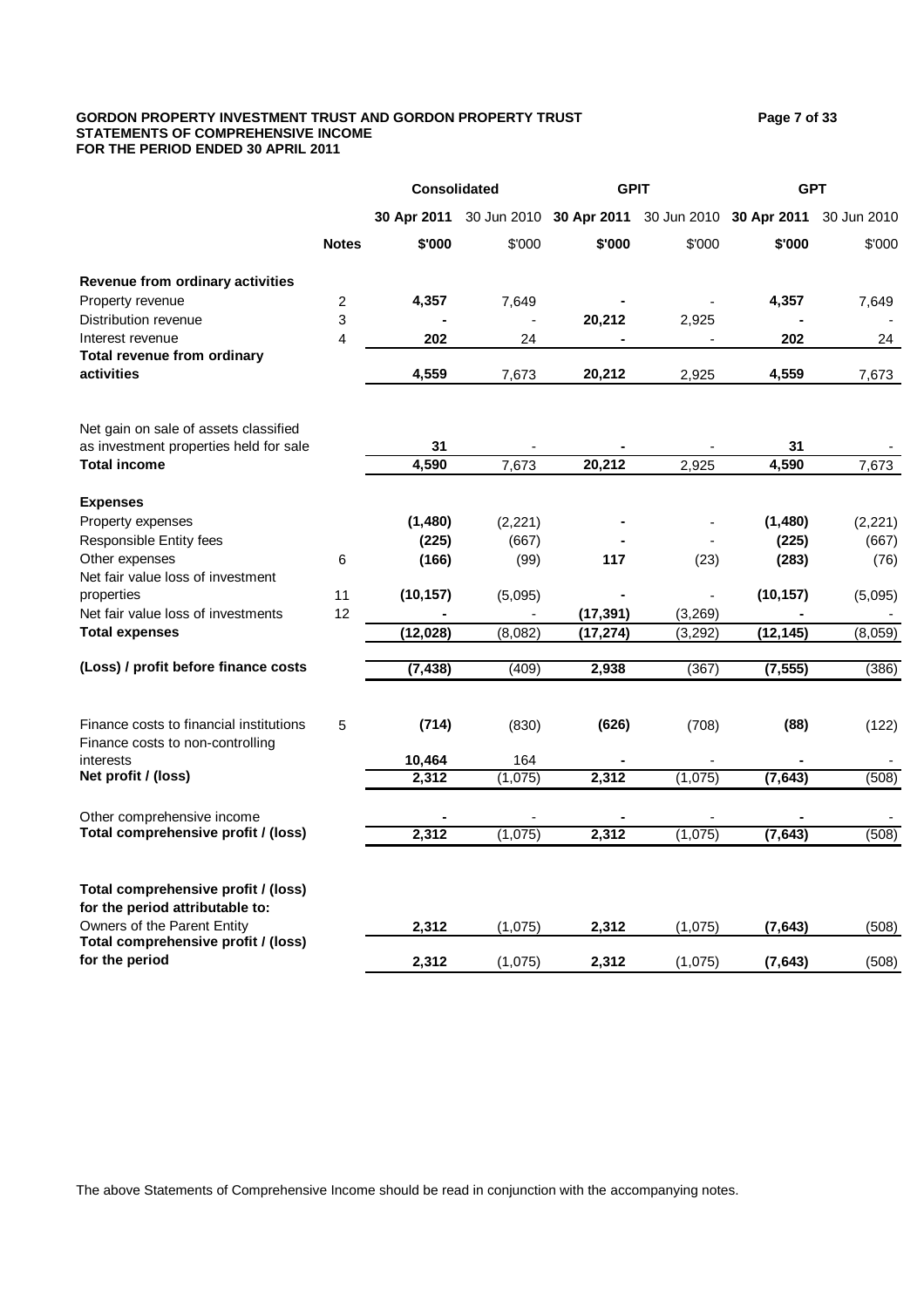#### GORDON PROPERTY INVESTMENT TRUST AND GORDON PROPERTY TRUST **Page 8** of 33 **STATEMENTS OF FINANCIAL POSITION AS AT 30 APRIL 2011**

**30 Apr 2011** 30 Jun 2010 **30 Apr 2011** 30 Jun 2010 **30 Apr 2011** 30 Jun 2010 **Notes \$'000** \$'000 **\$'000** \$'000 **\$'000** \$'000 **Current assets** Cash and cash equivalents 8 **-** 434 **-** - **-** 434 Receivables 9 **-** 25 **-** 414 **-** 131 Other current assets 10 **-** 218 **-** - **-** 218 Investment properties held for sale 11 **-** 75,994 **-** - **-** 75,994 Other financial assets at fair value through profit and loss 12 **-** - **-** 47,489 **-** - **Total current assets -** 76,671 **-** 47,903 **-** 76,777 **Total assets -** 76,671 **-** 47,903 **-** 76,777 **Current liabilities** Payables 13 **-** 3,025 **-** 128 **-** 2,897 Provisions 14 **-** 651 **-** 405 **-** 765 Derivative financial instruments 15 **-** 122 **-** 122 **-** - Interest bearing liabilities 16 **-** 20,119 **-** 16,944 **-** 3,175 Non-controlling interest in minority unitholding 17 **-** 22,450 **-** - **-** - **Total current liabilities -** 46,367 **-** 17,599 **-** 6,837 **Total liabilities -** 46,367 **-** 17,599 **-** 6,837 **Net assets -** 30,304 **-** 30,304 **-** 69,940 **Equity Consolidated GPIT GPT**

| Equity             |    |                |        |                |        |                |        |
|--------------------|----|----------------|--------|----------------|--------|----------------|--------|
| Contributed equity | 18 | $\blacksquare$ | 13.153 | $\blacksquare$ | 13,153 | $\blacksquare$ | 44,327 |
| Retained profits   | 19 | $\blacksquare$ | 7.151  |                | 7.151  |                | 25,613 |
| Total equity       |    | $\blacksquare$ | 30.304 |                | 30,304 |                | 69,940 |
|                    |    |                |        |                |        |                |        |

The above Statements of Financial Position should be read in conjunction with the accompanying notes.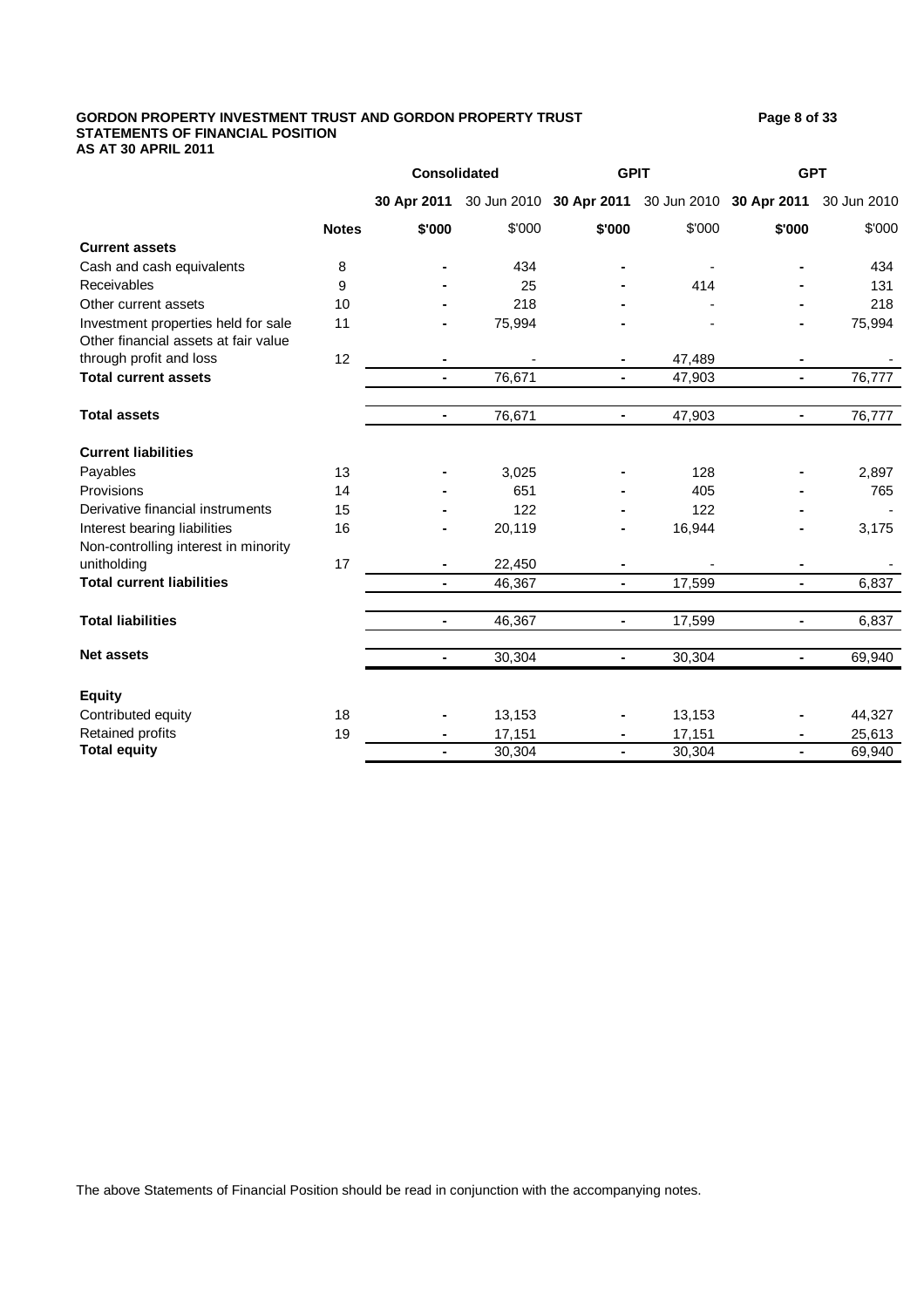## GORDON PROPERTY INVESTMENT TRUST AND GORDON PROPERTY TRUST **Page 9 of 33** Page 9 of 33 **STATEMENTS OF CHANGES IN EQUITY FOR THE PERIOD ENDED 30 APRIL 2011**

|                                                                                |                                        | <b>Consolidated</b>                  |                                  |                                 | <b>GPIT</b>                          |                           |                                 | <b>GPT</b>                           |                                  |
|--------------------------------------------------------------------------------|----------------------------------------|--------------------------------------|----------------------------------|---------------------------------|--------------------------------------|---------------------------|---------------------------------|--------------------------------------|----------------------------------|
| <b>Notes</b>                                                                   | <b>Contributed</b><br>equity<br>\$'000 | <b>Retained</b><br>profits<br>\$'000 | <b>Total</b><br>equity<br>\$'000 | Contributed<br>equity<br>\$'000 | <b>Retained</b><br>profits<br>\$'000 | Total<br>equity<br>\$'000 | Contributed<br>equity<br>\$'000 | <b>Retained</b><br>profits<br>\$'000 | <b>Total</b><br>equity<br>\$'000 |
| Opening balance at 1 July 2009                                                 | 13,153                                 | 19,848                               | 33,001                           | 13,153                          | 19,848                               | 33,001                    | 44,327                          | 30,426                               | 74,753                           |
| Comprehensive loss for the year<br>attributable to:                            |                                        |                                      |                                  |                                 |                                      |                           |                                 |                                      |                                  |
| Owners of the Parent Entity                                                    |                                        | (1,075)                              | (1,075)                          |                                 | (1,075)                              | (1,075)                   |                                 | (508)                                | (508)                            |
| Total comprehensive loss                                                       | $\blacksquare$                         | (1,075)                              | (1,075)                          | $\sim$                          | (1,075)                              | (1,075)                   | $\blacksquare$                  | (508)                                | (508)                            |
| Transactions with unitholders in their<br>capacity as unitholders:             |                                        |                                      |                                  |                                 |                                      |                           |                                 |                                      |                                  |
| 20<br>Distributions paid or provided for                                       |                                        | (1,622)                              | (1,622)                          |                                 | (1,622)                              | (1,622)                   | $\blacksquare$                  | (4, 305)                             | (4, 305)                         |
| Total transactions with unitholders in<br>their capacity as unitholders        |                                        | (1,622)                              | (1,622)                          |                                 | (1,622)                              | (1,622)                   |                                 | (4, 305)                             | (4, 305)                         |
| Closing balance at 30 June 2010                                                | 13,153                                 | 17,151                               | 30,304                           | 13,153                          | 17,151                               | 30,304                    | 44,327                          | 25,613                               | 69,940                           |
| Opening balance at 1 July 2010                                                 | 13,153                                 | 17,151                               | 30,304                           | 13,153                          | 17,151                               | 30,304                    | 44,327                          | 25,613                               | 69,940                           |
| Comprehensive profit / (loss) for<br>the period attributable to:               |                                        |                                      |                                  |                                 |                                      |                           |                                 |                                      |                                  |
| <b>Owners of the Parent Entity</b>                                             |                                        | 2,312                                | 2,312                            |                                 | 2,312                                | 2,312                     |                                 | (7, 643)                             | (7, 643)                         |
| Total comprehensive profit / (loss)                                            |                                        | 2,312                                | 2,312                            |                                 | 2,312                                | 2,312                     | $\blacksquare$                  | (7, 643)                             | (7, 643)                         |
| <b>Transactions with unitholders in</b><br>their capacity as unitholders:      |                                        |                                      |                                  |                                 |                                      |                           |                                 |                                      |                                  |
| Distributions paid or provided for<br>20                                       | (13, 153)                              | (19, 463)                            | (32, 616)                        | (13, 153)                       | (19, 463)                            | (32, 616)                 | (44, 327)                       | (17, 970)                            | (62, 297)                        |
| <b>Total transactions with unitholders</b><br>in their capacity as unitholders | (13, 153)                              | (19, 463)                            | (32, 616)                        | (13, 153)                       | (19, 463)                            | (32, 616)                 | (44, 327)                       | (17, 970)                            | (62, 297)                        |
| Closing balance at 30 April 2011                                               | $\blacksquare$                         | $\blacksquare$                       | $\blacksquare$                   | $\blacksquare$                  | $\blacksquare$                       | $\blacksquare$            | $\blacksquare$                  | $\blacksquare$                       | $\sim$                           |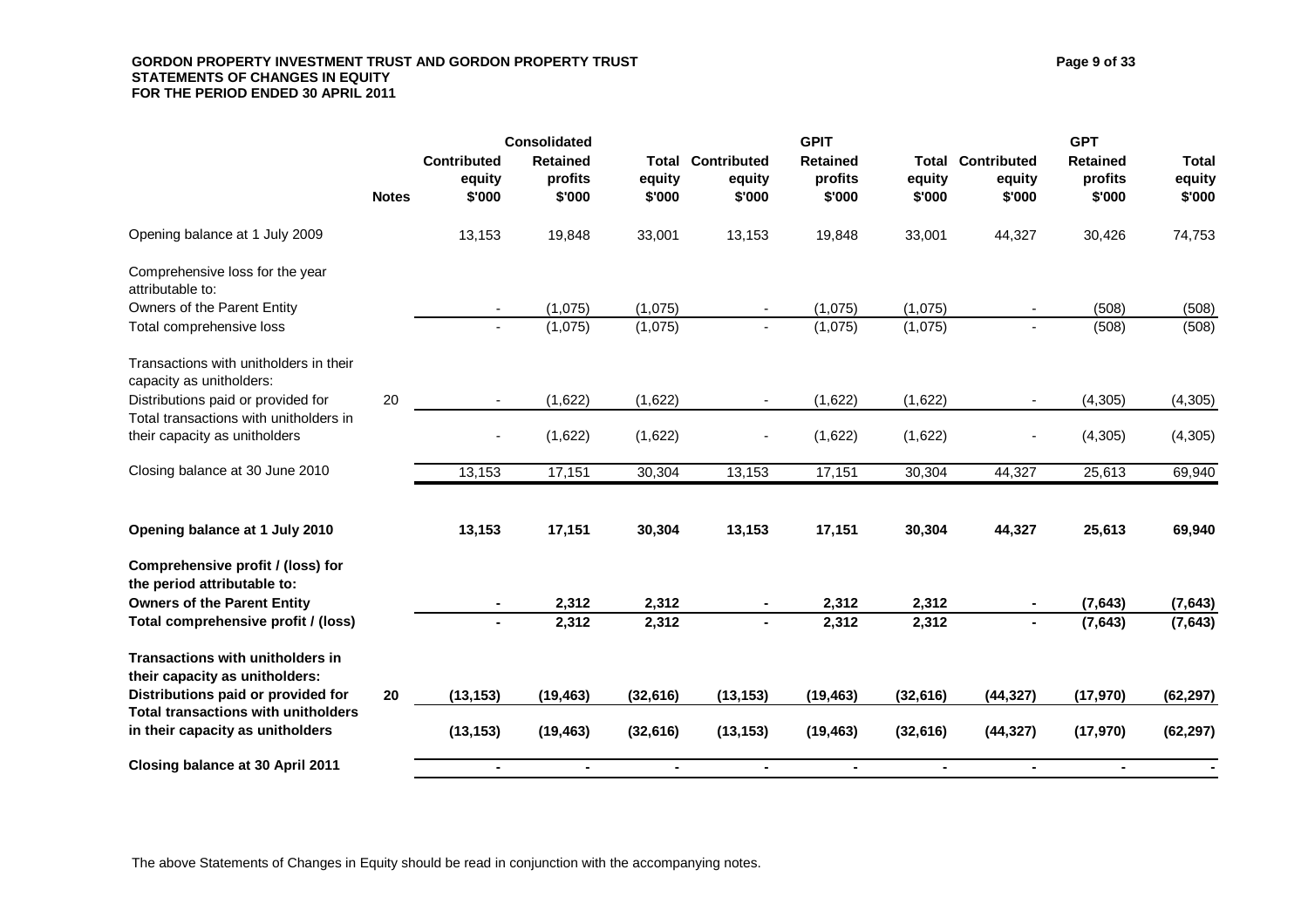## GORDON PROPERTY INVESTMENT TRUST AND GORDON PROPERTY TRUST **Fig. 2008** 20 of 33 **STATEMENTS OF CASH FLOWS FOR THE PERIOD ENDED 30 APRIL 2011**

**30 Apr 2011** 30 Jun 2010 **30 Apr 2011** 30 Jun 2010 **30 Apr 2011** 30 Jun 2010 **Notes \$'000** \$'000 **\$'000** \$'000 **\$'000** \$'000 **Cash flows from operating activities** Receipts in the course of operations (inclusive of GST) **5,227** 8,672 **-** - **5,379** 8,649 Payments in the course of operations (inclusive of GST) **(4,903)** (4,401) **(33)** (21) **(5,021)** (4,488) Interest received **203** 24 **-** - **203** 24 Finance costs paid to financial institutions **(919)** (1,501) **(831)** (1,228) **(88)** (122) Distributions received from unit trusts **-** - **50,829** 2,925 **-** - **Net cash (outflow) / inflow from operating activities** <sup>26</sup> **(392)** 2,794 **49,965** 1,676 **<sup>473</sup>** 4,063 **Cash flows from investing activities** Proceeds from the sale of investment properties **66,033** - **-** - **66,033** - Payments for capital expenditure on investment properties **(703)** (554) **-** - **(703)** (554) **Net cash inflow / (outflow) from investing activities 65,330** (554) **-** - **65,330** (554) **Cash flows from financing activities** Proceeds from borrowings **1,450** 720 **-** - **1,450** 720 Repayment of borrowings **(21,569)** (300) **(16,944)** - **(4,625)** (300) Distributions paid to members **(33,021)** (1,676) **(33,021)** (1,676) **(63,062)** (4,354) Distributions paid to non-controlling interest **(12,232)** (1,409) **-** - **-** - **Net cash outflow from financing activities (65,372)** (2,665) **(49,965)** (1,676) **(66,237)** (3,934) Net decrease in cash and cash equivalents **(434)** (425) **-** - **(434)** (425) Cash and cash equivalents at the

**Consolidated GPIT GPT**

beginning of the period **434** 859 **-** - **434** 859

**Cash and cash equivalents at the end of the period** <sup>8</sup> **-** <sup>434</sup> **-** - **-** <sup>434</sup>

The above Statements of Cash Flows should be read in conjunction with the accompanying notes.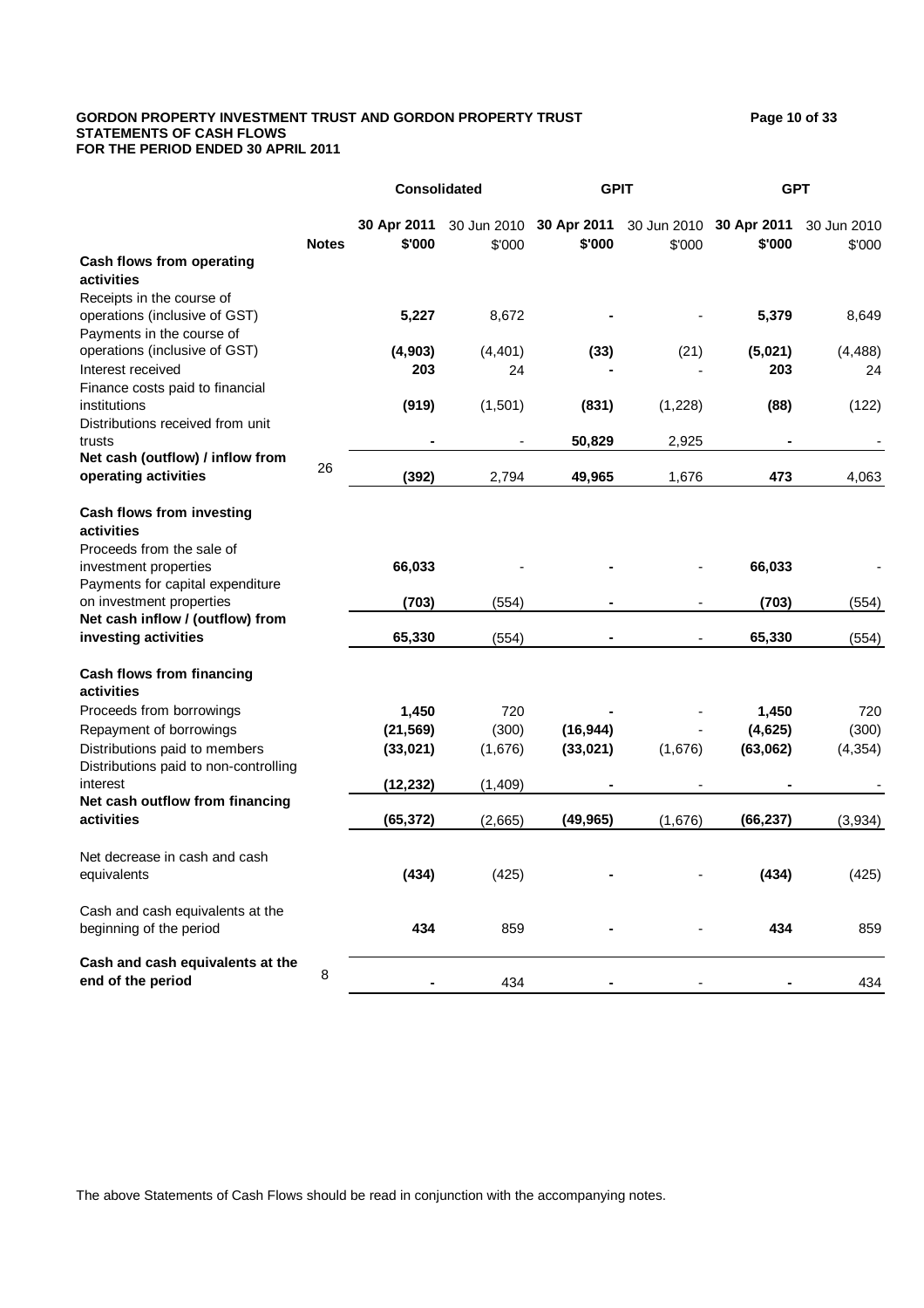## **Note 1. Summary of significant accounting policies**

#### **(a) Basis of preparation**

These general purpose Financial Statements for the period ended 30 April 2011 have been prepared in accordance with the requirements of the Trusts' Constitution, the *Corporations Act 2001*, *Australian Accounting Standards* and other authoritative pronouncements of the Australian Accounting Standards Board and Urgent Issue Group interpretations. Compliance with Australian Accounting Standards ensures that the consolidated and Parent Financial Statements and Notes also comply with International Financial Reporting Standards (IFRS).

These Financial Statements have been prepared on a liquidation basis as the Trusts were wound up during the period.

The accounting policies adopted are consistent with those of the previous financial year and corresponding interim reporting period, unless otherwise stated.

## **(b) Critical accounting estimates**

The preparation of Financial Statements in conformity with Australian Accounting Standards may require the use of certain critical accounting estimates and management to exercise its judgement in the process of applying the Trusts' accounting policies. Other than the estimation of fair values described in Notes 1(g) and 1(n), no key assumptions concerning the future, or other estimation of uncertainty at the reporting date, have a significant risk of causing material adjustments to the Financial Statements in the next annual reporting period.

## **(c) Principles of consolidation**

#### **Controlled entities**

The Financial Statements incorporate an elimination of inter-entity transactions and balances to present the Financial Statements on a consolidated basis.

The Financial Statements incorporate all the assets, liabilities and results of the Parent and its controlled entities.

Where control of an entity is gained during the financial year, its results are included in the Statements of Comprehensive Income from the date on which control is gained. Net profit and equity in controlled entities, which are attributable to the unit holdings of non-controlling interests, are shown separately in the Statements of Comprehensive Income and Statements of Financial Position respectively.

## **(d) Termination of the Trusts**

The final distribution to members was paid on 28 April 2011. The Trusts terminated effective 30 April 2011. This report contains the final set of Financial Statements for the Gordon Property Investment Trust and the Gordon Property Trust.

## **(e) Revenue recognition**

## **(i) Rent**

Rental income is brought to account on a straight-line basis over the lease term for leases with fixed rent review clauses. In all other circumstances rental income is brought to account on an accruals basis. If not received at balance date, rental income is reflected in the Statements of Financial Position as a receivable. Recoverability of receivables is reviewed on an ongoing basis. Debts which are known to be not collectable are written off.

#### **(ii) Interest income**

Interest income is brought to account on an accruals basis using the effective interest rate method and, if not received at the balance date, is reflected in the Statements of Financial Position as a receivable.

## **(f) Expenses**

Expenses are brought to account on an accruals basis and, if not paid at the balance date, are reflected in the Statements of Financial Position as a payable.

#### **(i) Property expenses**

Property expenses include rates, taxes and other property outgoings incurred in relation to investment properties where such expenses are the responsibility of the Trusts.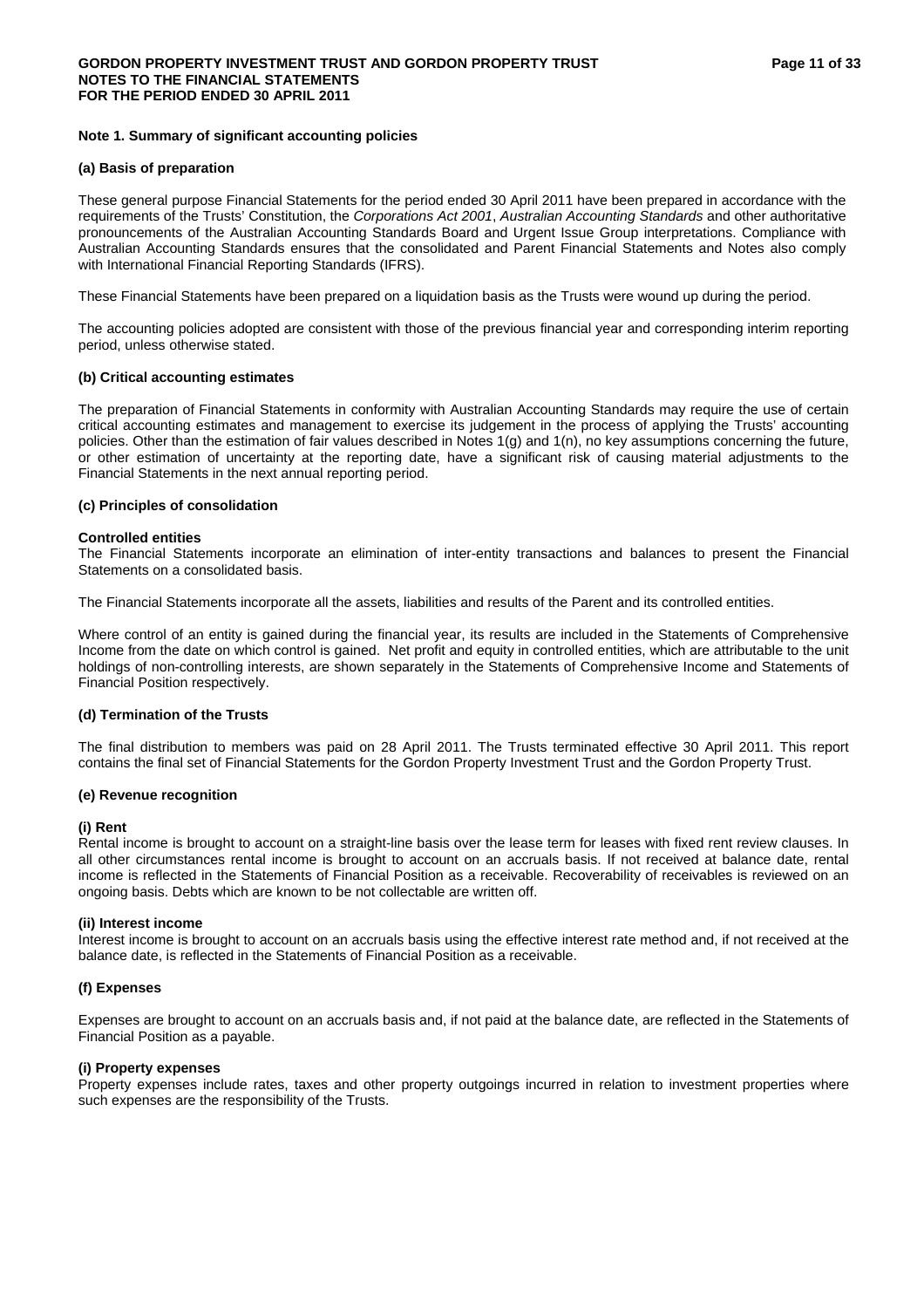## **(f) Expenses (continued)**

## **(ii) Finance costs to financial institutions**

Finance costs include interest expense and other costs incurred in respect of obtaining finance. Other transaction costs incurred, including loan establishment fees in respect of obtaining finance, are applied against the related financings with the amortisation of such costs being recognised through the effective interest rate on the financing over the term of the respective agreements.

Finance costs are expensed unless they relate to qualifying assets. Qualifying assets are assets which take more than twelve months to prepare for their intended use or sale. In these circumstances, finance costs are capitalised over the cost of the asset during the period of time required to complete and prepare the asset for its intended use or sale. Where funds are borrowed specifically for the acquisition or construction of a qualifying asset, finance costs capitalised are those incurred in relation to that financing, net of any interest earned on those financings. Where funds are borrowed generally, finance costs are capitalised using a weighted average interest rate.

## **(iii) Responsible Entity fees**

Under the Constitution the Responsible Entity is entitled to a management fee and a performance fee.

## *(A) Management fee*

The management fee is brought to account on an accruals basis and if not paid at balance date, is reflected in the Statements of Financial Position as a payable.

## *(B) Performance fee*

A performance fee (refer Note 24) is recognised when the Trusts have a present obligation as a result of past events, it is probable that an outflow of resources will be required to settle the obligation and the amount can be reliably estimated.

Performance fees are measured at the present value of management's best estimate of the expenditure required to settle the present obligation at the end of each reporting period. The discount rate used to determine the present value reflects current market assessments of the time value of money and the risks specific to the liability.

## **(g) Derivatives and other financial instruments**

## **(i) Derivatives**

The Trusts' activities expose them to changes in interest rates. Accordingly, the Trusts enter into various derivative financial instruments to manage their exposure to the movements in interest rates. There are policies and limits approved by the Board of Directors for the Responsible Entity in respect of the usage of derivatives and other financial instruments to hedge those cash flows and earnings which are subject to interest rate risks. In conjunction with its advisors, the Responsible Entity continually reviews the Trusts' exposures and updates its treasury policies and procedures. The Trusts do not trade in derivative instruments for speculative purposes. Even though the derivatives entered into aim to provide an economic hedge to interest rate risks, the Trusts have elected not to apply hedge accounting under AASB 139: *Financial Instruments Recognition and Measurement*. Accordingly, interest rate swaps are measured at fair value with any changes in fair value recognised immediately in the Statements of Comprehensive Income.

## **(ii) Embedded derivatives**

Derivatives embedded in other financial instruments or other host contracts are treated as separate derivatives when their risks and characteristics are not closely related to those of host contracts and the host contracts are not measured at fair value with changes in fair value recognised in the Statements of Comprehensive Income.

## **(iii) Debt and equity instruments issued by the Trusts**

Debt and equity instruments are classified as either liabilities or as equity in accordance with the substance of the contractual arrangements. Accordingly units issued by the Trusts are classified as equity.

Interest and distributions are classified as expenses or as distributions of profit consistent with the Statements of Financial Position classification of the related debt or equity instruments.

Transaction costs arising on the issue of equity instruments are recognised directly in equity (net of tax) as a reduction of the proceeds of the equity instruments to which the costs relate. Transaction costs are the costs that are incurred directly in connection with the issue of those equity instruments and which would not have been incurred had those instruments not been issued.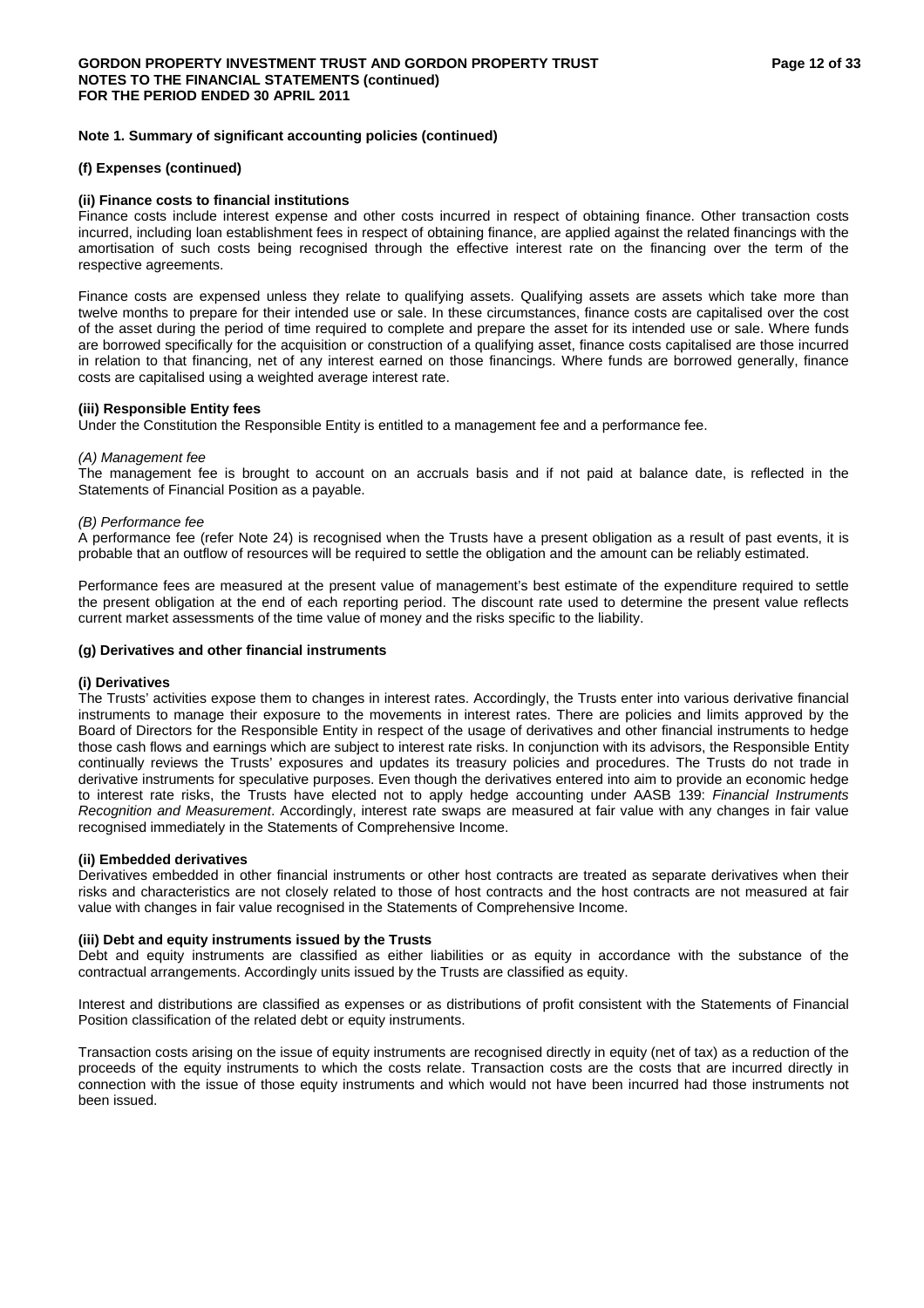## **(g) Derivatives and other financial instruments (continued)**

## **(iv) Other financial assets**

Loans and other receivables are measured at amortised cost using the effective interest rate method less impairment.

## **(h) Goods and Services Tax**

Revenues, expenses and capital assets are recognised net of the amount of goods and services tax (GST), except where the amount of GST incurred is not recoverable from the Australian Tax Office (ATO). In these circumstances the GST is recognised as part of the cost of acquisition of the asset or as part of the expense.

Cash flows are included in the Statements of Cash Flows on a gross basis. The GST component of cash flows arising from investing and financing activities which is recoverable from or payable to the ATO is classified as operating cash flows.

## **(i) Taxation**

Under current legislation, the Trusts and its controlled entities are not liable for income tax, provided they satisfy certain legislative requirements.

## **(j) Distributions**

In accordance with the Trusts' Constitution, the Trusts distribute their distributable income to unitholders by cash. Distributions are provided for when they are approved by the Board of Directors and declared.

## **(k) Repairs and maintenance**

Plant is required to be overhauled on a regular basis and is managed as part of an ongoing major cyclical maintenance program. The costs of this maintenance are charged as expenses as incurred, except where they relate to the replacement of a component of an asset, in which case the replaced component will be derecognised and the replacement costs capitalised in accordance with Note 1(n). Other routine operating maintenance, repair costs and minor renewals are also charged as expenses as incurred.

#### **(l) Cash and cash equivalents**

Cash and cash equivalents include cash on hand, deposits held at call with financial institutions and other short-term, highly liquid investments with original maturities of three months or less that are readily convertible to known amounts of cash and which are subject to an insignificant risk of changes in value.

## **(m) Receivables**

Trade receivables are recognised initially at fair value and subsequently measured at amortised cost using the effective interest rate method, which is based on the invoiced amount less provision for doubtful debts. Trade receivables are required to be settled within 30 days and are assessed on an ongoing basis for impairment. Receivables which are known to be uncollectible are written off. A provision for doubtful debts is established when there is objective evidence that the Trusts will not be able to collect all amounts due according to the original terms of the receivables.

## **(n) Investment properties**

Investment properties consist of properties held for long-term rental yields, capital appreciation or both. Investment properties are initially recognised at cost including transaction costs. Investment properties are subsequently recognised at fair value in the Financial Statements.

The basis of valuations of investment properties is fair value being the amounts for which the assets could be exchanged between knowledgeable willing parties in an arm's length transaction, based on current prices in an active market for similar properties in the same location and condition and subject to similar leases. Where this is not available, an appropriate valuation method is used, which may include the discounted cash flow and the capitalisation method. Discount rates and capitalisation rates are determined based on industry expertise and knowledge, and where possible a direct comparison to third party rates for similar assets in a comparable location. Rental income from current leases and assumptions about future leases, as well as any expected operational cash outflows in relation to the property, are also reflected in fair value. External valuations of the individual investments are carried out in accordance with the Trusts' Constitutions, or may be earlier where the Responsible Entity believes there is a potential for a material change in the fair value of the property.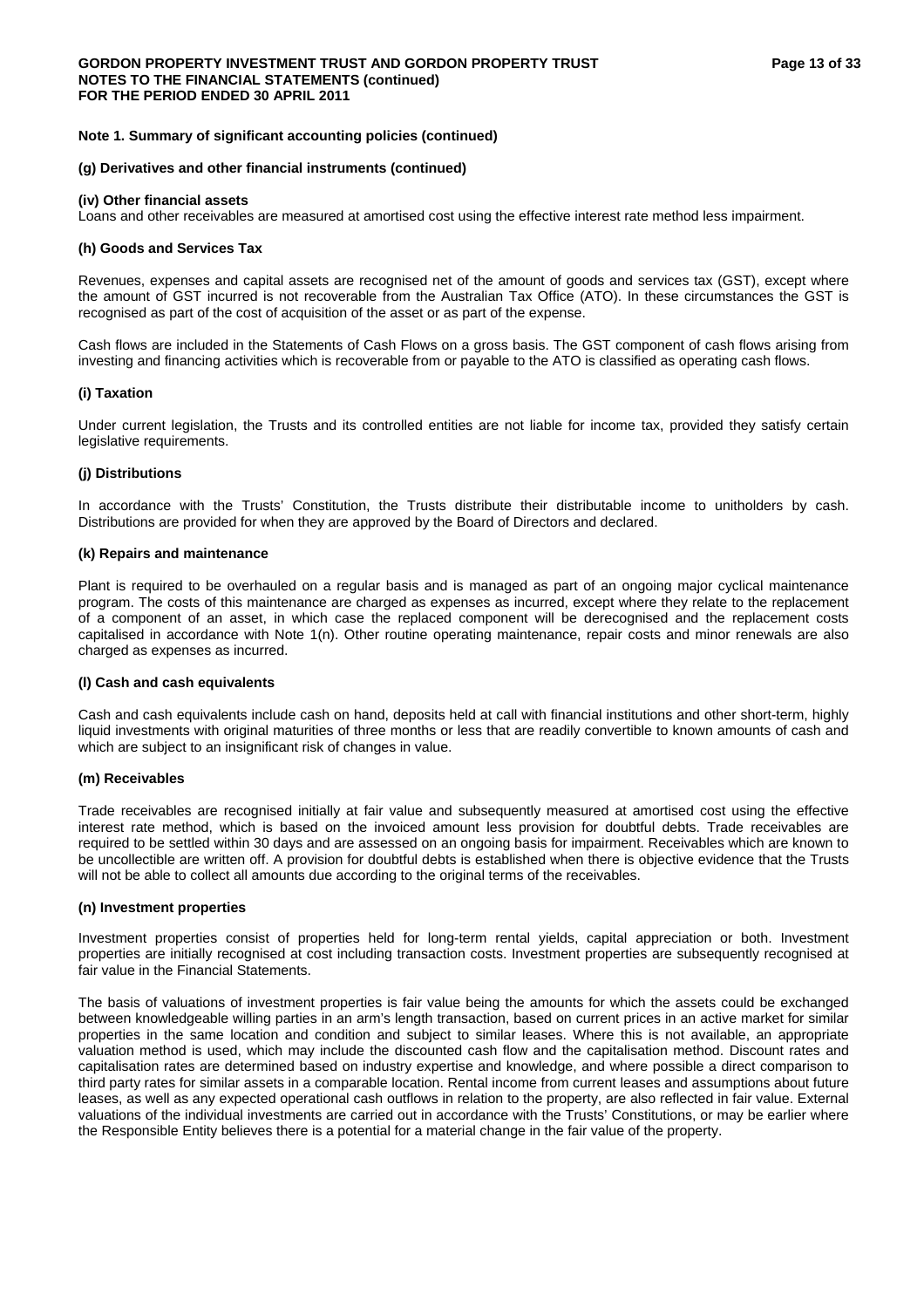#### **(n) Investment properties (continued)**

Changes in fair values are recorded in the Statements of Comprehensive Income. The gain or loss on disposal of an investment property is calculated as the difference between the carrying amount of the asset at the date of disposal and the net proceeds from disposal and is included in the Statements of Comprehensive Income in the year of disposal.

Subsequent redevelopment and refurbishment costs (other than repairs and maintenance) are capitalised to the investment property where they result in an enhancement in the future economic benefits of the property. Repairs and maintenance are accounted for in accordance with Note 1(k).

#### **(o) Investment properties held for sale**

Investment properties are classified as held for sale if their carrying amount will be recovered principally through a sale transaction rather than through continuing use. They are measured at the lower of their carrying amount or fair value less costs to sell. Investment properties classified as held for sale are presented separately from other assets in the Statements of Financial Position.

## **(p) Leasing fees**

Leasing fees incurred are capitalised and amortised over the lease periods to which they relate.

## **(q) Lease incentives**

Prospective lessees may be offered incentives as an inducement to enter into operating leases. These incentives may take various forms including cash payments, rent free periods, or a contribution to certain lessee costs such as fit out costs or relocation costs.

The costs of incentives are recognised as a reduction of rental income on a straight-line basis from the earlier of the date which the tenant has effective use of the premises or the lease commencement date to the end of the lease term. The carrying amount of the lease incentives is reflected in the fair value of investment properties.

## **(r) Payables and provisions**

These amounts represent liabilities for amounts owing at balance date. The amounts are unsecured and are usually paid within 30 days of recognition.

The distribution amount payable to members as at the end of each reporting period is recognised separately in the statement of financial position as a provision when members are presently entitled to the distributable income under the Constitution.

## **(s) Interest bearing liabilities**

Subsequent to initial recognition at fair value, net of transaction costs incurred, interest bearing liabilities are measured at amortised cost. Any difference between the proceeds (net of transaction costs) and the redemption amount is recognised in the Statements of Comprehensive Income over the period of the borrowings using the effective interest method. Interest bearing liabilities are classified as current liabilities unless the Trusts have an unconditional right to defer the liability for at least twelve months after the reporting date.

## **(t) Other financial assets at fair value through profit or loss**

Interests held by the Trusts in controlled entities and associates are measured at fair value through the profit or loss so as to reduce measurement or recognition inconsistencies.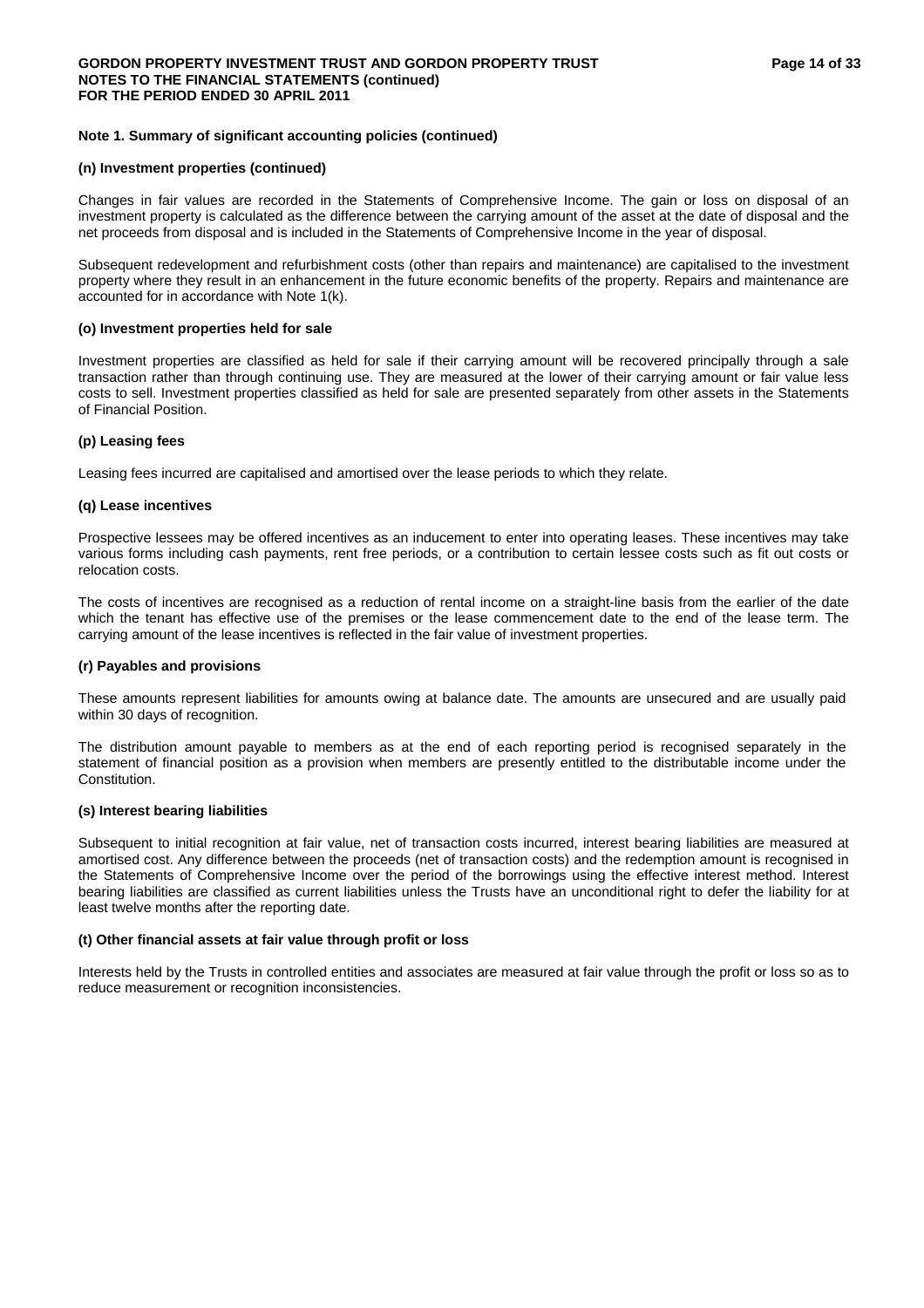## **(u) Financial assets and liabilities**

#### **(i) Classification**

The Trusts have classified its financial assets and liabilities as follows:

| <b>Financial Asset/Liability</b> | <b>Classification</b>                 | <b>Valuation basis</b> | Reference            |
|----------------------------------|---------------------------------------|------------------------|----------------------|
| Cash and cash equivalents        | Fair value through profit or loss     | Fair value             | Refer Note 1(I)      |
| <b>Receivables</b>               | Loans and receivables                 | Amortised cost         | Refer Note 1(m)      |
| Payables                         | Financial liability at amortised cost | Amortised cost         | Refer Note 1(r)      |
| Interest bearing liabilities     | Financial liability at amortised cost | Amortised cost         | Refer Note 1(s)      |
| Other financial assets           | Fair value through profit or loss     | Fair value             | Refer Note 1(t)      |
| Other financial assets           | Loans and receivables                 | Amortised cost         | Refer Note 1(g) (iv) |
| Derivatives                      | Fair value through profit or loss     | Fair value             | Refer Note 1(g)      |

Financial assets and liabilities are classified in accordance with the purpose for which they were acquired.

## **(ii) Fair value estimation of financial assets and liabilities**

The fair value of financial assets and financial liabilities must be estimated for recognition and measurement and for disclosure purposes.

The fair value of financial instruments traded in active markets (such as publicly traded derivatives and available for sale securities) is based on quoted market prices at the Statements of Financial Position date. The quoted market price used for financial assets held by the Trusts is the current bid price. The appropriate quoted market price for financial liabilities is the current ask price.

The fair value of financial instruments that are not traded in an active market (for example, over-the-counter derivatives) is determined using valuation techniques including dealer quotes for similar instruments and discounted cash flows. In particular, the fair value of interest rate swaps are calculated as the present value of the estimated future cash flows.

## **(v) Comparative figures**

Where necessary, comparative figures have been adjusted to conform to changes in presentation in the current period.

#### **(w) Combined Financial Statements**

The Trusts have applied Class Order 06/441 issued by the Australian Securities & Investments Commission which allows the Financial Statements of different registered schemes with a common Responsible Entity to be presented in adjacent columns in a single financial report.

## **(x) Rounding of amounts**

The Trusts are the kind referred to in Class Order 98/0100, issued by the Australian Securities & Investments Commission, relating to the rounding off of amounts in the Financial Statements. Amounts in the Financial Statements have been rounded off in accordance with that Class Order to the nearest thousand dollars, or in certain cases, the nearest dollar.

## **(y) Presentation of Parent Entity Financial Statements**

The Trusts are registered schemes of the kind referred to in Class Order 10/654, issued by the Australian Securities & Investments Commission, relating to the inclusion of Parent Entity Financial Statements in the consolidated Financial Statements. The class order provides relief from the Corporations Amendment (Corporate Reporting Reform) Act 2010 and the Trusts continue to present the Parent Entity Financial Statements in the consolidated Financial Statements in accordance with that Class Order.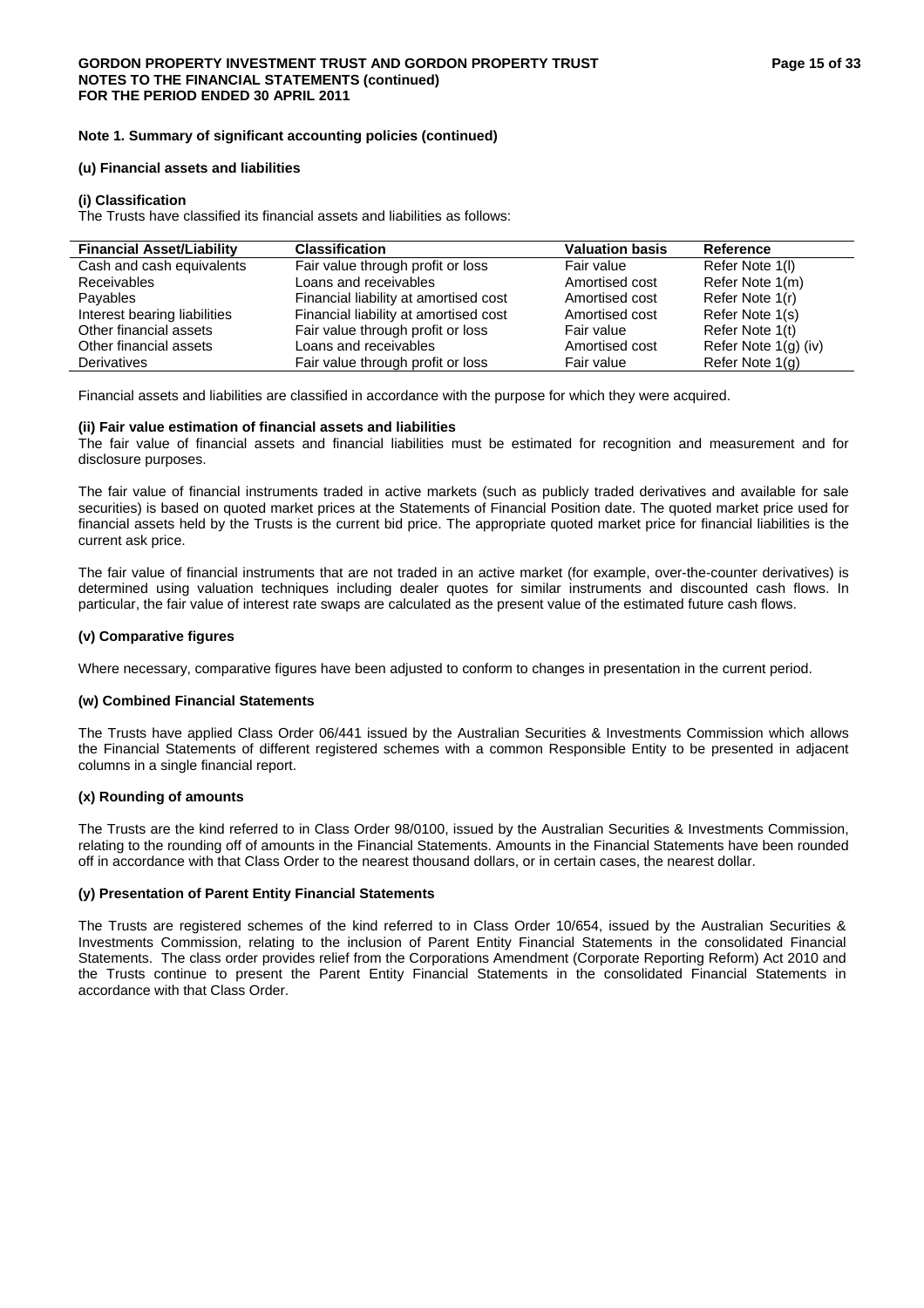## GORDON PROPERTY INVESTMENT TRUST AND GORDON PROPERTY TRUST **Figure 16 of 33 NOTES TO THE FINANCIAL STATEMENTS (continued) FOR THE PERIOD ENDED 30 APRIL 2011**

## **Note 2. Property revenue**

|                                | <b>Consolidated</b> |        | <b>GPIT</b>                                                 |                          | <b>GPT</b> |        |
|--------------------------------|---------------------|--------|-------------------------------------------------------------|--------------------------|------------|--------|
|                                | 30 Apr 2011         |        | 30 Jun 2010 30 Apr 2011 30 Jun 2010 30 Apr 2011 30 Jun 2010 |                          |            |        |
|                                | \$'000              | \$'000 | \$'000                                                      | \$'000                   | \$'000     | \$'000 |
| Rent and recoverable outgoings | 4.479               | 7.697  | -                                                           | $\blacksquare$           | 4.479      | 7,697  |
| Incentive amortisation         | (185)               | (180)  |                                                             | $\blacksquare$           | (185)      | (180)  |
| Other revenue                  | 63                  | 132    | ۰                                                           | $\overline{\phantom{0}}$ | 63         | 132    |
| Total property revenue         | 4.357               | 7.649  |                                                             | $\overline{\phantom{0}}$ | 4.357      | 7,649  |

## **Note 3. Distribution revenue**

|                                       | <b>Consolidated</b> |                          | <b>GPIT</b> |        | <b>GPT</b>                                                                        |        |
|---------------------------------------|---------------------|--------------------------|-------------|--------|-----------------------------------------------------------------------------------|--------|
|                                       | \$'000              | \$'000                   | \$'000      | \$'000 | 30 Apr 2011 30 Jun 2010 30 Apr 2011 30 Jun 2010 30 Apr 2011 30 Jun 2010<br>\$'000 | \$'000 |
| Distribution from controlled entities | $\blacksquare$      | $\overline{\phantom{0}}$ | 20.212      | 2.925  | ۰.                                                                                |        |
| <b>Total distribution revenue</b>     | ۰                   | $\overline{\phantom{0}}$ | 20.212      | 2.925  |                                                                                   |        |

## **Note 4. Interest revenue**

|                                             | <b>Consolidated</b> |        | <b>GPIT</b> |                          | GPT                                                                     |        |
|---------------------------------------------|---------------------|--------|-------------|--------------------------|-------------------------------------------------------------------------|--------|
|                                             |                     |        |             |                          | 30 Apr 2011 30 Jun 2010 30 Apr 2011 30 Jun 2010 30 Apr 2011 30 Jun 2010 |        |
|                                             | \$'000              | \$'000 | \$'000      | \$'000                   | \$'000                                                                  | \$'000 |
| Interest income from financial institutions |                     |        |             |                          |                                                                         |        |
|                                             | 202                 | 24     |             | $\overline{\phantom{0}}$ | 202                                                                     | 24     |
| <b>Total interest revenue</b>               | 202                 | 24     |             | $\overline{\phantom{0}}$ | 202                                                                     | 24     |

## **Note 5. Finance costs to financial institutions**

|                                                  | <b>Consolidated</b>   |        | <b>GPIT</b>                                                           |        | <b>GPT</b> |                          |
|--------------------------------------------------|-----------------------|--------|-----------------------------------------------------------------------|--------|------------|--------------------------|
|                                                  | 30 Apr 2011<br>\$'000 | \$'000 | 30 Jun 2010 30 Apr 2011 30 Jun 2010 30 Apr 2011 30 Jun 2010<br>\$'000 | \$'000 | \$'000     | \$'000                   |
|                                                  |                       |        |                                                                       |        |            |                          |
| Interest paid/payable                            | 761                   | 1.359  | 681                                                                   | 1.251  | 80         | 108                      |
| Net fair value gain on derivatives               | (122)                 | (596)  | (122)                                                                 | (596)  | -          | $\overline{\phantom{0}}$ |
| Other finance costs                              | 75                    | 67     | 67                                                                    | 53     | 8          | 14                       |
| Total finance costs to financial<br>institutions | 714                   | 830    | 626                                                                   | 708    | 88         | 122                      |

## **Note 6. Other expenses**

|                                        | <b>Consolidated</b> |        | <b>GPIT</b>                                                 |                          | <b>GPT</b> |                |
|----------------------------------------|---------------------|--------|-------------------------------------------------------------|--------------------------|------------|----------------|
|                                        | 30 Apr 2011         |        | 30 Jun 2010 30 Apr 2011 30 Jun 2010 30 Apr 2011 30 Jun 2010 |                          |            |                |
|                                        | \$'000              | \$'000 | \$'000                                                      | \$'000                   | \$'000     | \$'000         |
| Audit and advisory fees (refer Note 7) | 47                  | 48     | 20                                                          | 21                       | 27         | 27             |
| Registry costs                         | 65                  | 17     |                                                             | $\overline{\phantom{0}}$ | 65         | 17             |
| Legal and other professional fees      | 20                  | 5      | 3                                                           | 2                        | 17         | 3              |
| Valuation fees                         | ۰                   | 15     |                                                             | -                        |            | 15             |
| Custodian fees                         | 5                   | 7      |                                                             | -                        | 5          | 7              |
| Other trust expenses                   | 29                  |        | (140)                                                       | -                        | 169        | $\overline{7}$ |
| <b>Total other expenses</b>            | 166                 | 99     | (117)                                                       | 23                       | 283        | 76             |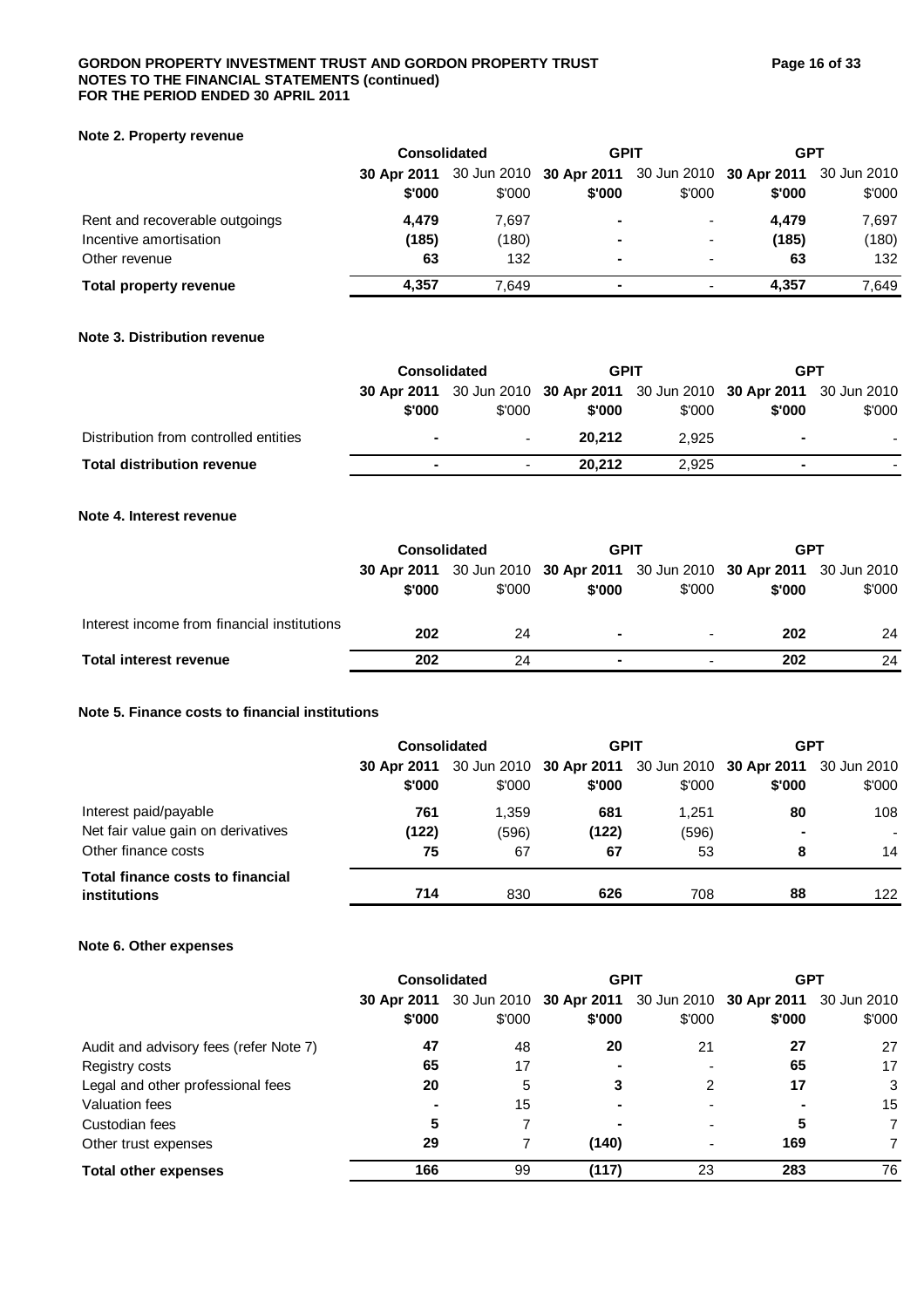## **Note 7. Audit and advisory fees**

During the period the auditor of the Parent Entity and its related practices and non-related audit firms earned the following remuneration:

|                                         | <b>Consolidated</b> |        | <b>GPIT</b>                                                 |        | <b>GPT</b> |             |
|-----------------------------------------|---------------------|--------|-------------------------------------------------------------|--------|------------|-------------|
|                                         |                     |        | 30 Apr 2011 30 Jun 2010 30 Apr 2011 30 Jun 2010 30 Apr 2011 |        |            | 30 Jun 2010 |
|                                         | \$                  | \$     | \$                                                          | \$     | \$         | S.          |
| (a) Assurance services                  |                     |        |                                                             |        |            |             |
| PwC audit and review of financial       |                     |        |                                                             |        |            |             |
| reports and other audit work under the  |                     |        |                                                             |        |            |             |
| Corporations Act 2001                   | 40,268              | 40.268 | 20,134                                                      | 20,134 | 20,134     | 20,134      |
| Fees paid to non-PwC audit firms in     |                     |        |                                                             |        |            |             |
| relation to outgoings audit             | 7,230               | 4,230  |                                                             |        | 7,230      | 4,230       |
| <b>Total remuneration for assurance</b> |                     |        |                                                             |        |            |             |
| services                                | 47,498              | 44,498 | 20,134                                                      | 20,134 | 27,364     | 24,364      |
| (b) Taxation services                   |                     |        |                                                             |        |            |             |
| Fees paid to PwC                        |                     | 3,901  |                                                             | 1,286  |            | 2,615       |
| Total remuneration for taxation         |                     |        |                                                             |        |            |             |
| services                                |                     | 3,901  |                                                             | 1,286  |            | 2,615       |
| Total remuneration for assurance and    |                     |        |                                                             |        |            |             |
| taxation services                       | 47,498              | 48,399 | 20,134                                                      | 21,420 | 27,364     | 26,979      |

## **Note 8. Cash and cash equivalents**

|                                 | <b>Consolidated</b> |        | <b>GPIT</b> |                          | <b>GPT</b>                                                                        |        |
|---------------------------------|---------------------|--------|-------------|--------------------------|-----------------------------------------------------------------------------------|--------|
|                                 | \$'000              | \$'000 | \$'000      | \$'000                   | 30 Apr 2011 30 Jun 2010 30 Apr 2011 30 Jun 2010 30 Apr 2011 30 Jun 2010<br>\$'000 | \$'000 |
| Cash and cash equivalents       | ۰                   | 434    |             | $\overline{\phantom{0}}$ |                                                                                   | 434    |
| Total cash and cash equivalents | ۰                   | 434    |             | $\overline{\phantom{a}}$ |                                                                                   | 434    |
|                                 |                     |        |             |                          |                                                                                   |        |

## **Note 9. Receivables**

|                                            | Consolidated |        | <b>GPIT</b> |        | <b>GPT</b>                                                  |        |
|--------------------------------------------|--------------|--------|-------------|--------|-------------------------------------------------------------|--------|
|                                            | 30 Apr 2011  |        |             |        | 30 Jun 2010 30 Apr 2011 30 Jun 2010 30 Apr 2011 30 Jun 2010 |        |
|                                            | \$'000       | \$'000 | \$'000      | \$'000 | \$'000                                                      | \$'000 |
| Rent receivable                            |              | 17     | ۰           |        |                                                             | 17     |
| <b>Total rent receivables</b>              |              | 17     |             |        |                                                             | 17     |
| Finance costs to members of Gordon         |              |        |             |        |                                                             |        |
| <b>Property Trust</b>                      |              |        |             | 520    |                                                             |        |
| Other receivables from controlled entities |              |        |             | (106)  |                                                             | 106    |
| Other receivables                          |              | 8      |             |        |                                                             | 8      |
| <b>Total other receivables</b>             |              | 8      |             | 414    |                                                             | 114    |
| <b>Total receivables</b>                   |              | 25     |             | 414    |                                                             | 131    |

## **Other receivables from controlled entities**

Other receivables from controlled entities is an inter-entity loan, which is a non interest bearing loan between the Parent and its controlled entities.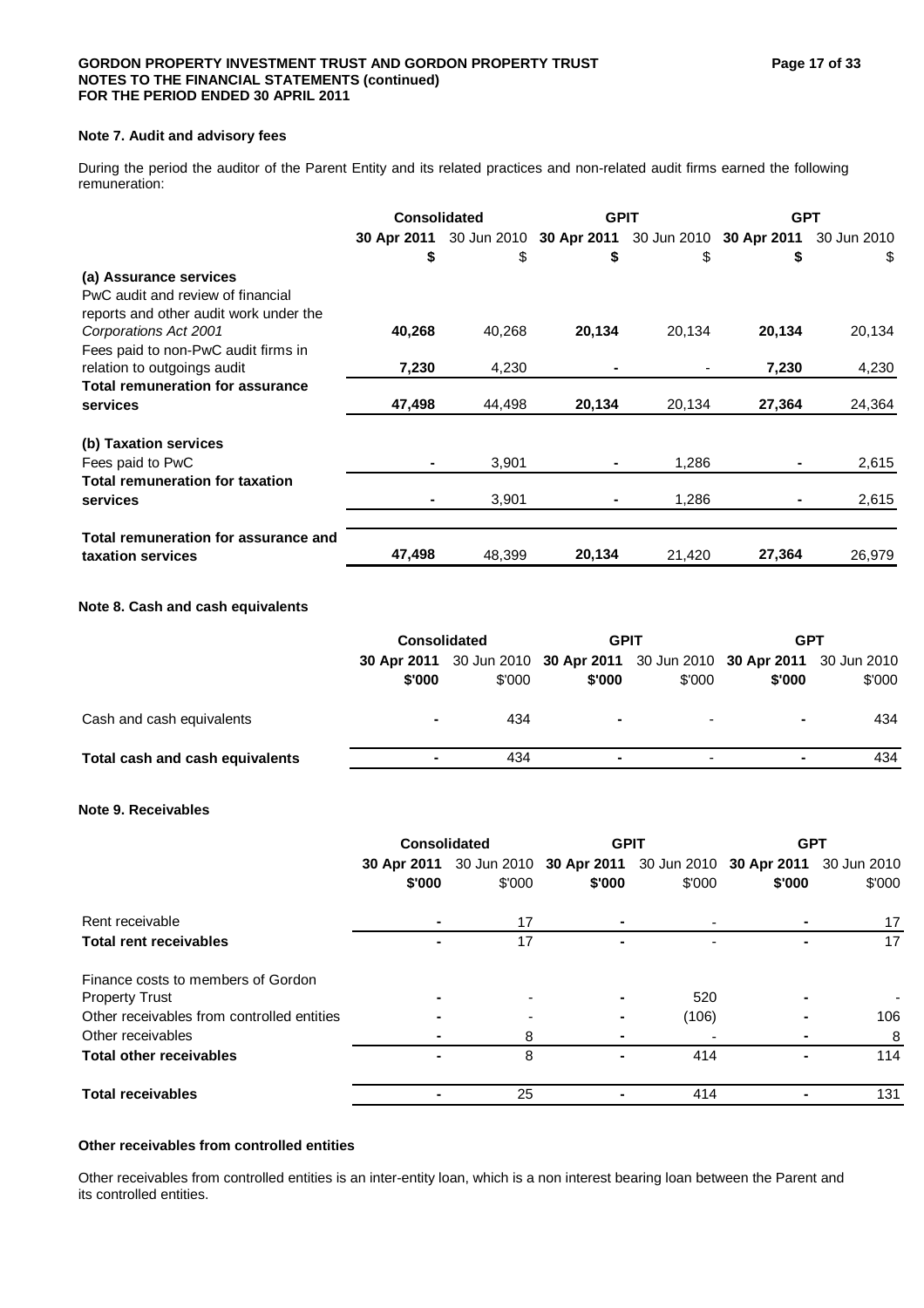## GORDON PROPERTY INVESTMENT TRUST AND GORDON PROPERTY TRUST **Figure 18 of 33 NOTES TO THE FINANCIAL STATEMENTS (continued) FOR THE PERIOD ENDED 30 APRIL 2011**

## **Note 10. Other current assets**

|                            | <b>Consolidated</b>      |                                                                                   | <b>GPIT</b>              |                          | <b>GPT</b> |        |
|----------------------------|--------------------------|-----------------------------------------------------------------------------------|--------------------------|--------------------------|------------|--------|
|                            | \$'000                   | 30 Apr 2011 30 Jun 2010 30 Apr 2011 30 Jun 2010 30 Apr 2011 30 Jun 2010<br>\$'000 | \$'000                   | \$'000                   | \$'000     | \$'000 |
| Prepayments                | ۰                        | 218                                                                               |                          | $\overline{\phantom{a}}$ | ۰          | 218    |
| Total other current assets | $\overline{\phantom{a}}$ | 218                                                                               | $\overline{\phantom{a}}$ | $\overline{\phantom{a}}$ |            | 218    |

## **Note 11. Investment properties held for sale**

| <b>Properties</b>                             | <b>Acquisition</b><br>date | <b>Consolidated and GPT</b><br>book value<br>30 Apr 2011 | Consolidated and GPT<br>book value<br>30 Jun 2010 |
|-----------------------------------------------|----------------------------|----------------------------------------------------------|---------------------------------------------------|
|                                               |                            | \$'000                                                   | \$'000                                            |
| Gordon Centre & Gordon Village<br>Arcade, NSW | Nov 1998                   | -                                                        | 75.994                                            |
| Total investment properties held for sale     |                            |                                                          | 75.994                                            |

## **Disposals**

On 31 January 2011, the Gordon Village Arcade and the Gordon Centre, NSW were disposed of for \$67.0 million.

## **Key valuation assumptions**

The below table illustrates the key valuation assumptions used in the determination of the investment properties fair value.

|                                        | 30 Apr 2011 | 30 Jun 2010 |
|----------------------------------------|-------------|-------------|
| Average capitalisation rate (%)        |             | 7.75        |
| Average lease expiry by income (years) | -           | 6.90        |
| Vacancy by area (%)                    |             | 5.10        |
|                                        |             |             |

| <b>Reconciliation</b>                           | <b>Consolidated and GPT</b> |                       |  |
|-------------------------------------------------|-----------------------------|-----------------------|--|
|                                                 | 30 Apr 2011<br>\$'000       | 30 Jun 2010<br>\$'000 |  |
| Carrying amount at the beginning of the period  | 75.994                      | 80,400                |  |
| Additions                                       | 68                          | 234                   |  |
| Lease incentives                                | 282                         | 635                   |  |
| Amortisation of lease incentives                | (185)                       | (180)                 |  |
| Net loss from fair value adjustments            | (10, 157)                   | (5,095)               |  |
| Disposal of investment properties held for sale | (66,002)                    |                       |  |
| Carrying amount at the end of the period        |                             | 75,994                |  |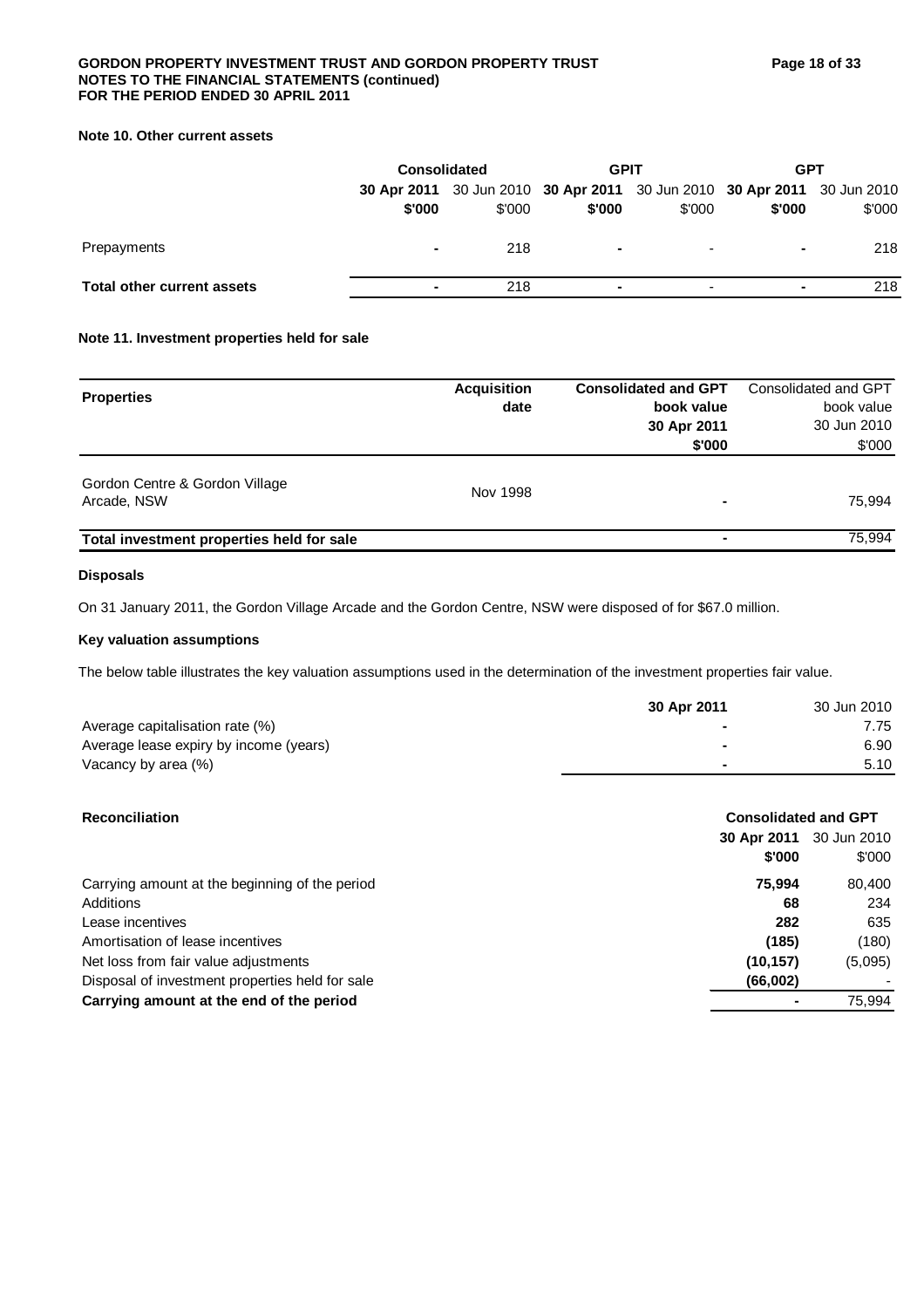## GORDON PROPERTY INVESTMENT TRUST AND GORDON PROPERTY TRUST **Figure 19 of 33 NOTES TO THE FINANCIAL STATEMENTS (continued) FOR THE PERIOD ENDED 30 APRIL 2011**

## **Note 12. Other financial assets at fair value through profit or loss**

Investments are adjusted to their fair value through the Statements of Comprehensive Income.

| Name of entity                                                    | <b>Principal activity</b>  |   | <b>Ownership interest</b> |                                                 | <b>GPIT</b> |  |
|-------------------------------------------------------------------|----------------------------|---|---------------------------|-------------------------------------------------|-------------|--|
|                                                                   |                            |   |                           | 30 Apr 2011 30 Jun 2010 30 Apr 2011 30 Jun 2010 |             |  |
|                                                                   |                            | % | %                         | \$'000                                          | \$'000      |  |
| <b>Controlled Entities</b>                                        |                            |   |                           |                                                 |             |  |
| Gordon Property Trust                                             | Retail property investment |   | 67.90                     |                                                 | 47,489      |  |
| Total other financial assets at fair value through profit or loss |                            |   |                           |                                                 | 47,489      |  |
| <b>Reconciliation</b>                                             |                            |   |                           | <b>GPIT</b>                                     |             |  |
|                                                                   |                            |   |                           | 30 Apr 2011                                     | 30 Jun 2010 |  |
|                                                                   |                            |   |                           | \$'000                                          | \$'000      |  |
| Carrying amount at the beginning of the period                    |                            |   |                           | 47.489                                          | 50,758      |  |
| Fair value loss                                                   |                            |   |                           | (17, 391)                                       | (3,269)     |  |
| Return of capital distribution                                    |                            |   |                           | (30,098)                                        |             |  |
| Carrying amount at the end of the period                          |                            |   |                           |                                                 | 47,489      |  |

## **Note 13. Payables**

|                             | <b>Consolidated</b> |                                                                         | <b>GPIT</b> |        | <b>GPT</b> |                |
|-----------------------------|---------------------|-------------------------------------------------------------------------|-------------|--------|------------|----------------|
|                             |                     | 30 Apr 2011 30 Jun 2010 30 Apr 2011 30 Jun 2010 30 Apr 2011 30 Jun 2010 |             |        |            |                |
|                             | \$'000              | \$'000                                                                  | \$'000      | \$'000 | \$'000     | \$'000         |
| Trade creditors             | ۰                   | 149                                                                     | -           |        |            | 149            |
| Accrued capital expenditure | ۰                   | 353                                                                     |             |        |            | 353            |
| Accrued interest            | ۰                   | 115                                                                     | -           | 115    |            | $\blacksquare$ |
| Prepaid income              | ۰                   | 299                                                                     | -           |        |            | 299            |
| Responsible Entity fee      |                     | 64                                                                      |             |        |            | 64             |
| Accruals                    |                     | 70                                                                      |             | 13     |            | 57             |
| GST payable                 | ۰                   | 90                                                                      |             |        |            | 90             |
| Performance fee             | $\blacksquare$      | 1,885                                                                   |             |        |            | 1,885          |
| <b>Total payables</b>       | ۰                   | 3,025                                                                   | ۰           | 128    | ۰          | 2,897          |

## **Note 14. Provisions**

|                                   | <b>Consolidated</b> |         | <b>GPIT</b>                                                 |         | <b>GPT</b> |          |
|-----------------------------------|---------------------|---------|-------------------------------------------------------------|---------|------------|----------|
|                                   | 30 Apr 2011         |         | 30 Jun 2010 30 Apr 2011 30 Jun 2010 30 Apr 2011 30 Jun 2010 |         |            |          |
|                                   | \$'000              | \$'000  | \$'000                                                      | \$'000  | \$'000     | \$'000   |
| <b>Provision for distribution</b> |                     |         |                                                             |         |            |          |
| Opening balance                   | 651                 | 732     | 405                                                         | 460     | 765        | 847      |
| Additional provisions             | 32,616              | 1.622   | 32.616                                                      | 1.622   | 62.297     | 4.305    |
| Payment of distributions          | (33, 267)           | (1,703) | (33,021)                                                    | (1,677) | (63,062)   | (4, 387) |
| <b>Closing balance</b>            | ۰                   | 651     |                                                             | 405     |            | 765      |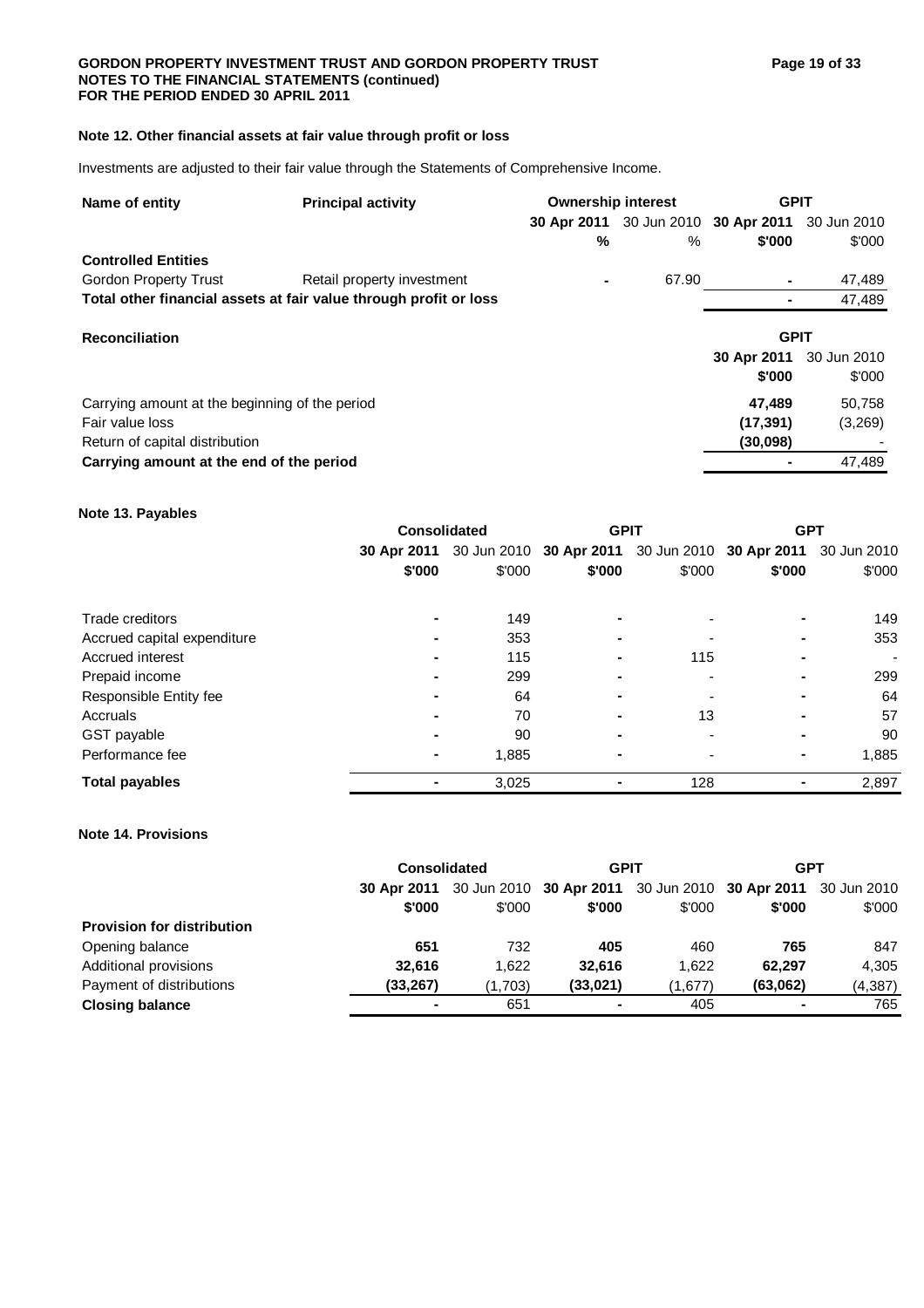## GORDON PROPERTY INVESTMENT TRUST AND GORDON PROPERTY TRUST **Figure 20 of 33 NOTES TO THE FINANCIAL STATEMENTS (continued) FOR THE PERIOD ENDED 30 APRIL 2011**

## **Note 15. Derivative financial instruments**

|                                                  | <b>Consolidated</b> |                                                                                   | <b>GPIT</b> |        | <b>GPT</b> |        |
|--------------------------------------------------|---------------------|-----------------------------------------------------------------------------------|-------------|--------|------------|--------|
|                                                  | \$'000              | 30 Apr 2011 30 Jun 2010 30 Apr 2011 30 Jun 2010 30 Apr 2011 30 Jun 2010<br>\$'000 | \$'000      | \$'000 | \$'000     | \$'000 |
| Interest rate swap contracts                     | $\blacksquare$      | 122                                                                               | ۰           | 122    |            |        |
| <b>Total derivative financial</b><br>instruments | $\blacksquare$      | 122                                                                               | ۰           | 122    |            |        |

Please refer to Note 21 for further discussion regarding derivative financial instruments.

## **Note 16. Interest bearing liabilities**

|                                           | <b>Consolidated</b> |                                                                         | <b>GPIT</b>    |        | <b>GPT</b>     |        |
|-------------------------------------------|---------------------|-------------------------------------------------------------------------|----------------|--------|----------------|--------|
|                                           |                     | 30 Apr 2011 30 Jun 2010 30 Apr 2011 30 Jun 2010 30 Apr 2011 30 Jun 2010 |                |        |                |        |
|                                           | \$'000              | \$'000                                                                  | \$'000         | \$'000 | \$'000         | \$'000 |
| <b>Secured</b>                            |                     |                                                                         |                |        |                |        |
| Bank loans                                | ٠                   | 20.119                                                                  | $\blacksquare$ | 16.944 | $\blacksquare$ | 3,175  |
| <b>Total secured</b>                      | $\blacksquare$      | 20.119                                                                  |                | 16.944 |                | 3,175  |
| <b>Total interest bearing liabilities</b> | ٠                   | 20.119                                                                  |                | 16.944 |                | 3,175  |

The Trusts have access to the following lines of credit:

| <b>Financing arrangements</b>     |                       | <b>Consolidated</b> |                                                                       | <b>GPIT</b> | <b>GPT</b> |          |
|-----------------------------------|-----------------------|---------------------|-----------------------------------------------------------------------|-------------|------------|----------|
|                                   | 30 Apr 2011<br>\$'000 | \$'000              | 30 Jun 2010 30 Apr 2011 30 Jun 2010 30 Apr 2011 30 Jun 2010<br>\$'000 | \$'000      | \$'000     | \$'000   |
| <b>Borrowing facilities</b>       |                       |                     |                                                                       |             |            |          |
| Bank loans                        | ۰                     | 29.750              |                                                                       | 25,000      |            | 4,750    |
| Less: loan advanced to members of |                       |                     |                                                                       |             |            |          |
| Gordon Property Trust in their    |                       |                     |                                                                       |             |            |          |
| personal capacity                 |                       | (8,011)             |                                                                       | (8,011)     |            |          |
|                                   | ۰                     | 21.739              |                                                                       | 16,989      |            | 4,750    |
| Used at the end of the period     | ٠                     | (20, 119)           |                                                                       | (16,944)    |            | (3, 175) |
| Unused at the end of the period   |                       | 1,620               |                                                                       | 45          |            | 1.575    |

On 31 January 2011, the Trusts used proceeds from the sale of the investment properties to repay the outstanding interest bearing liabilities. The repayment of facilities included the loans advanced to members of the Consolidated Gordon Syndicate in their personal capacity.

The Trusts' interest rate swaps matured on 29 November 2010. A net fair value gain on derivatives of \$122,000 has been recognised in the Statements of Comprehensive Income for the period ended 30 April 2011.

## **Note 17. Non-controlling interest in minority unitholding**

|                                                           | <b>Consolidated</b> |        | <b>GPIT</b>                                                             |                          | <b>GPT</b> |        |
|-----------------------------------------------------------|---------------------|--------|-------------------------------------------------------------------------|--------------------------|------------|--------|
|                                                           |                     |        | 30 Apr 2011 30 Jun 2010 30 Apr 2011 30 Jun 2010 30 Apr 2011 30 Jun 2010 |                          |            |        |
|                                                           | \$'000              | \$'000 | \$'000                                                                  | \$'000                   | \$'000     | \$'000 |
|                                                           |                     |        |                                                                         |                          |            |        |
| Contributed equity                                        | $\blacksquare$      | 14.229 | $\overline{\phantom{0}}$                                                | $\blacksquare$           | -          |        |
| Undistributed income                                      | ٠                   | 8.221  | $\overline{\phantom{0}}$                                                | $\blacksquare$           |            | ٠      |
| Total non-controlling interest in<br>minority unitholding |                     |        |                                                                         |                          |            |        |
|                                                           | ٠                   | 22,450 | ۰                                                                       | $\overline{\phantom{0}}$ |            |        |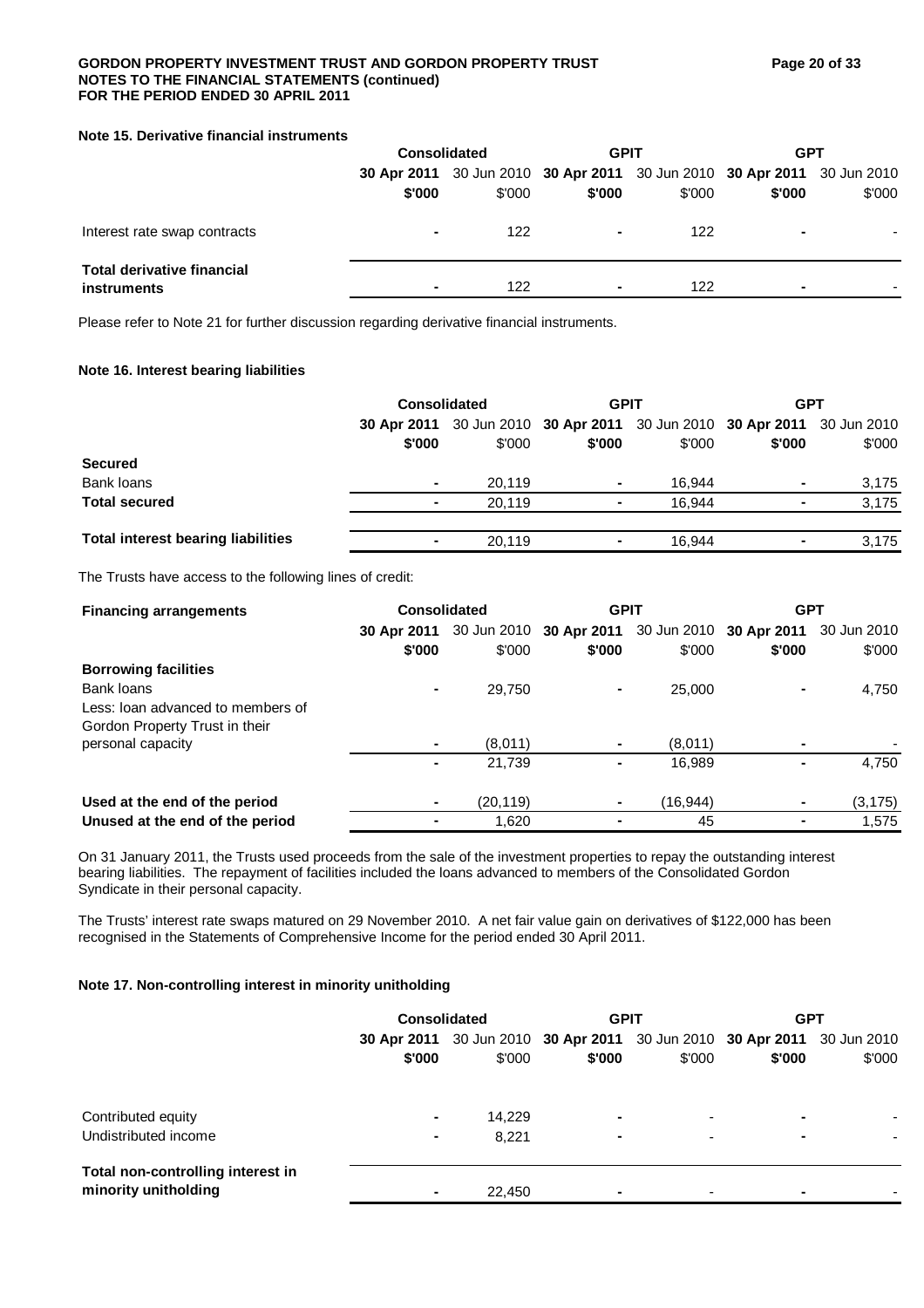## **Note 18. Contributed equity**

| (a) Contributed equity of<br>unitholders                | <b>Consolidated</b>   |                       | <b>GPIT</b>               |                       | <b>GPT</b>                |                       |
|---------------------------------------------------------|-----------------------|-----------------------|---------------------------|-----------------------|---------------------------|-----------------------|
|                                                         | 30 Apr 2011<br>\$'000 | 30 Jun 2010<br>\$'000 | 30 Apr 2011<br>\$'000     | 30 Jun 2010<br>\$'000 | 30 Apr 2011<br>\$'000     | 30 Jun 2010<br>\$'000 |
| Opening balance<br>Return of capital to members on wind | 13,153                | 13,153                | 13,153                    | 13,153                | 44,327                    | 44,327                |
| up of the Trusts                                        | (13, 153)             |                       | (13, 153)                 |                       | (44,327)                  |                       |
| <b>Closing balance</b>                                  |                       | 13,153                |                           | 13,153                |                           | 44,327                |
|                                                         | <b>Consolidated</b>   |                       |                           |                       |                           |                       |
| (b) Number of units on issue                            |                       |                       | <b>GPIT</b>               |                       | <b>GPT</b>                |                       |
|                                                         | 30 Apr 2011           | 30 Jun 2010           | 30 Apr 2011               | 30 Jun 2010           | 30 Apr 2011               | 30 Jun 2010           |
|                                                         | No. of Units          |                       | No. of Units No. of Units |                       | No. of Units No. of Units | No. of Units          |
|                                                         | (000's)               | (000's)               | (000's)                   | (′000′s)              | (000's)                   | (′000′s)              |
| Opening balance                                         | 14,734                | 14,734                | 14,734                    | 14,734                | 21,700                    | 21,700                |
| Return of capital to members on wind                    |                       |                       |                           |                       |                           |                       |
| up of the Trusts                                        | (14, 734)             |                       | (14, 734)                 |                       | (21,700)                  |                       |

Each unit ranks equally with all other ordinary units for the purposes of distributions and on termination of the Trusts. Ordinary units entitles the holder to one vote, either in person or by proxy, at a meeting of the Trusts.

## **Note 19. Retained profits**

|                                     | <b>Consolidated</b> |         | <b>GPIT</b> |                                                             | <b>GPT</b> |         |
|-------------------------------------|---------------------|---------|-------------|-------------------------------------------------------------|------------|---------|
|                                     | 30 Apr 2011         |         |             | 30 Jun 2010 30 Apr 2011 30 Jun 2010 30 Apr 2011 30 Jun 2010 |            |         |
|                                     | \$'000              | \$'000  | \$'000      | \$'000                                                      | \$'000     | \$'000  |
| Opening balance                     | 17,151              | 19.848  | 17.151      | 19.848                                                      | 25,613     | 30,426  |
| Total comprehensive profit / (loss) | 2,312               | (1,075) | 2.312       | (1,075)                                                     | (7,643)    | (508)   |
| Distributions to unitholders        | (19, 463)           | (1,622) | (19, 463)   | (1,622)                                                     | (17,970)   | (4,305) |
| <b>Closing balance</b>              | ۰                   | 17.151  | ۰           | 17.151                                                      | ۰          | 25.613  |

## **Note 20. Distributions to unitholders paid and provided for**

| (a) Distribution to unitholders | <b>Consolidated</b> |           | <b>GPIT</b>                                     |           | <b>GPT</b>              |             |  |
|---------------------------------|---------------------|-----------|-------------------------------------------------|-----------|-------------------------|-------------|--|
|                                 | 30 Apr 2011         |           | 30 Jun 2010 30 Apr 2011 30 Jun 2010 30 Apr 2011 |           |                         | 30 Jun 2010 |  |
|                                 | \$'000              | \$'000    | \$'000                                          | \$'000    | \$'000                  | \$'000      |  |
| 30 September                    | 405                 | 405       | 405                                             | 405       | 1,086                   | 1,062       |  |
| 31 December                     | 405                 | 405       | 405                                             | 405       | 1,053                   | 1,086       |  |
| 31 March                        | 30,848              | 406       | 30,848                                          | 406       | 58,747                  | 1,073       |  |
| 30 June                         | 958                 | 406       | 958                                             | 406       | 1,411                   | 1,084       |  |
|                                 | 32,616              | 1,622     | 32,616                                          | 1,622     | 62,297                  | 4,305       |  |
| (b) Distribution rate           | <b>Consolidated</b> |           | <b>GPIT</b>                                     |           | <b>GPT</b>              |             |  |
|                                 | 30 Apr 2011         |           | 30 Jun 2010 30 Apr 2011                         |           | 30 Jun 2010 30 Apr 2011 | 30 Jun 2010 |  |
|                                 | <b>Cents per</b>    | Cents per | Cents per                                       | Cents per | <b>Cents per</b>        | Cents per   |  |
|                                 | unit                | unit      | unit                                            | unit      | unit                    | unit        |  |
| 30 September                    | 2.75                | 2.75      | 2.75                                            | 2.75      | 5.00                    | 4.89        |  |
| 31 December                     | 2.75                | 2.75      | 2.75                                            | 2.75      | 4.85                    | 5.00        |  |
| 31 March                        | 209.37              | 2.75      | 209.37                                          | 2.75      | 270.72                  | 4.94        |  |
| 30 June                         | 6.50                | 2.75      | 6.50                                            | 2.75      | 6.50                    | 5.00        |  |
| Total cents per unit            | 221.37              | 11.00     | 221.37                                          | 11.00     | 287.07                  | 19.83       |  |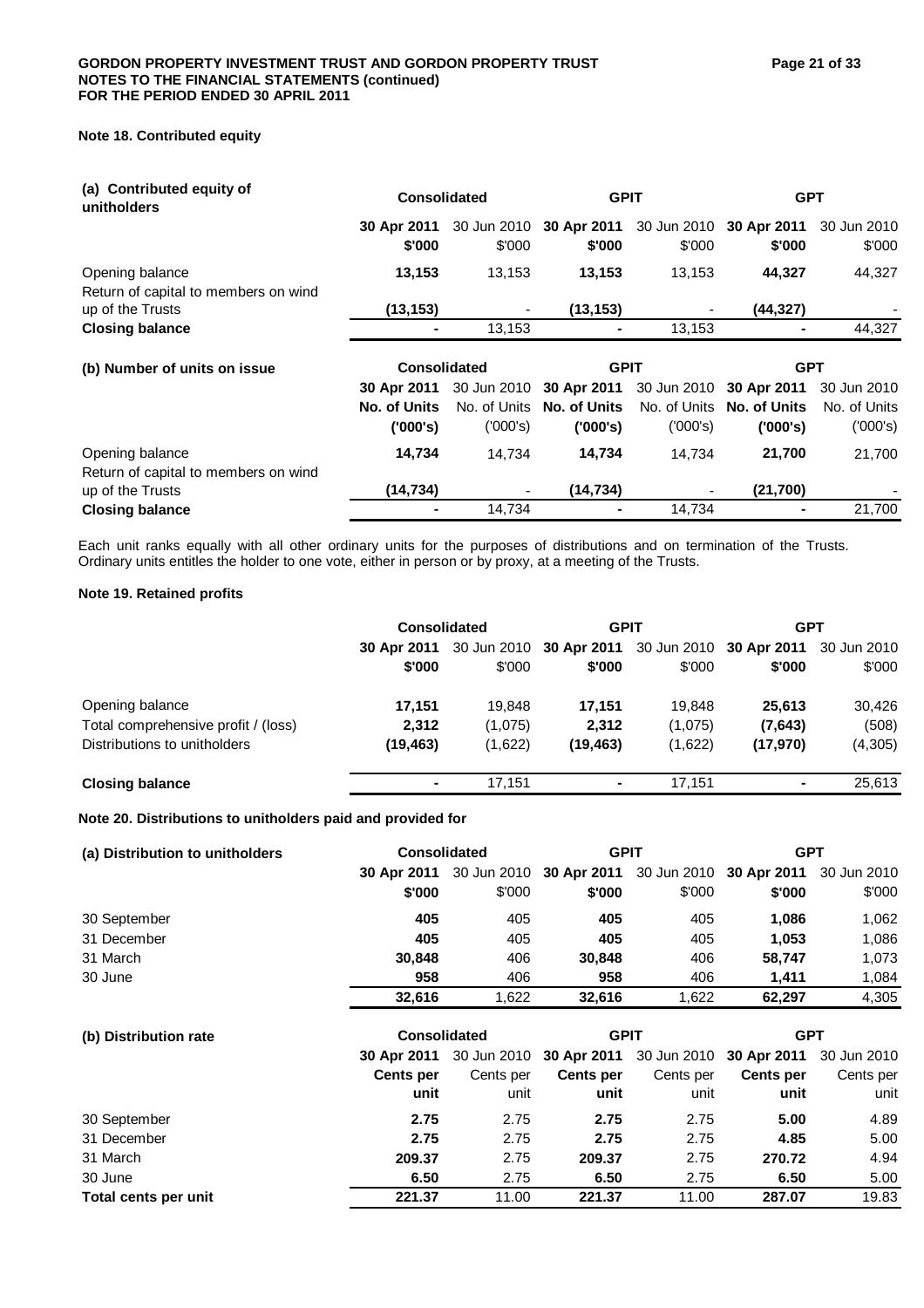## GORDON PROPERTY INVESTMENT TRUST AND GORDON PROPERTY TRUST **FRUST Page 22 of 33 NOTES TO THE FINANCIAL STATEMENTS (continued) FOR THE PERIOD ENDED 30 APRIL 2011**

## **Note 21. Financial risk management**

To ensure the effective and prudent management of the Trusts' capital and financial risks, the Trusts have a well-established framework consisting of a Board Finance Committee and a Capital Markets Committee. The Board Finance Committee is accountable to and primarily acts as an advisory body to the DXFM Board and includes three Directors of the DXFM Board. Its responsibilities include reviewing and recommending financial risk management policies and funding strategies for approval.

The Capital Markets Committee is a management committee that is accountable to both the Board Finance Committee and the Group Management Committee. It convenes at least quarterly and conducts a review of financial risk management exposures including liquidity, funding strategies and hedging. It is also responsible for the development of financial risk management policies and funding strategies for recommendation to the Board Finance Committee, and the approval of treasury transactions within delegated limits and powers.

The Trusts terminated effective 30 April 2011. At the end of the reporting period, the Trusts do not hold any financial assets or liabilities that require capital or financial risk management.

## **(a) Capital risk management**

The Trusts manage their capital to ensure that they will be able to continue as a going concern while maximising the return to stakeholders through the optimisation of the debt and equity balance.

The capital structure of the Trusts consists of debt (refer Note 16) and cash and cash equivalents (refer Note 8). The capital structure is monitored and managed in consideration of a range of factors including:

- the cost of capital and the financial risks associated with each class of capital;
- gearing levels and other covenants; and
- other market factors and circumstances.

The outstanding debt facilities were repaid on 31 January 2011 using the proceeds from the sale of the Gordon Centre.

|                                | <b>Consolidated</b>     |        |  |  |  |
|--------------------------------|-------------------------|--------|--|--|--|
|                                | 30 Apr 2011 30 Jun 2010 |        |  |  |  |
|                                | \$'000                  | \$'000 |  |  |  |
| Total commitments <sup>1</sup> |                         | 29,750 |  |  |  |
| Market value <sup>2</sup>      | $\blacksquare$          | 75.400 |  |  |  |
| Security ratio (%)             |                         | 39.46% |  |  |  |

 $1$  Refer Note 16 for a summary of commitments.

<sup>2</sup> Market value represents the most recent external valuation accepted by the bank (refer Note 11 for latest external valuation).

The Responsible Entity for the Trusts has been issued with an Australian Financial Services Licence (AFSL). The licence is subject to certain capital requirements including the requirement to hold minimum net tangible assets of \$5 million, and maintaining a minimum level of surplus liquid funds. Furthermore, the Responsible Entity maintains trigger points in accordance with the requirements of the licence. These trigger points maintain a headroom value above the AFSL requirements and the entity has in place a number of processes and procedures should a trigger point be reached.

## **(b) Financial risk management**

The Trusts' activities expose it to a variety of financial risks: credit risk, market risk (including interest rate risk), and liquidity risk. The Trusts' overall risk management program focuses on the unpredictability of financial markets and seeks to minimise potential adverse effects on the financial performance of the Trusts.

Accordingly, the Trusts enter into various derivative financial instruments such as interest rate swaps to manage their exposure to certain risks. The Trusts do not trade in derivative instruments for speculative purposes. The Trusts use different methods to measure the different types of risks to which they are exposed, including monitoring the current and forecast levels of exposure and conducting sensitivity analysis.

Risk management is implemented by a centralised treasury department in DEXUS Property Group (Group Treasury) whose members act under written policies approved by the Board of the Responsible Entity. Group Treasury identifies, evaluates and hedges financial risks in close cooperation with the Trusts. The treasury policies approved by the Board of Directors cover overall risk management, as well as policies and limits covering specific areas such as liquidity risk, interest rate risk, credit risk and use of derivatives and other financial instruments. In conjunction with its advisers, the Responsible Entity continually reviews the Trusts' exposures and updates its treasury policies and procedures.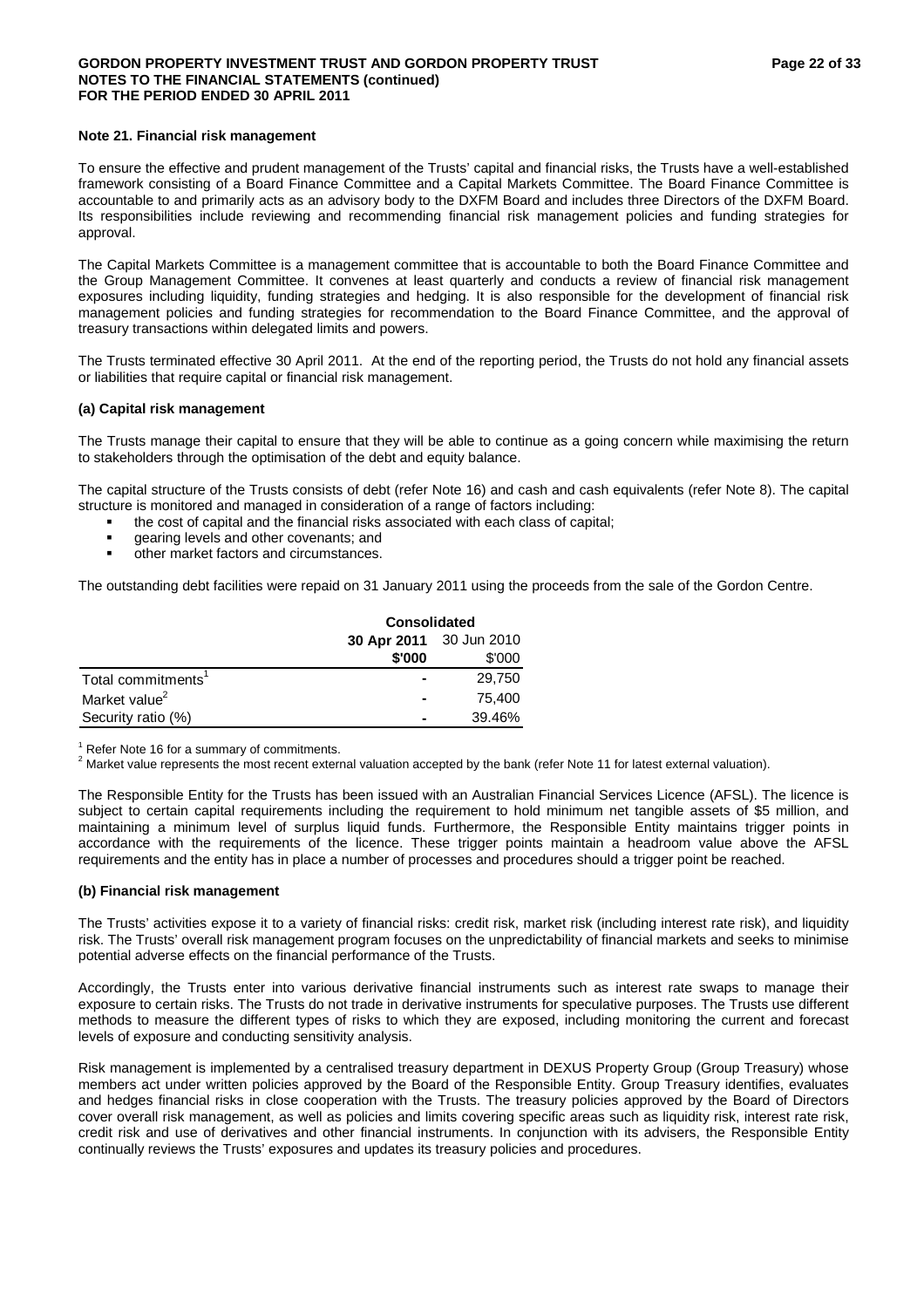## **(b) Financial risk management (continued)**

## **(i) Liquidity risk**

Liquidity risk is the risk that the Trusts will not have sufficient available funds to meet financial obligations in an orderly manner when they fall due or at an acceptable cost.

The Trusts identify and manage liquidity risk across short, medium and long-term categories:

- Short-term liquidity management includes continuously monitoring forecast and actual cash flows;
- Medium-term liquidity management includes maintaining a level of borrowing facilities that cover forecast debt; and
- **EXECT** Long-term liquidity risk is managed through aiming to match or exceed the maturity of borrowing facilities to the maturity of the Trusts.

An analysis of the contractual maturities of the Trusts' interest bearing liabilities and derivative financial instruments are shown in the table below. The amounts in the table represent undiscounted cash flows.

|                                               | <b>Consolidated 30 April 2011</b> |                 |                 | Consolidated 30 June 2010 |         |                     |
|-----------------------------------------------|-----------------------------------|-----------------|-----------------|---------------------------|---------|---------------------|
|                                               |                                   | <b>Expiring</b> | <b>Expiring</b> | Expiring                  |         |                     |
|                                               | <b>Expiring</b>                   | between         | after           | Expiring                  | between | Expiring            |
|                                               | within                            | one and         | three           | within one                |         | one and after three |
|                                               | one year                          | three           |                 | year                      | three   | years               |
|                                               |                                   | years<br>vears  |                 |                           | years   |                     |
|                                               | \$'000                            | \$'000          | \$'000          | \$'000                    | \$'000  | \$'000              |
| Receivables                                   | $\blacksquare$                    | ۰               |                 | 25                        |         |                     |
| Payables                                      |                                   |                 | ۰               | 3.025                     |         |                     |
| Interest bearing liabilities (floating)       |                                   | $\blacksquare$  | ٠               | 20.119                    |         |                     |
| Loans advanced to members <sup>1</sup>        | ۰.                                | $\blacksquare$  | $\blacksquare$  | 8,011                     |         |                     |
| Derivative financial instruments <sup>2</sup> |                                   |                 |                 |                           |         |                     |
| Derivative liabilities                        | -                                 |                 |                 | 122                       |         |                     |

|                                               | <b>GPIT 30 April 2011</b> |                 |                 | GPIT 30 June 2010 |         |             |
|-----------------------------------------------|---------------------------|-----------------|-----------------|-------------------|---------|-------------|
|                                               |                           | <b>Expiring</b> | <b>Expiring</b> | Expiring          |         |             |
|                                               | <b>Expiring</b>           | between         | after           | Expiring          | between | Expiring    |
|                                               | within                    | one and         | three           | within one        | one and | after three |
|                                               | one year                  | three           | years           | year              | three   | years       |
|                                               |                           | vears           |                 |                   | years   |             |
|                                               | \$'000                    | \$'000          | \$'000          | \$'000            | \$'000  | \$'000      |
| Receivables                                   |                           |                 | ۰               | 414               |         |             |
| Payables                                      |                           | ۰.              | ۰               | 128               |         |             |
| Interest bearing liabilities (floating)       | ۰                         | ۰               | ٠               | 16,944            |         |             |
| Loans advanced to members <sup>1</sup>        | ۰                         | $\blacksquare$  | ٠               | 8,011             |         |             |
| Derivative financial instruments <sup>2</sup> |                           |                 |                 |                   |         |             |
| Derivative liabilities                        |                           |                 |                 | 122               |         |             |

|                                         | <b>Expiring</b><br>within<br>one year | <b>GPT 30 April 2011</b><br><b>Expiring</b><br>between<br>one and<br>three | <b>Expiring</b><br>after<br>three<br>years | Expiring<br>within one<br>year | GPT 30 June 2010<br>Expiring<br>between<br>three | Expiring<br>one and after three<br>years |
|-----------------------------------------|---------------------------------------|----------------------------------------------------------------------------|--------------------------------------------|--------------------------------|--------------------------------------------------|------------------------------------------|
|                                         | \$'000                                | vears<br>\$'000                                                            | \$'000                                     | \$'000                         | years<br>\$'000                                  | \$'000                                   |
| Receivables                             | ۰                                     | $\overline{\phantom{0}}$                                                   | ۰                                          | 131                            |                                                  | ٠                                        |
| Payables                                | ۰                                     | ۰                                                                          | ٠                                          | 2,897                          | -                                                |                                          |
| Interest bearing liabilities (floating) | ۰                                     | ۰                                                                          | ٠                                          | 3.175                          |                                                  |                                          |

<sup>1</sup> Represents loans advanced to the Gordon Property Trust unitholders, in their personal capacity.<br><sup>2</sup> Eer derivative assets and lipbilities, only the net interest each flaws (not the national principal) are

 $2$  For derivative assets and liabilities, only the net interest cash flows (not the notional principal) are included.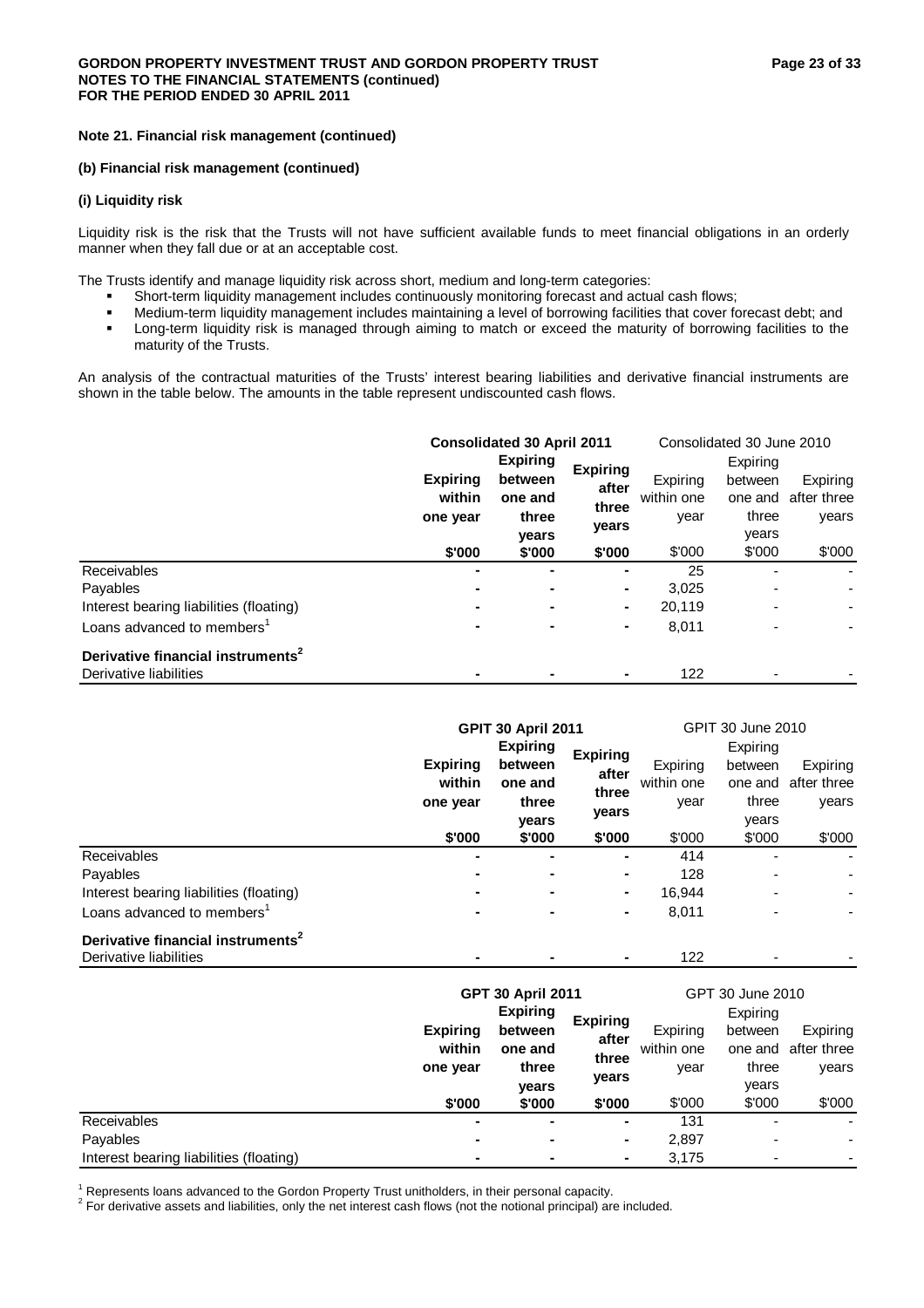#### **(b) Financial risk management (continued)**

## **(ii) Market risk**

Market risk is the risk that the fair value or future cash flows of the Trusts' financial instruments will fluctuate because of changes in market prices. The market risks that the Trusts are exposed to are detailed further below.

#### *Interest rate risk*

Interest rate risk is the risk that fluctuating interest rates will cause an adverse impact on interest payable (or receivable), or an adverse change on the capital value (present market value) of long term fixed rate instruments.

Interest rate risk for the Trusts arises from interest bearing financial assets and liabilities that the Trusts hold. Borrowings issued at variable rates expose the Trusts to cash flow interest rate risk. The Trusts do not have any borrowings issued at fixed interest rates.

The primary objective of the Trusts' risk management policy for interest rate risk is to minimise the effects of interest rate movements on the Trusts' portfolio of financial assets and liabilities and financial performance. The policy sets out the minimum and maximum hedging amounts for the Trusts.

Cash flow interest rate risk on borrowings is managed through the use of interest rate swaps, whereby a floating interest rate exposure is converted to a fixed interest rate exposure. The mix of fixed and floating rate exposures is monitored regularly to ensure that the interest rate exposure on the Trusts' cash flows is managed within the parameters defined by the Group Treasury Policy.

The Trusts have an effective wind up date of 30 April 2011, as at this date the financial assets and liabilities are nil and therefore the Trusts have no exposure to interest rate risk. The outstanding debt facilities were repaid on 31 January 2011.

## *Sensitivity analysis*

The following sensitivity on the Trusts' cash flow arises due to the impact that a change in interest rates will have on the Trusts' floating rate debt and derivative cash flows.

The outstanding debt facilities were repaid on 31 January 2011 and therefore sensitivity analysis at the end of the current reporting period is not required. As at 30 June 2010, the Trusts had fixed 89% of their interest payable exposure and 100% of their finance costs to members. The remaining 11% of the total principal amount of \$28.13 million was exposed to floating interest rates, at a floating rate as at 30 June 2010 of 4.92% excluding credit margins. As at 30 June 2010 an increase (decrease) in the floating rate of 50 basis points would have resulted in an increase (decrease) in interest expense of \$16,000. The increase or decrease in interest expense is proportional to the increase or decrease in the short term and long term market interest rates.

As at 30 April 2011, the Trusts have no swaps in place and therefore a sensitivity analysis at the end of the current reporting period is not required. Changes in the fair value of interest rate swaps arise from the impact that changes in market interest rates have on the mark-to-market valuation of the interest rate swaps. As at 30 June 2010 an increase (decrease) in the floating rate of 50 basis points would result in an increase (decrease) in the mark-to-market valuation of the interest rate swaps of \$31,000. Although interest rate swaps are transacted for the purpose of providing the Trust with an economic hedge, the Trusts have elected not to apply hedge accounting to its interest rate derivatives. Accordingly, gains or losses arising from changes in the fair value are reflected in the Statements of Comprehensive Income.

## **(iii) Credit risk**

Credit risk is the risk of loss to the Trusts in the event of non-performance by the Trusts' financial instrument counterparties. Credit risk arises from cash and cash equivalents, loans and receivables, and derivative financial instruments. The Trusts have an effective wind up date of 30 April 2011, as at this date the financial assets are nil and therefore the Trusts have no exposure to credit risk.

The Trusts counterparty risk to cash and cash equivalents and derivatives is the Commonwealth Bank of Australia, which is an Australian incorporated Financial Institution regulated by the Australian Prudential Regulation Authority (APRA) and is rated AA by Standard and Poor's as at 30 April 2011. Group Treasury policy limits counterparty risk to entities rated A- or better.

Additionally, the Trusts manage credit risk by:

- ensuring tenants, together with approved credit limits, are approved and ensuring that leases are undertaken with a large number of tenants;
- for some trade receivables, obtaining collateral where necessary in the form of bank guarantees and tenant bonds; and
- regularly monitoring loans and receivables on an ongoing basis.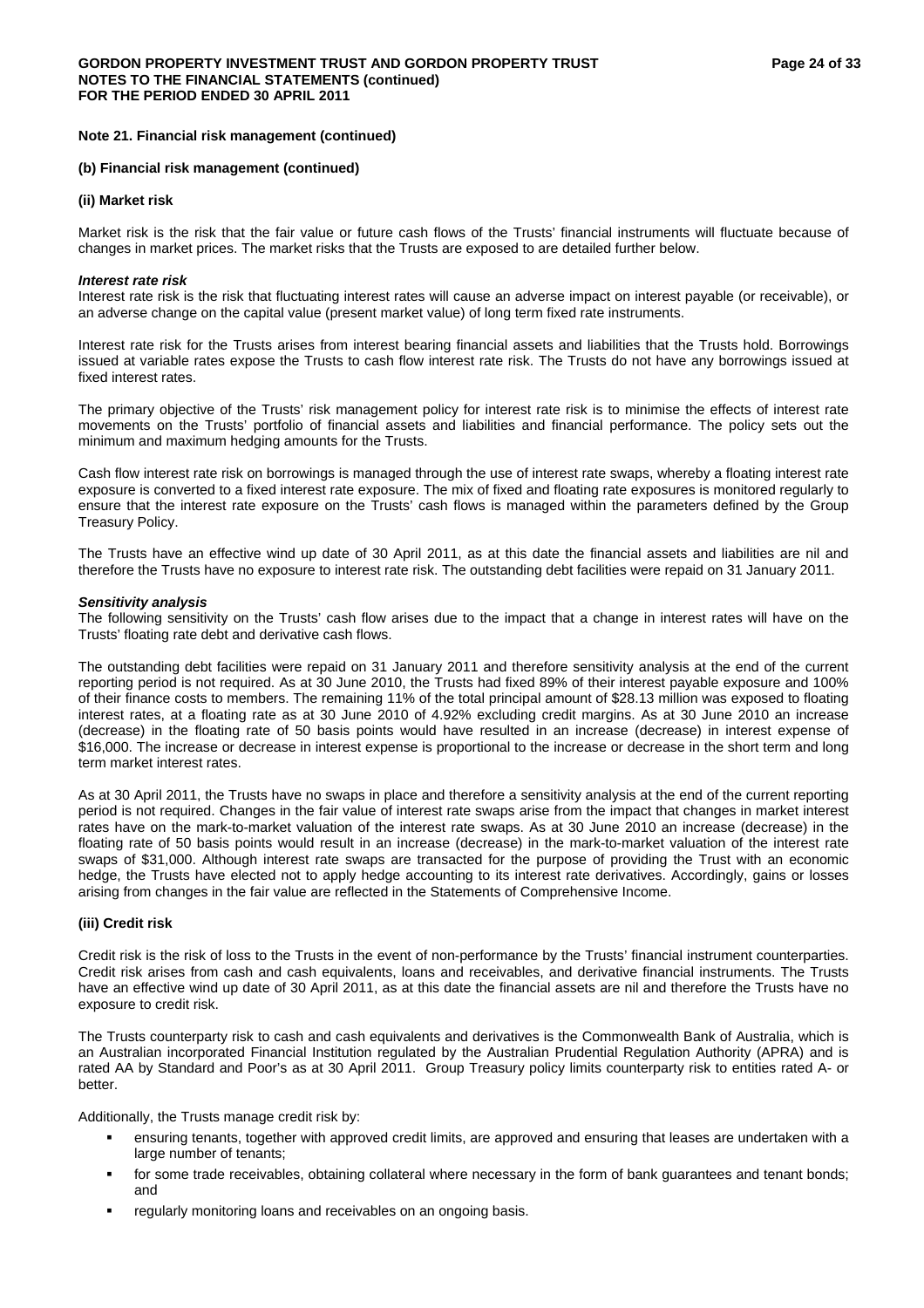## **(b) Financial risk management (continued)**

## **(iii) Credit risk (continued)**

As at 30 April 2011, the Trusts have no trade receivables. As a result the Trusts' have no exposure to bad debts.

|                                                  | <b>Consolidated</b> |        | <b>GPIT</b>                                                                       |                          | <b>GPT</b> |        |
|--------------------------------------------------|---------------------|--------|-----------------------------------------------------------------------------------|--------------------------|------------|--------|
|                                                  | \$'000              | \$'000 | 30 Apr 2011 30 Jun 2010 30 Apr 2011 30 Jun 2010 30 Apr 2011 30 Jun 2010<br>\$'000 | \$'000                   | \$'000     | \$'000 |
| Aging analysis of loans and<br>receivables       |                     |        |                                                                                   |                          |            |        |
| $0-30$ days                                      | ۰                   | 20     | ۰                                                                                 | 414                      |            | 126    |
| 31-60 days                                       | ۰                   | 5      | -                                                                                 | $\overline{\phantom{a}}$ |            | 5      |
| 61-90 days                                       |                     |        | -                                                                                 |                          |            | ۰      |
| $91 + days$                                      | ۰                   |        | -                                                                                 |                          |            |        |
| Total aging analysis of loans and<br>receivables | ۰                   | 25     |                                                                                   | 414                      |            | 131    |

Amounts over 30 days are past due, however, no receivables are impaired.

## **(iv) Fair value of financial instruments**

Fair value interest rate risk is the risk of an adverse change in the net fair (or market) value of an asset or liability due to movements in interest rates. The Trusts have an effective wind up date of 30 April 2011, as at this date the financial assets and liabilities are nil. The carrying amounts and fair values of financial assets and liabilities for the comparative period are shown as follows:

|                                    | Consolidated |        | <b>GPIT</b> |              | <b>GPT</b> |              |  |
|------------------------------------|--------------|--------|-------------|--------------|------------|--------------|--|
|                                    | 30 June 2010 |        |             | 30 June 2010 |            | 30 June 2010 |  |
|                                    | Carrying     | Fair   | Carrying    | Fair         | Carrying   | Fair         |  |
|                                    | amount       | value  | amount      | value        | amount     | value        |  |
|                                    | \$'000       | \$'000 | \$'000      | \$'000       | \$'000     | \$'000       |  |
| <b>Financial assets</b>            |              |        |             |              |            |              |  |
| Cash and cash equivalents          | 434          | 434    |             |              | 434        | 434          |  |
| <b>Receivables</b>                 | 25           | 25     | 414         | 414          | 131        | 131          |  |
| <b>Total financial assets</b>      | 459          | 459    | 414         | 414          | 565        | 565          |  |
| <b>Financial liabilities</b>       |              |        |             |              |            |              |  |
| Payables                           | 3,025        | 3.025  | 128         | 128          | 2,897      | 2,897        |  |
| Derivative financial instruments   | 122          | 122    | 122         | 122          |            |              |  |
| Interest bearing liabilities       | 20,119       | 20,119 | 16,944      | 16,944       | 3,175      | 3,175        |  |
| <b>Total financial liabilities</b> | 23,266       | 23,266 | 17,194      | 17,194       | 6,072      | 6,072        |  |

## *Determination of fair value*

The Trust uses methods in the determination and disclosure of the fair value of financial instruments. These methods comprise:

- Level 1: the fair value is calculated using quoted prices in active markets;
- Level 2: the fair value is determined used inputs other than quotes prices included in Level 1 that are observable for the asset or liability either directly (i.e. as prices) or indirectly (i.e. derived from prices); and
- Level 3: the fair value is estimated using inputs for the asset or liability that are not based on observable data.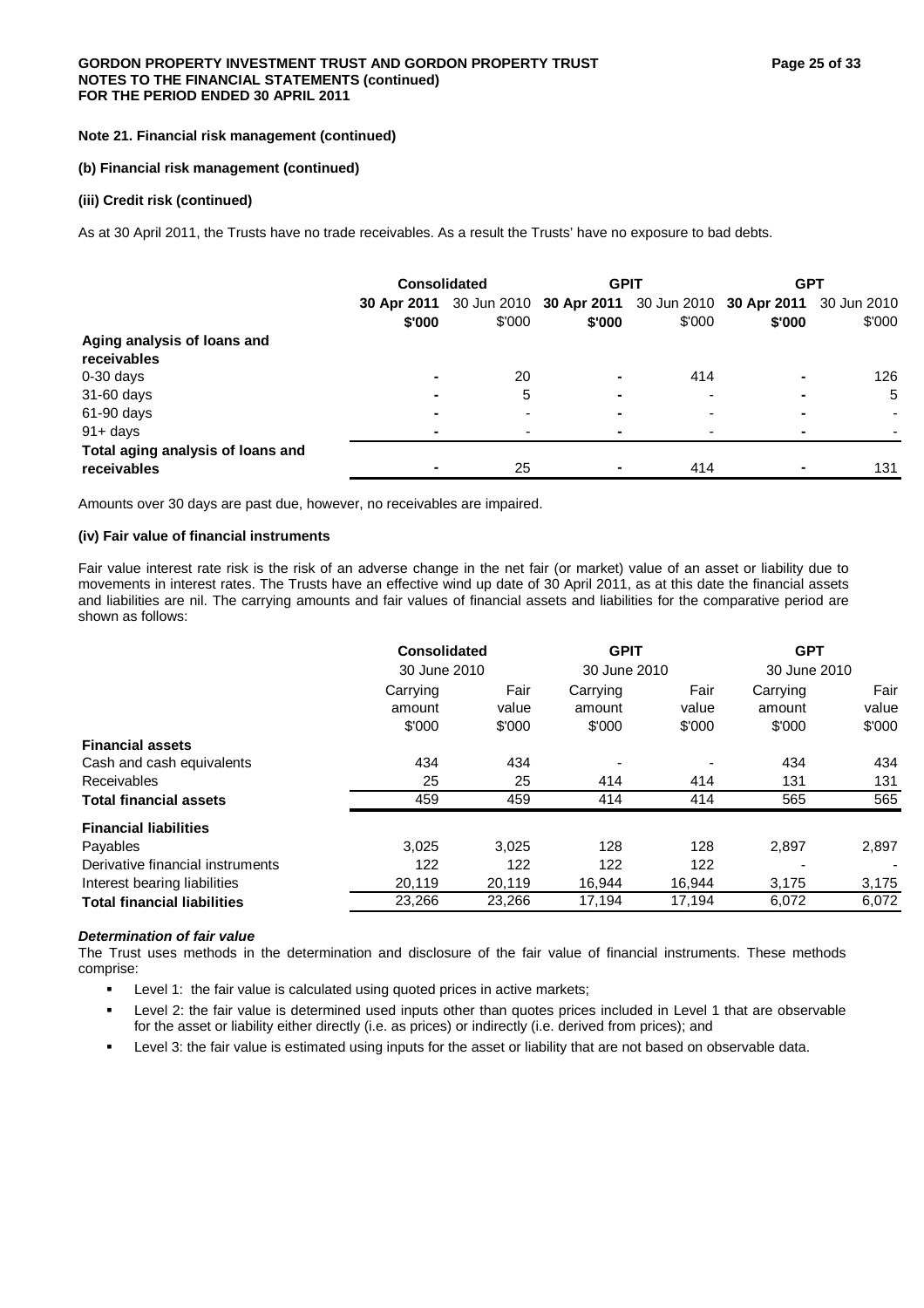## **(b) Financial risk management (continued)**

## **(iv) Fair value of financial instruments (continued)**

The Trusts have an effective wind up date of 30 April 2011, as at this date the financial assets and liabilities are nil. The following table presents the assets and liabilities for the comparative period measured and recognised as at fair value.

| <b>Consolidated</b>                | Level 1<br>\$'000 | Level 2<br>\$'000 | Level 3<br>\$'000 | 30 Jun 2010<br>\$'000 |
|------------------------------------|-------------------|-------------------|-------------------|-----------------------|
| <b>Financial liabilities</b>       |                   |                   |                   |                       |
| Derivative financial instruments   |                   | 122               |                   | 122                   |
| <b>Total financial liabilities</b> |                   | 122               |                   | 122                   |
| <b>GPIT</b>                        | Level 1<br>\$'000 | Level 2<br>\$'000 | Level 3<br>\$'000 | 30 Jun 2010<br>\$'000 |
| <b>Financial liabilities</b>       |                   |                   |                   |                       |
| Derivative financial instruments   |                   | 122               |                   | 122                   |
| <b>Total financial liabilities</b> |                   | 122               |                   | 122                   |

## **Note 22. Contingent liabilities**

The Directors of the Responsible Entity are not aware of any contingent liabilities in relation to the Trusts as at 30 April 2011.

#### **Note 23. Commitments**

## **(a) Capital commitments**

The Trusts have no capital commitments.

## **(b) Lease receivable commitments**

|                                        | <b>Consolidated</b> |        | <b>GPIT</b>              |        | <b>GPT</b>                                                  |        |
|----------------------------------------|---------------------|--------|--------------------------|--------|-------------------------------------------------------------|--------|
|                                        | 30 Apr 2011         |        |                          |        | 30 Jun 2010 30 Apr 2011 30 Jun 2010 30 Apr 2011 30 Jun 2010 |        |
|                                        | \$'000              | \$'000 | \$'000                   | \$'000 | \$'000                                                      | \$'000 |
| The future minimum lease               |                     |        |                          |        |                                                             |        |
| payments receivable by the Trust       |                     |        |                          |        |                                                             |        |
| Within one year                        | ۰                   | 6.210  | ۰                        |        |                                                             | 6.210  |
| Later than one year but not later than |                     |        |                          |        |                                                             |        |
| five years                             | ۰                   | 23,510 | $\overline{\phantom{0}}$ |        | ۰                                                           | 23,510 |
| Later than five years                  | ۰                   | 20,927 | $\overline{\phantom{0}}$ |        |                                                             | 20,927 |
| Total lease receivable                 |                     |        |                          |        |                                                             |        |
| commitments                            | ۰                   | 50.647 | ۰                        |        | ۰                                                           | 50,647 |
|                                        |                     |        |                          |        |                                                             |        |

#### **Note 24. Related parties**

## **Responsible Entity**

DEXUS Funds Management Limited (DXFM), a wholly owned subsidiary of DEXUS Holdings Pty Limited is the Responsible Entity of the Trusts.

#### **Responsible Entity fees**

Under the terms of the Trust Constitutions, the Responsible Entity is entitled to receive fees in relation to the management of the Trusts.

In addition, the Responsible Entity is entitled to property management fees and to be reimbursed for expenses incurred on behalf of the Trusts.

#### **Related party transactions**

All related party transactions are conducted on normal commercial terms and conditions unless otherwise stated.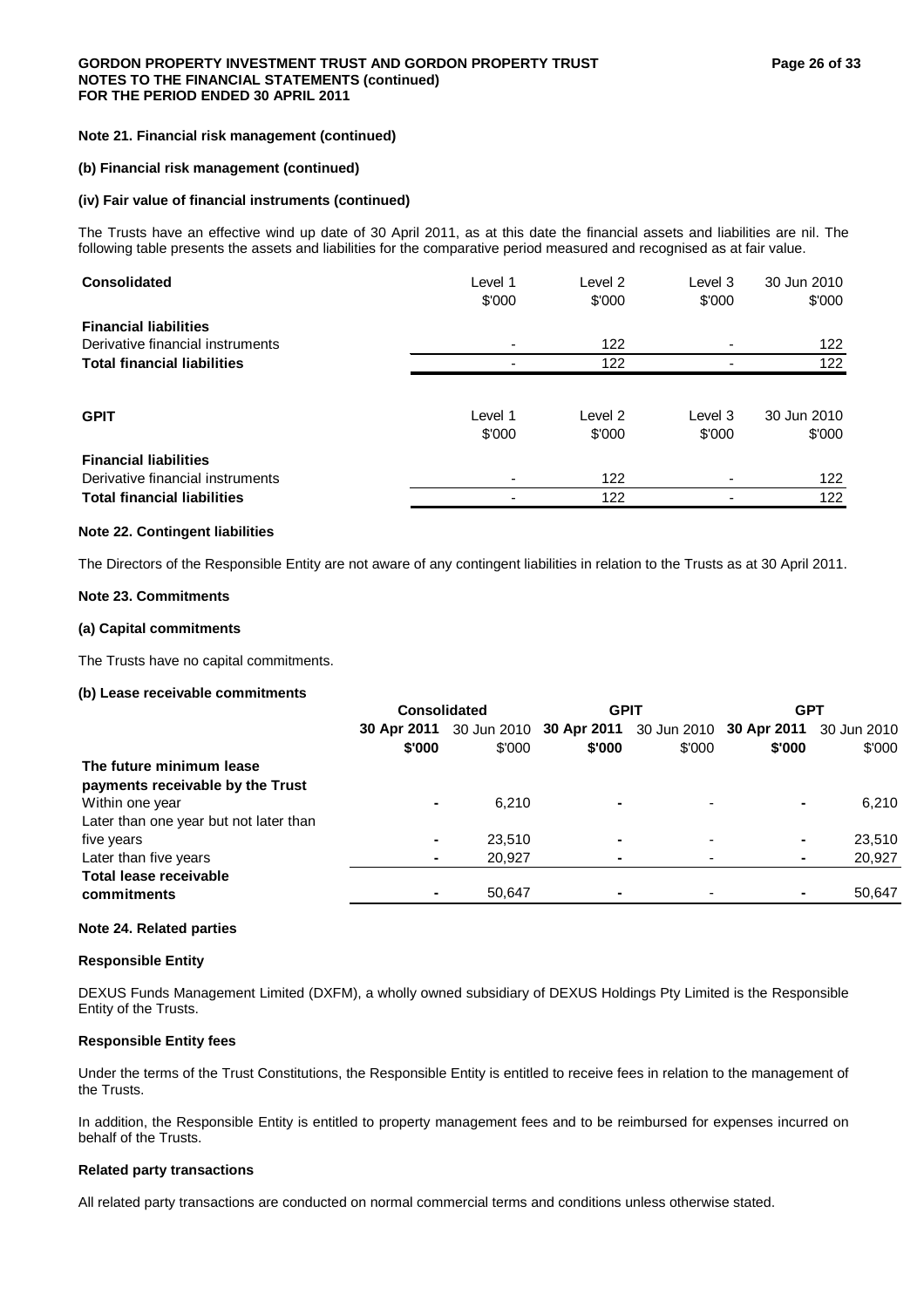## **Note 24. Related parties (continued)**

## **Unitholdings**

DEXUS Holdings Pty Limited and its related parties, schemes and portfolios managed by DEXUS Holdings Pty Limited and its related parties held nil units ( 30 June 2010: nil units) in the Trusts.

The Trusts have no investments in the Responsible Entity or its affiliates or any trusts managed by DEXUS Holdings Pty Ltd or its affiliates.

## **DEXUS Property Services Pty Limited**

DEXUS Property Services Pty Limited (DXPS) manages the retail properties in GPT. There were a number of transactions and balances between the Trusts as detailed below:

|                                                                       | <b>Consolidated</b> |        | <b>GPIT</b> |                          | <b>GPT</b>                                                                        |        |
|-----------------------------------------------------------------------|---------------------|--------|-------------|--------------------------|-----------------------------------------------------------------------------------|--------|
|                                                                       | \$'000              | \$'000 | \$'000      | \$'000                   | 30 Apr 2011 30 Jun 2010 30 Apr 2011 30 Jun 2010 30 Apr 2011 30 Jun 2010<br>\$'000 | \$'000 |
| Property management fees and<br>corporate recoveries paid and payable | 499                 | 628    | $\sim$      | $\overline{\phantom{0}}$ | 499                                                                               | 628    |

## **DEXUS Funds Management Limited**

There were a number of transactions and balances between the Trust and Responsible Entity and its related entities as detailed below:

|                                                                                                                     | <b>Consolidated</b> |        | <b>GPIT</b>                                                                       |                          | <b>GPT</b> |        |
|---------------------------------------------------------------------------------------------------------------------|---------------------|--------|-----------------------------------------------------------------------------------|--------------------------|------------|--------|
|                                                                                                                     | \$'000              | \$'000 | 30 Apr 2011 30 Jun 2010 30 Apr 2011 30 Jun 2010 30 Apr 2011 30 Jun 2010<br>\$'000 | \$'000                   | \$'000     | \$'000 |
| Responsible Entity fees paid and<br>payable                                                                         | 440                 | 792    |                                                                                   | $\overline{\phantom{0}}$ | 440        | 792    |
| Accrued performance fees <sup>1,2</sup>                                                                             | (215)               | (125)  |                                                                                   | ٠                        | (215)      | (125)  |
| Administration expenses incurred by the<br>Responsible Entity in accordance with the<br><b>Trust's Constitution</b> | 103                 | 119    | $\overline{\phantom{0}}$                                                          | $\blacksquare$           | 103        | 119    |

<sup>1</sup> \$1.67 million performance fee was settled in March 2011. The fee was fully accrued as at 31 December 2010.<br><sup>2</sup> Refer Note 1 (f) (iii) (B)

## **Directors**

The following persons were directors of DXFM during all or part of the period to 30 April 2011 and up to the date of this report, unless otherwise stated:

C T Beare, BSc, BE (Hons), MBA, PhD, FAICD 1, 5, 6

- E A Alexander AM, BComm, FCA, FAICD, FCPA 1, 2, 3
- B R Brownjohn, BComm 1, 2, 3, 6
- J C Conde AO, BSc, BE (Hons), MBA 1, 4, 5
- S F Ewen OAM, $1,5$
- V P Hoog Antink, BComm, MBA, FCA, FAPI, FRICS, MAICD
- $B \to$  Scullin, BEc  $^{1,4}$
- P B St George, CA (SA), MBA 1, 2, 3, 6
- 1 Independent Director
- <sup>2</sup> Audit Committee Member
- <sup>3</sup> Risk and Sustainability Committee Member
- 4 Board Compliance Committee Member
- 5 Nomination and Remuneration Committee Member<br>
<sup>6</sup> Finance Committee Member
-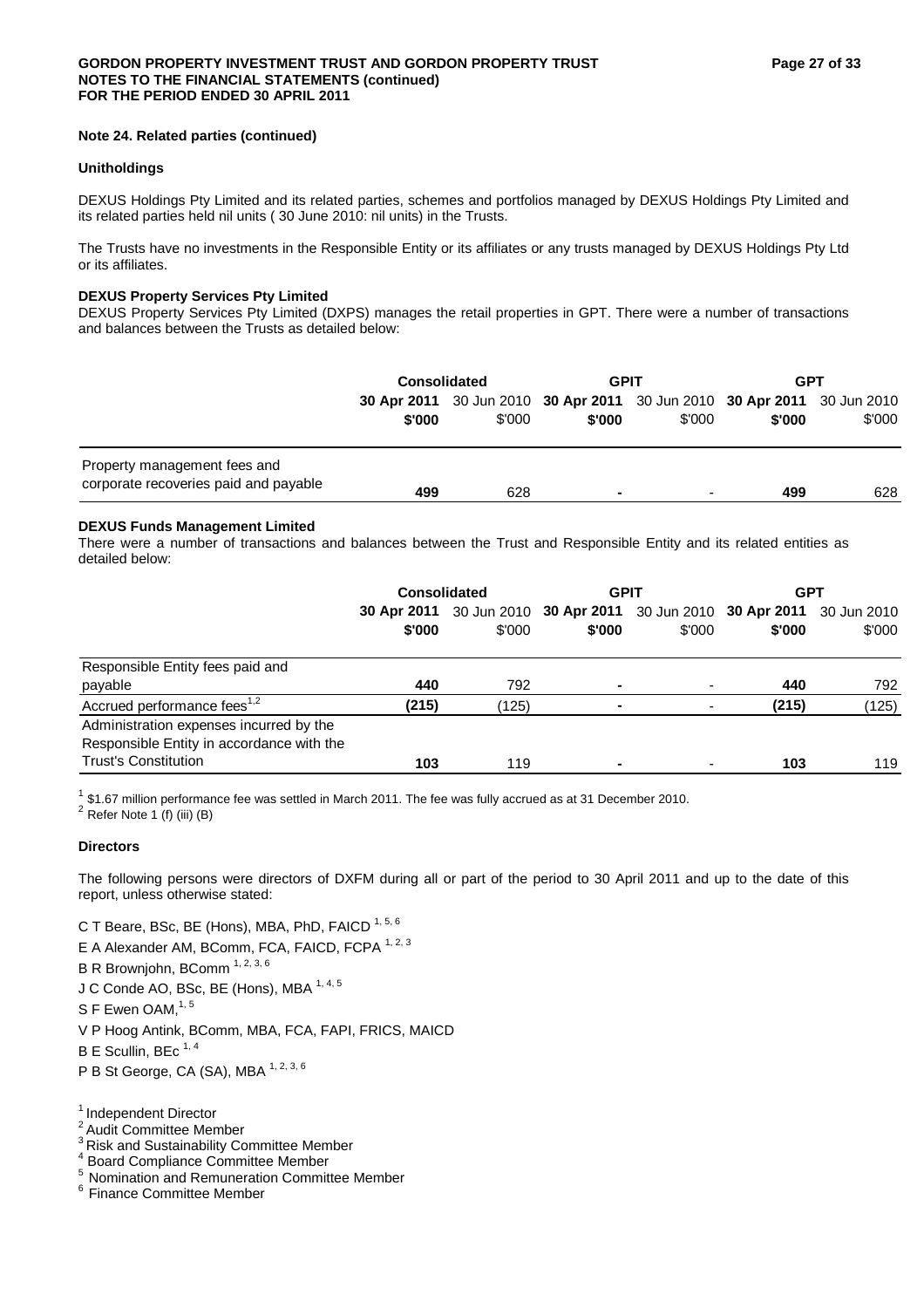## **Note 24. Related parties (continued)**

No Directors held an interest in the Trusts as at 30 April 2011 or at the date of this report.

#### **Other Key Management Personnel**

In addition to the directors listed above the following persons were deemed by the Board of Directors to be Key Management Personnel during all or part of the period to 30 April 2011 and up to the date of this report, unless otherwise stated:

| <b>Name</b>          | Title                           | Date of qualification as a KMP |
|----------------------|---------------------------------|--------------------------------|
| Victor P Hoog Antink | <b>Chief Executive Officer</b>  | Appointed 1 October 2004       |
| Tanya L Cox          | <b>Chief Operating Officer</b>  | Appointed 1 October 2004       |
| John C Easy          | <b>General Counsel</b>          | Appointed 1 October 2004       |
| Craig D Mitchell     | <b>Chief Financial Officer</b>  | Appointed 17 September 2007    |
| Paul G Say           | <b>Chief Investment Officer</b> | Appointed 19 March 2007        |

No key management personnel or their related parties held an interest in the Trusts for the period ended 30 April 2011 or for the year ended 30 June 2010.

There were no loans or other transactions with key management personnel or their related parties during the period ended 30 April 2011 or the year ended 30 June 2010.

## **Note 25. Events occurring after reporting date**

Since the end of the period, the Directors of the Responsible Entity are not aware of any matter or circumstance not otherwise dealt with in their report or the Financial Statements that has significantly or may significantly affect the operations of the Trust, the results of those operations, or state of the Trusts' affairs. The Trusts were wound up on 30 April 2011.

## **Note 26. Reconciliation of net profit/(loss) to net cash inflow/(outflow) from operating activities**

|                                                | <b>Consolidated</b> |             | <b>GPIT</b> |                         | <b>GPT</b>  |             |
|------------------------------------------------|---------------------|-------------|-------------|-------------------------|-------------|-------------|
|                                                | 30 Apr 2011         | 30 Jun 2010 |             | 30 Apr 2011 30 Jun 2010 | 30 Apr 2011 | 30 Jun 2010 |
|                                                | \$'000              | \$'000      | \$'000      | \$'000                  | \$'000      | \$'000      |
| Total comprehensive profit / (loss)            | 2,312               | (1,075)     | 2,312       | (1,075)                 | (7,643)     | (508)       |
| Net decrement on revaluation of                |                     |             |             |                         |             |             |
| investments                                    |                     |             | 17,391      | 3,269                   |             |             |
| Net decrement on revaluation of                |                     |             |             |                         |             |             |
| investment properties                          | 10,157              | 5,095       |             |                         | 10,157      | 5,095       |
| Net increment on revaluation of                |                     |             |             |                         |             |             |
| derivatives                                    | (122)               | (596)       | (122)       | (596)                   |             |             |
| Finance costs to non-controlling               |                     |             |             |                         |             |             |
| interests                                      | (10, 464)           | (164)       |             |                         |             |             |
| Incentive amortisation                         | 185                 | 180         |             |                         | 185         | 180         |
| Net gain on sale of investment                 |                     |             |             |                         |             |             |
| properties                                     | (31)                |             |             |                         | (31)        |             |
| Change in operating assets and<br>liabilities  |                     |             |             |                         |             |             |
| Decrease in receivables                        | 25                  | 55          | 414         | 75                      | 131         | 34          |
| Decrease / (increase) in other current         |                     |             |             |                         |             |             |
| assets                                         | 218                 | (75)        |             |                         | 218         | (75)        |
| Decrease in other financial assets at          |                     |             |             |                         |             |             |
| fair value through profit and loss             |                     |             | 30,098      |                         |             |             |
| (Decrease) / increase in payables <sup>1</sup> | (2,672)             | (626)       | (128)       | 3                       | (2, 544)    | (663)       |
| Net cash (outflow) / inflow from               |                     |             |             |                         |             |             |
| operating activities                           | (392)               | 2,794       | 49,965      | 1,676                   | 473         | 4,063       |

 $1$  Movement excludes movement in accrued capital expenditure (refer Note 13); this movement is included in cashflows from investing activities.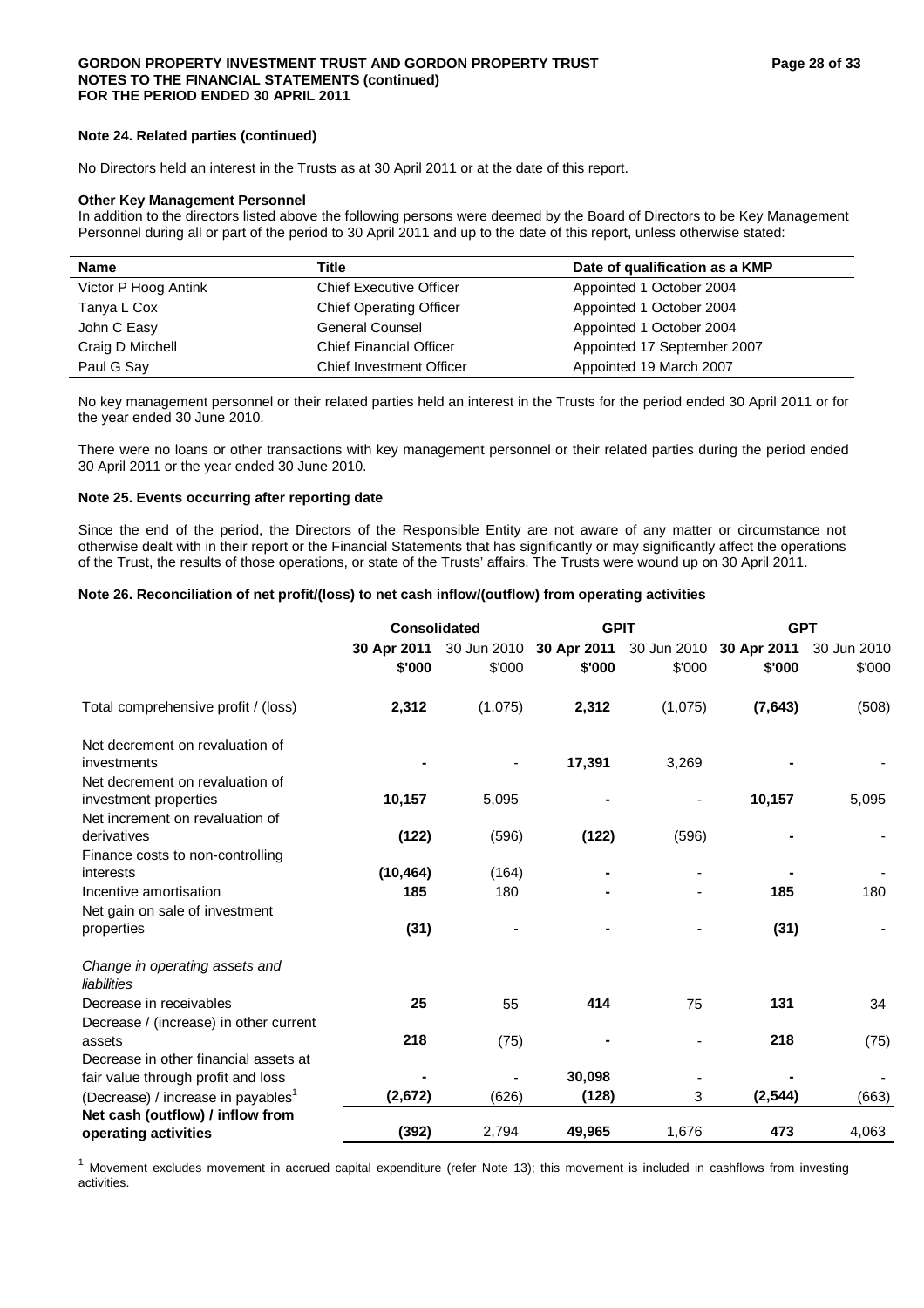## **GORDON PROPERTY INVESTMENT TRUST AND GORDON PROPERTY TRUST DIRECTORS' DECLARATION** FOR THE PERIOD ENDED 30 APRIL 2011

The Directors of DEXUS Funds Management Limited (DXFM) as Responsible Entity of the Gordon Property Investment Trust and the Gordon Property Trust (together "the Trusts") declare that the Financial Statements and Notes set out on pages 7 to 28:

- comply with applicable Australian Accounting Standards, the Corporations Act 2001 and other mandatory professional  $(i)$ reporting requirements; and
- give a true and fair view of the Trusts' and Consolidated Entity's financial position as at 30 April 2011 and of their  $(ii)$ performance, as represented by the results of their operations and their cashflows for the period ended on that date.

In the Directors' opinion:

- $(a)$ the Financial Statements and Notes are in accordance with the Corporations Act 2001;
- $(b)$ there are reasonable grounds to believe that the Trusts will be able to pay their debts as and when they become due and payable; and
- the Trusts have operated in accordance with the provisions of the Constitution dated 14 August 1997 (as amended)  $(c)$ during the period ended 30 April 2011.

Note 1(a) confirms that the Financial Statements also comply with International Financial Reporting Standards as issued by the International Accounting Standards Board.

The Directors have been given the declarations by the Chief Executive Officer and Chief Financial Officer required by section 295A of the Corporations Act 2001.

This declaration is made in accordance with a resolution of the Directors.

Christopher T Beare Chair Sydney 12 May 2011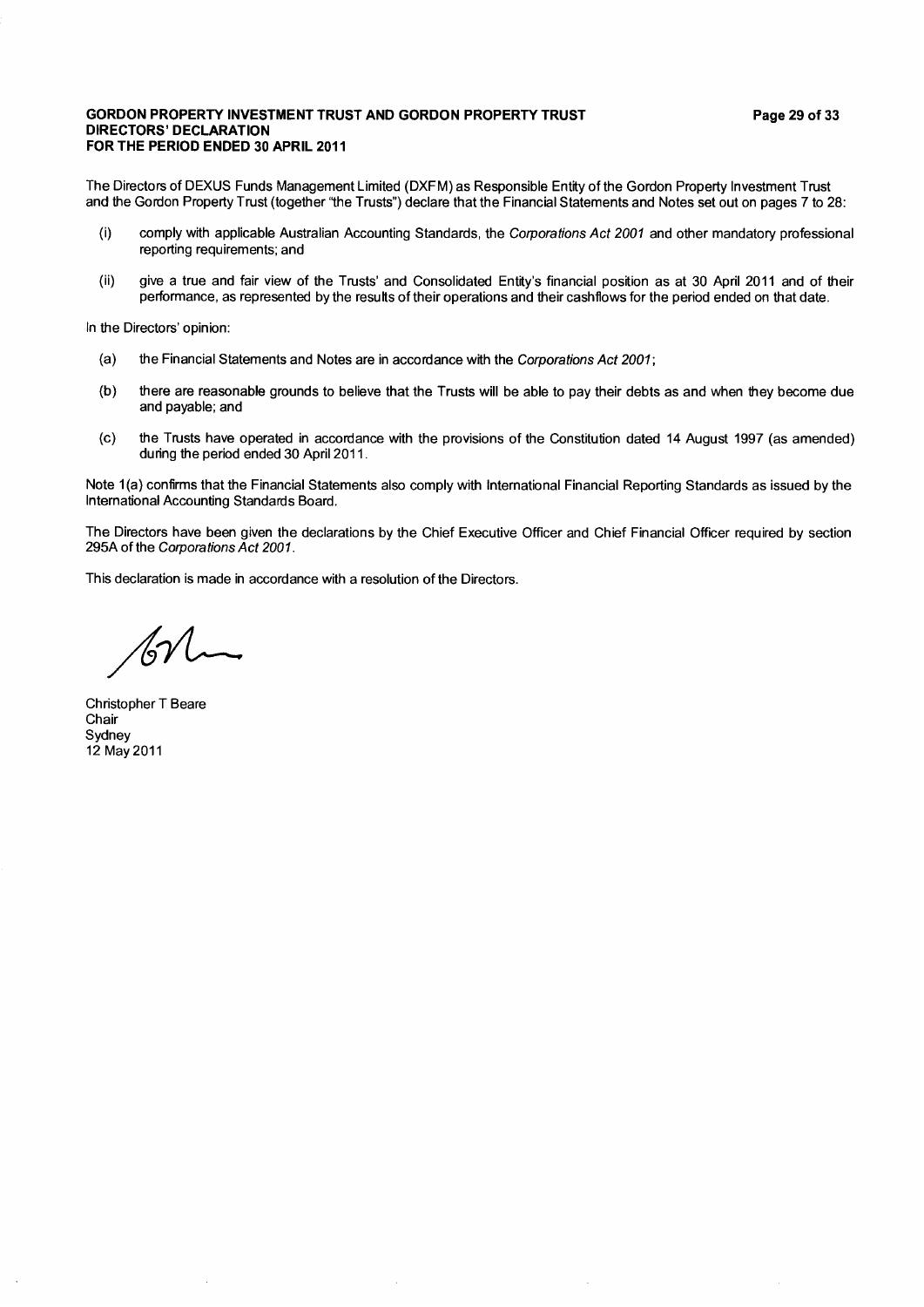## **RICEWATERHOUSE COPERS ®**

#### **PricewaterhouseCoopers** ABN 52 780 433 757

Darling Park Tower 2 201 Sussex Street GPO BOX 2650 SYDNEY NSW 1171 DX 77 Sydney Australia Telephone +61 2 8266 0000 Facsimile +61 2 8266 9999 www.pwc.com/au

## Independent auditor's report to the members of **Gordon Property Investment Trust**

## Report on the financial report

We have audited the accompanying financial report of Gordon Property Investment Trust (the Trust), which comprises the balance sheet as at 30 April 2011, and the statement of comprehensive income, statement of changes in equity and statement of cash flows for the period ended on that date, a summary of significant accounting policies, other explanatory notes and the directors' declaration.

## Directors' responsibility for the financial report

The directors of DEXUS Funds Management Limited, as responsible entity of the Trust, are responsible for the preparation of the financial report that gives a true and fair view in accordance with Australian Accounting Standards and the Corporations Act 2001 and for such internal control as the directors determine is necessary to enable the preparation of the financial report that is free from material misstatement, whether due to fraud or error. In Note 1, the directors also state, in accordance with Accounting Standard AASB 101 Presentation of Financial Statements, that the financial statements comply with International Financial Reporting Standards.

## **Auditor's responsibility**

Our responsibility is to express an opinion on the financial report based on our audit. We conducted our audit in accordance with Australian Auditing Standards. These Auditing Standards require that we comply with relevant ethical requirements relating to audit engagements and plan and perform the audit to obtain reasonable assurance whether the financial report is free from material misstatement.

An audit involves performing procedures to obtain audit evidence about the amounts and disclosures in the financial report. The procedures selected depend on the auditor's judgement, including the assessment of the risks of material misstatement of the financial report, whether due to fraud or error. In making those risk assessments, the auditor considers internal control relevant to the entity's preparation and fair presentation of the financial report in order to design audit procedures that are appropriate in the circumstances, but not for the purpose of expressing an opinion on the effectiveness of the entity's internal control. An audit also includes evaluating the appropriateness of accounting policies used and the reasonableness of accounting estimates made by the directors, as well as evaluating the overall presentation of the financial report.

Our procedures include reading the other information in the Annual Report to determine whether it contains any material inconsistencies with the financial report.

We believe that the audit evidence we have obtained is sufficient and appropriate to provide a basis for our audit opinions.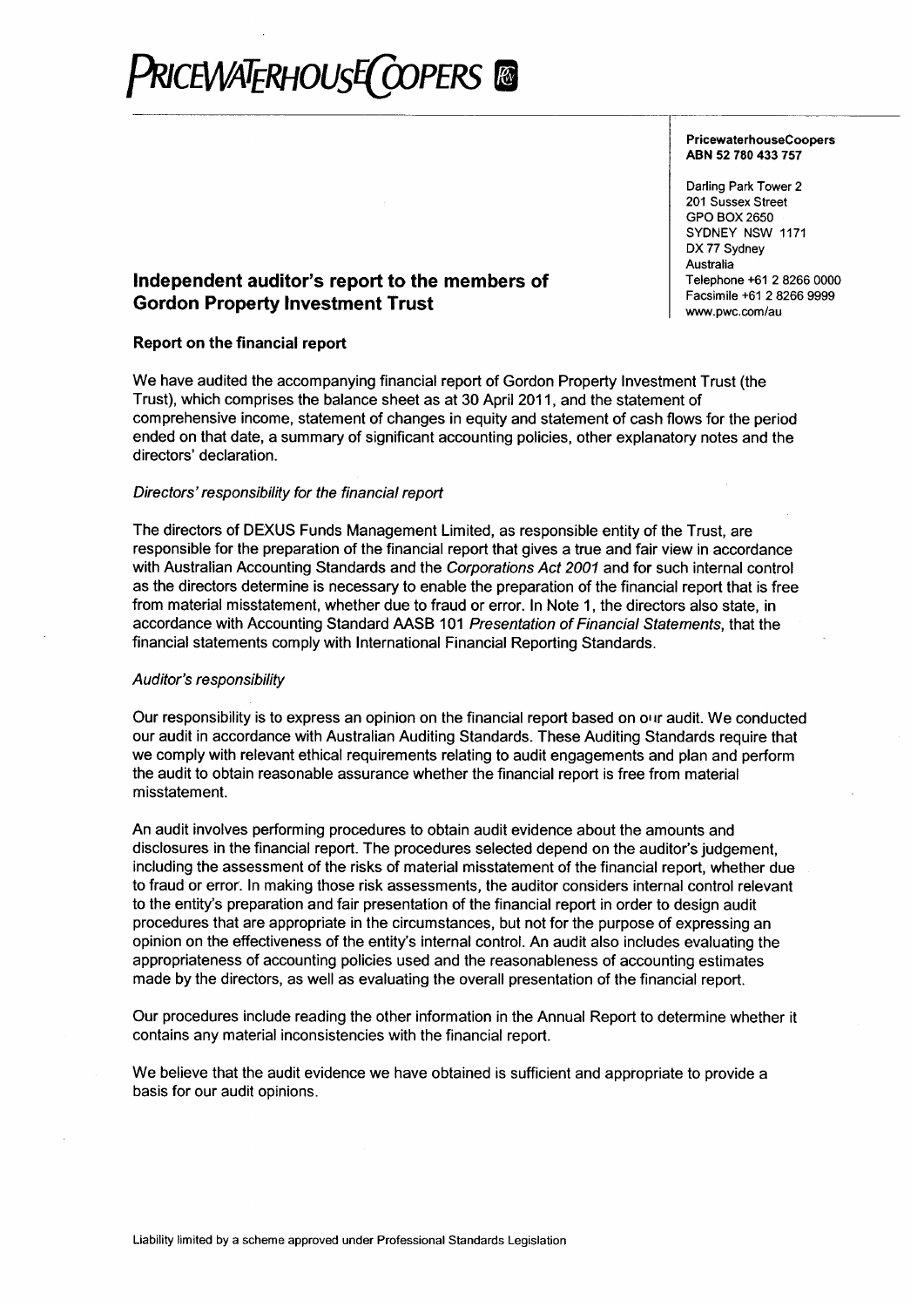

## Independent auditor's report to the members of **Gordon Property Investment Trust (continued)**

## Independence

In conducting our audit, we have complied with the independence requirements of the Corporations Act 2001.

## Auditor's opinion

In our opinion:

- $(a)$ the financial report of Gordon Property Investment Trust is in accordance with the Corporations Act 2001, including:
	- $(i)$ giving a true and fair view of the Trust's financial position as at 30 April 2011 and of its performance for the period ended on that date; and
	- $(ii)$ complying with Australian Accounting Standards (including the Australian Accounting Interpretations) and the Corporations Regulations 2001; and
- the Trust's financial report also complies with International Financial Reporting Standards  $(b)$ as disclosed in Note 1.

## Matters relating to the electronic presentation of the audited financial report

This auditor's report relates to the financial report of Gordon Property Investment Trust for the period ended 30 April 2011 included on the web site. The Responsible Entity's directors are responsible for the integrity of the Trust's web site. We have not been engaged to report on the integrity of this web site. The auditor's report refers only to the financial report named above. It does not provide an opinion on any other information which may have been hyperlinked to/from the financial report. If users of this report are concerned with the inherent risks arising from electronic data communications they are advised to refer to the hard copy of the audited financial report to confirm the information included in the audited financial report presented on this web site.

Priouvatementedapas

**PricewaterhouseCoopers** 

**JA Dunning** Partner

Sydney 12 May 2011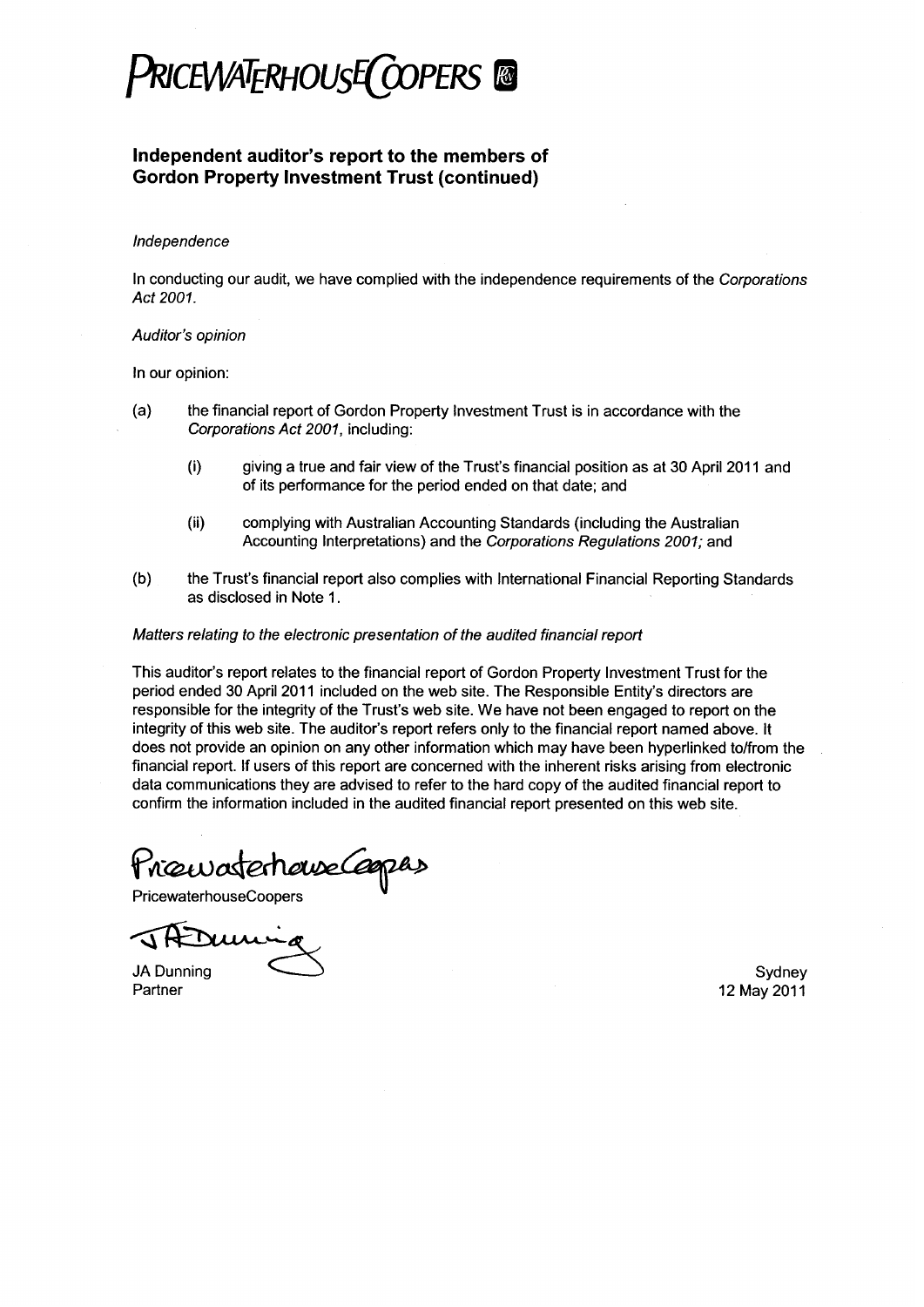## **PRICEWATERHOUSE COPERS**

#### PricewaterhouseCoopers ABN 52 780 433 757

Darling Park Tower 2 201 Sussex Street **GPO BOX 2650** SYDNEY NSW 1171 DX 77 Sydney Australia Telephone +61 2 8266 0000 Facsimile +61 2 8266 9999 www.pwc.com/au

## Independent auditor's report to the members of **Gordon Property Trust**

## Report on the financial report

We have audited the accompanying financial report of Gordon Property Trust (the Trust), which comprises the balance sheet as at 30 April 2011, and the statement of comprehensive income, statement of changes in equity and statement of cash flows for the period ended on that date, a summary of significant accounting policies, other explanatory notes and the directors' declaration.

## Directors' responsibility for the financial report

The directors of DEXUS Funds Management Limited, as responsible entity of the Trust, are responsible for the preparation of the financial report that gives a true and fair view in accordance with Australian Accounting Standards and the Corporations Act 2001 and for such internal control as the directors determine is necessary to enable the preparation of the financial report that is free from material misstatement, whether due to fraud or error. In Note 1, the directors also state, in accordance with Accounting Standard AASB 101 Presentation of Financial Statements, that the financial statements comply with International Financial Reporting Standards.

## Auditor's responsibility

Our responsibility is to express an opinion on the financial report based on our audit. We conducted our audit in accordance with Australian Auditing Standards. These Auditing Standards require that we comply with relevant ethical requirements relating to audit engagements and plan and perform the audit to obtain reasonable assurance whether the financial report is free from material misstatement.

An audit involves performing procedures to obtain audit evidence about the amounts and disclosures in the financial report. The procedures selected depend on the auditor's judgement, including the assessment of the risks of material misstatement of the financial report, whether due to fraud or error. In making those risk assessments, the auditor considers internal control relevant to the entity's preparation and fair presentation of the financial report in order to design audit procedures that are appropriate in the circumstances, but not for the purpose of expressing an opinion on the effectiveness of the entity's internal control. An audit also includes evaluating the appropriateness of accounting policies used and the reasonableness of accounting estimates made by the directors, as well as evaluating the overall presentation of the financial report.

Our procedures include reading the other information in the Annual Report to determine whether it contains any material inconsistencies with the financial report.

We believe that the audit evidence we have obtained is sufficient and appropriate to provide a basis for our audit opinions.